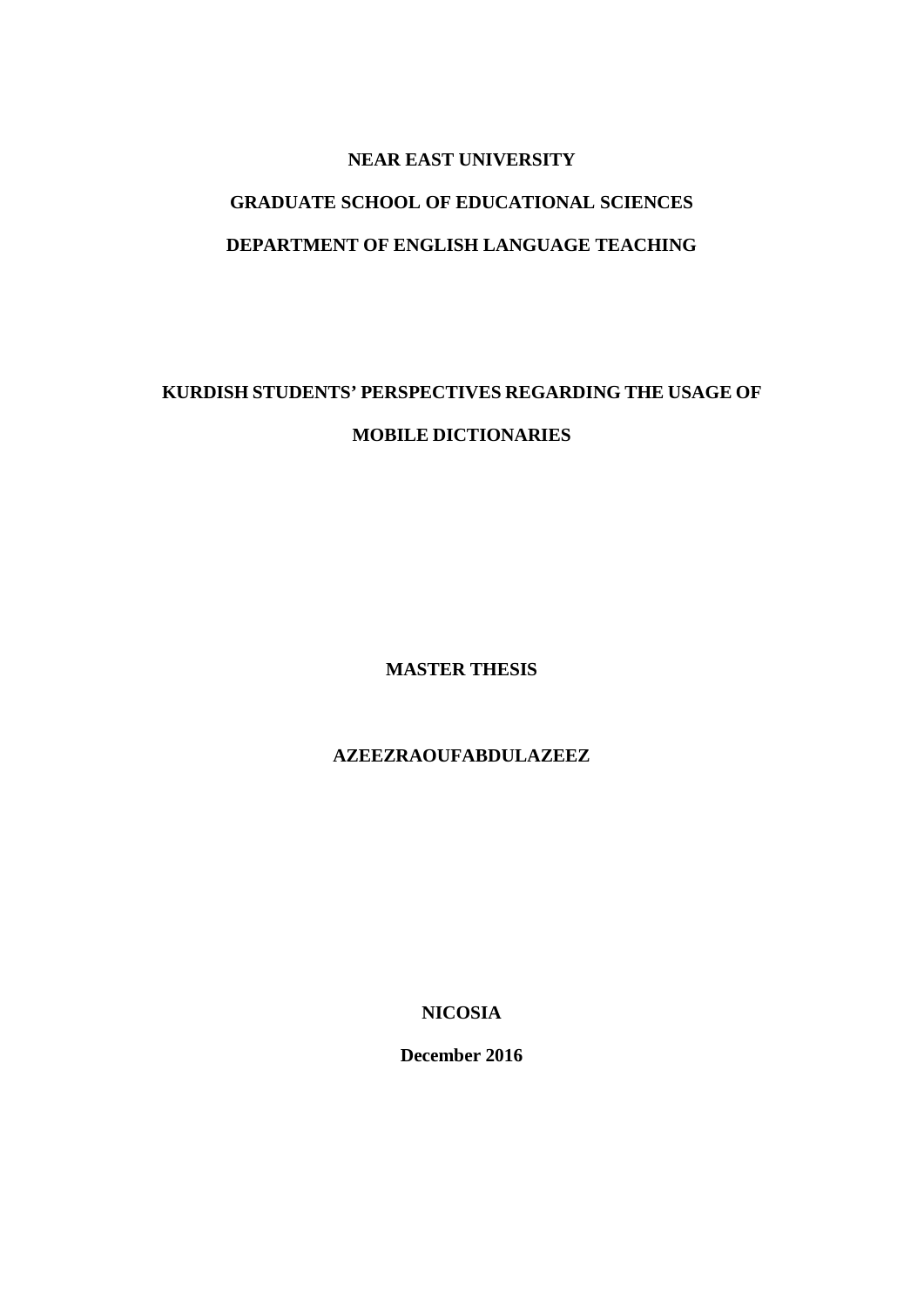## **NEAR EAST UNIVERSITY**

# **GRADUATE SCHOOL OF EDUCATIONAL SCIENCES DEPARTMENT OF ENGLISH LANGUAGE TEACHING**

# **KURDISH STUDENTS' PERSPECTIVES REGARDING THE USAGE OF MOBILE DICTIONARIES**

**Supervisor: Asst. Prof. Dr. HanifeBensen**

**MASTER THESIS**

**AZEEZRAOUFABDULAZEEZ**

**NICOSIA**

**December 2016**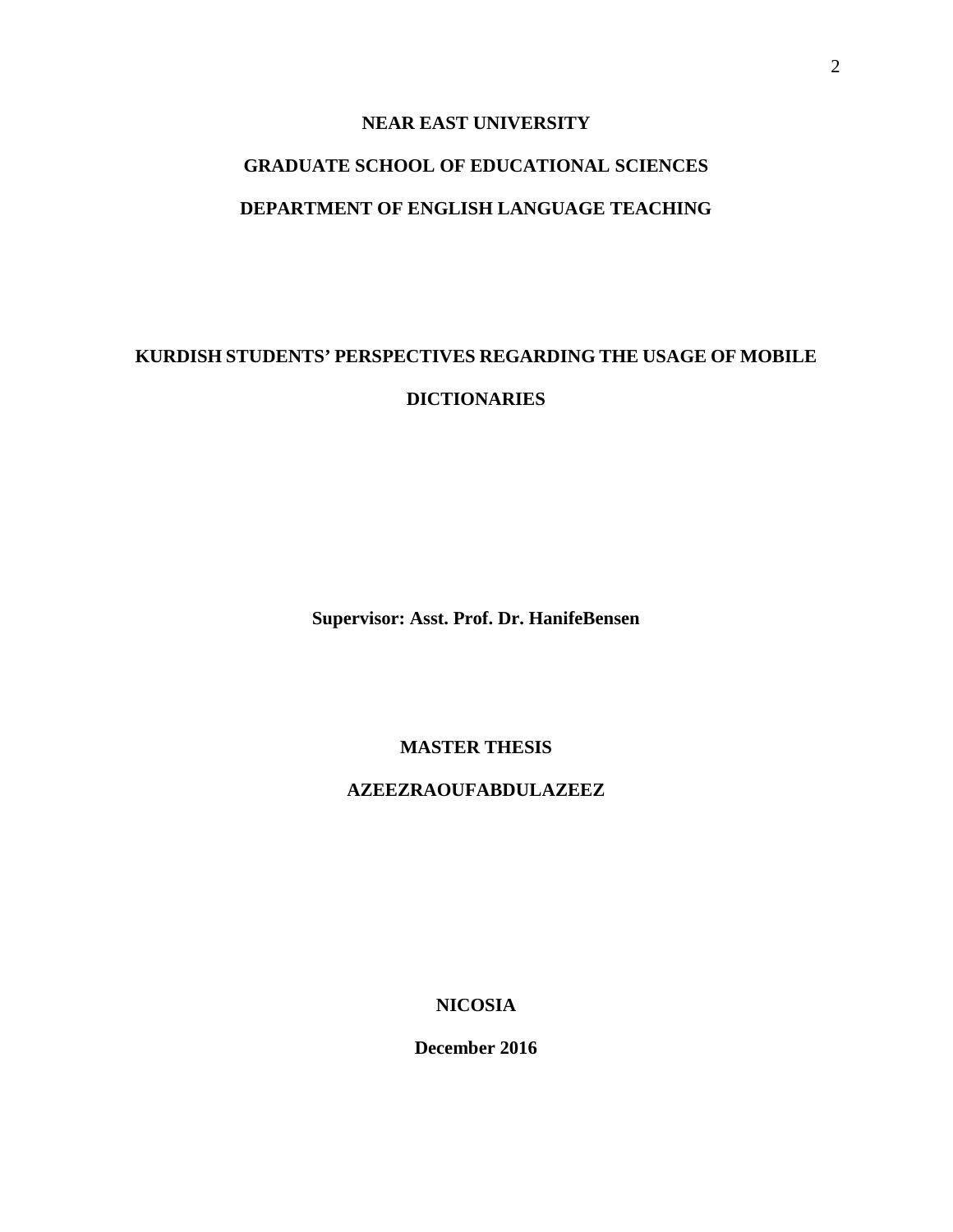#### **Approval of the Graduate School of Educational Sciences**

#### **Assoc. Prof. Dr. FahriyeAltınayAksal**

**Director**

Icertifythatthisthesissatisfiesalltherequirementsasathesisforthedegreeof Master of Arts.

#### **Assoc. Prof.Dr.Mustafa Kurt**

## **HeadofDepartment**

This is to certify that we have read this thesis submitted by AzeezRaoufAbdulazeez titled "Kurdish Students' Perspectives Regarding the Usage of Mobile Dictionaries" and that in our opinion it is fully adequate, in scope and quality, as a thesis for the degree of Master of Arts.

# **Asst. Prof. Dr. HanifeBensen Supervisor**

#### **ExaminingCommitteeMembers**

Assoc. Prof. Dr. Mustafa Kurt

Asst. Prof. Dr.DoinaPopescu \_\_\_\_\_\_\_\_\_\_\_\_\_\_\_\_\_\_\_\_

Asst. Prof. Dr. HanifeBensen \_\_\_\_\_\_\_\_\_\_\_\_\_\_\_\_\_\_\_\_

**DEDICATI**

**ON**

I hereby

declare that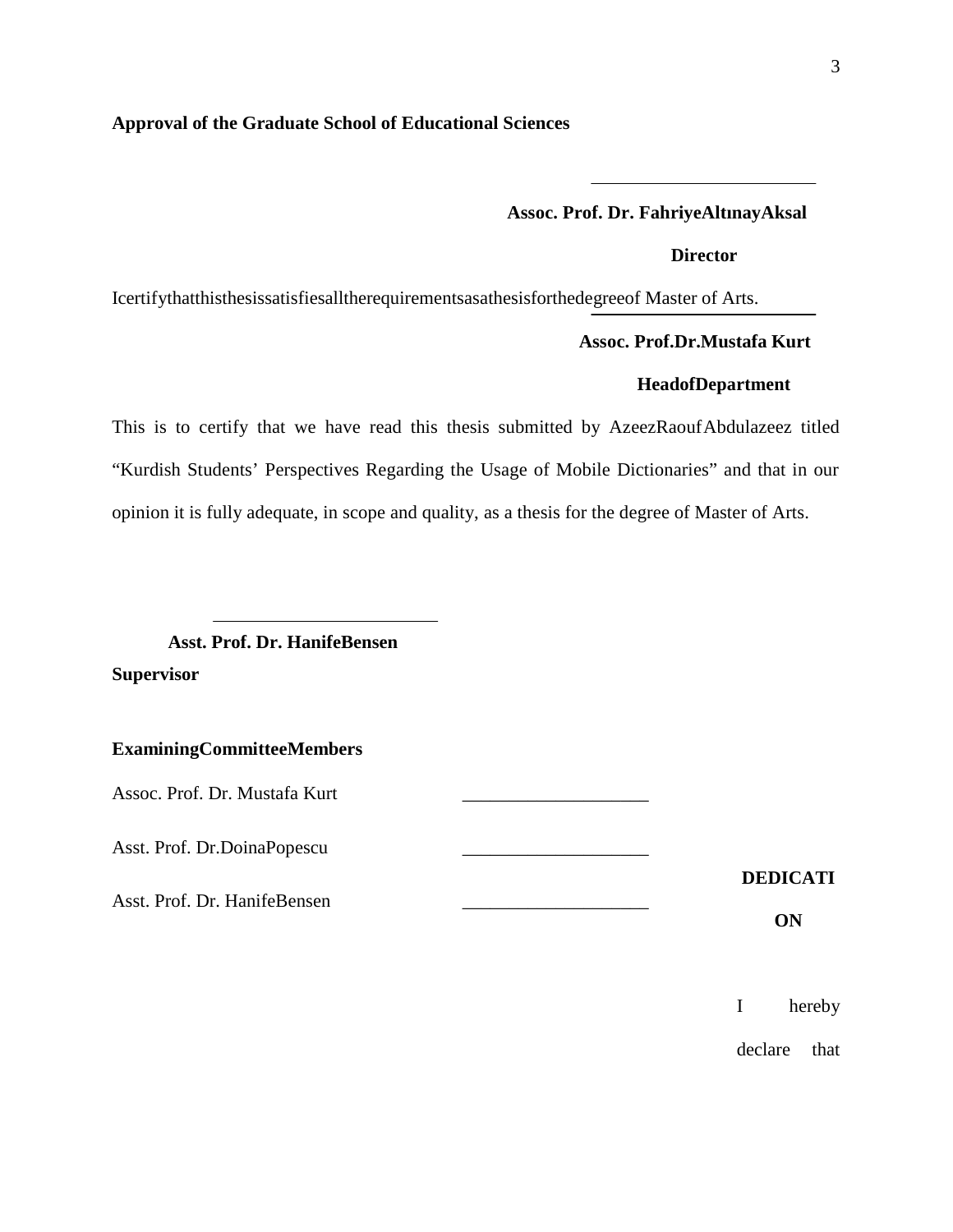all the information in this document has been obtained and presented in accordance with academic rules and ethical conduct. I also declare that, as required by these rules and conduct, I have fully cited and referenced all the materials and results that are not original to this study.

**Name, middle and last name: AzeezRaoufAbdulazeez**

**Signature: ………………………………………………**

## **ACKNOWLEDGEMENT**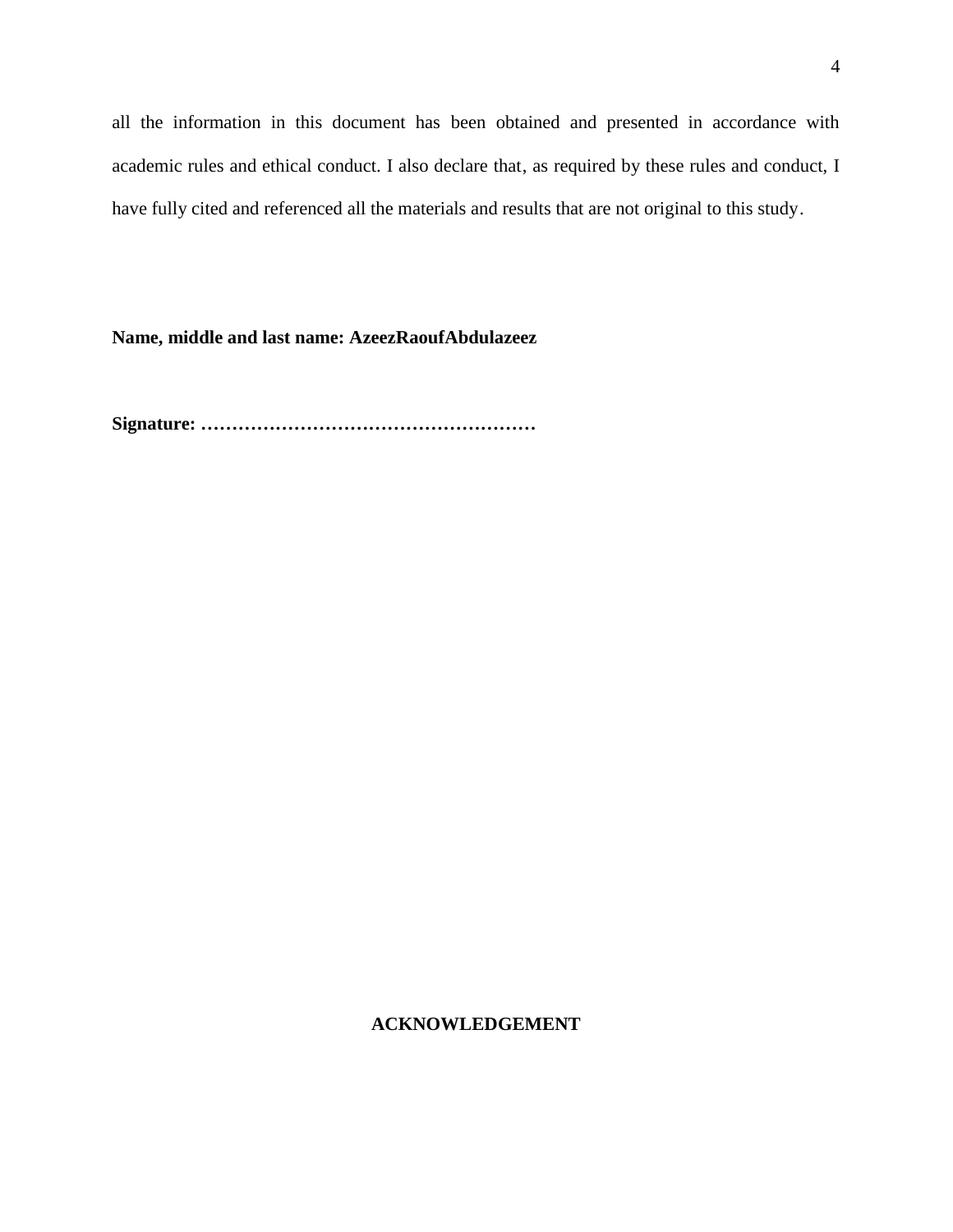My thanks are due first to my supervisor Asst. Prof. Dr. HanifeBensen, for all her support, concerns and attribution during my academic journey. She taught me how to question and conclude thoughts. I have received a great deal of help and feedback from her.

Many thanks to all the staff members at the English Language Teaching Department at Near East University, especially Assoc. Prof. Dr Mustafa Kurt the Head of the department.

My thanks also go to those in the Directorate of the English Department at University of Slemani, College of Basic Education, especially Dr. HoshangFaruq the Head of the English Department who helped me with data collection.

I thank all of those who have supported and participated in this study and my dearest friend ParweenBabakrAgha,who always supported and encouraged me during my study.

I am also grateful to my dear friend Sirwan Ali, a PhD Scholar at the University of Western Australia, for his encouragement and practical advice as he closely examined my writings, commented on my views and editing assistance. I extend my gratitude to Hiwa Muhammad, Ali Yousif and DaraKurdistani, for their support, assistance and help based on their experience to achieve the goals of the study.

Finally, I would like to thank my darling wife Pershing Dilshad who always supported and encouraged me during my study.

#### **ABSTRACT**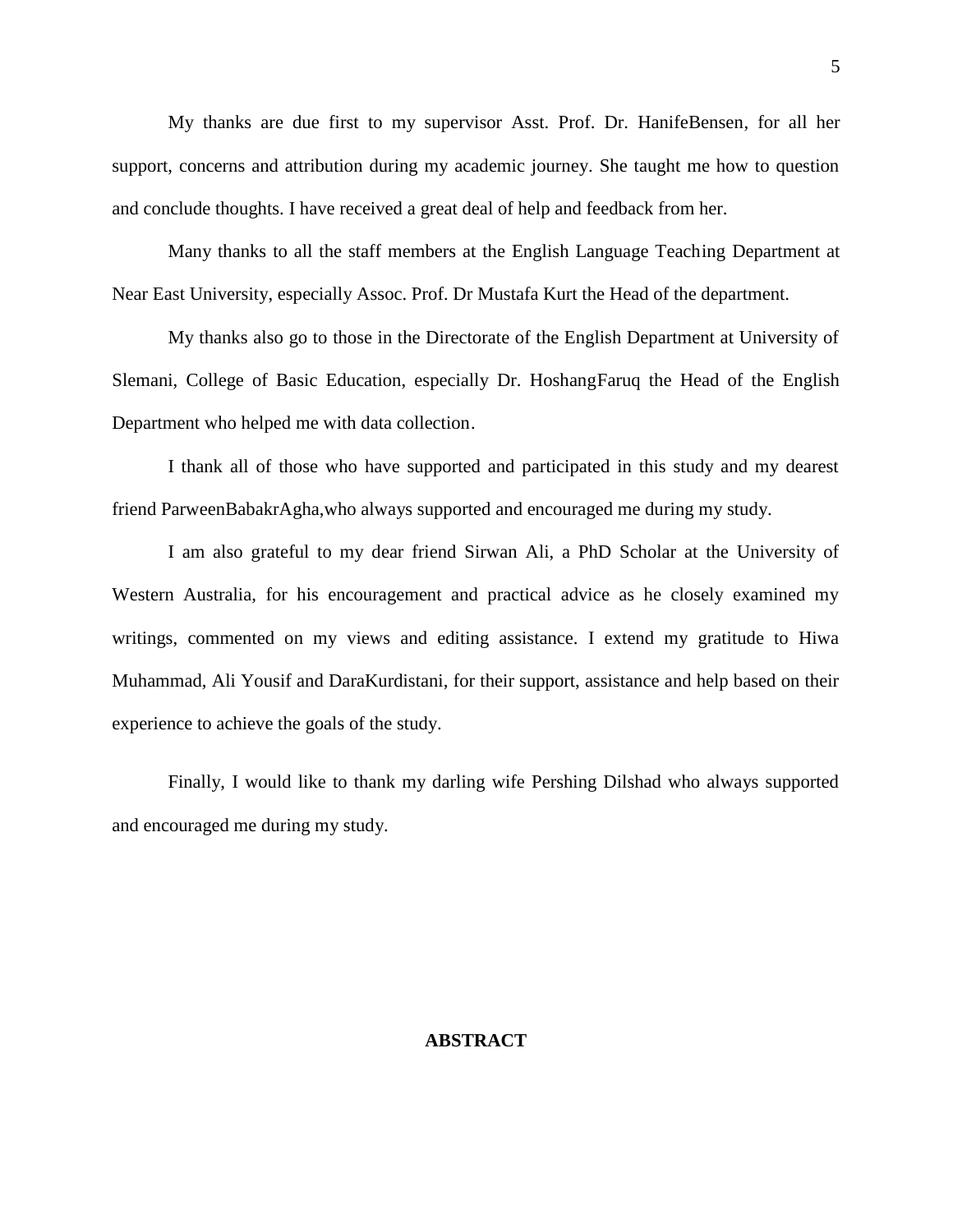#### KURDISH STUDENTS' PERSPECTIVES REGARDING THE USAGE OF MOBILE

#### DICTIONARIES

#### **AZEEZRAOUFABDULAZEEZ**

# **MA, English Language Teaching Supervisor: Asst. Prof. Dr. HanifeBensen December, 2016, 72 pages**

This study focused on the usage of Mobile Dictionaries by Kurdish university students studying at the University of Slemani in the north of Iraq. The participants of the study consisted of 200 Kurdish students. Data were collected quantitatively by adopting a questionnaire.

The findings related to the type of dictionariesKurdish learners used revealed that the most employed dictionary type were Mobile Dictionaries (MD). In addition the findings related to the attitudes of the Kurdish learners towards MD revealed that all the students had positive attitudes towards MD employment. Furthermore, with regard to the gender of students and MD usage, the female students employed MD more and had more positive attitudes towards MD employment compared to the males. According to the grade of the students, it was seen that the fourth year students employed MD the most and had more positive attitudes regarding MD employment compared to the other grade groups. In contrast, the second grade students employed MD the least among the grade groups.

*Keywords:* Mobile Dictionary, Paper Dictionary, English as a Foreign Language.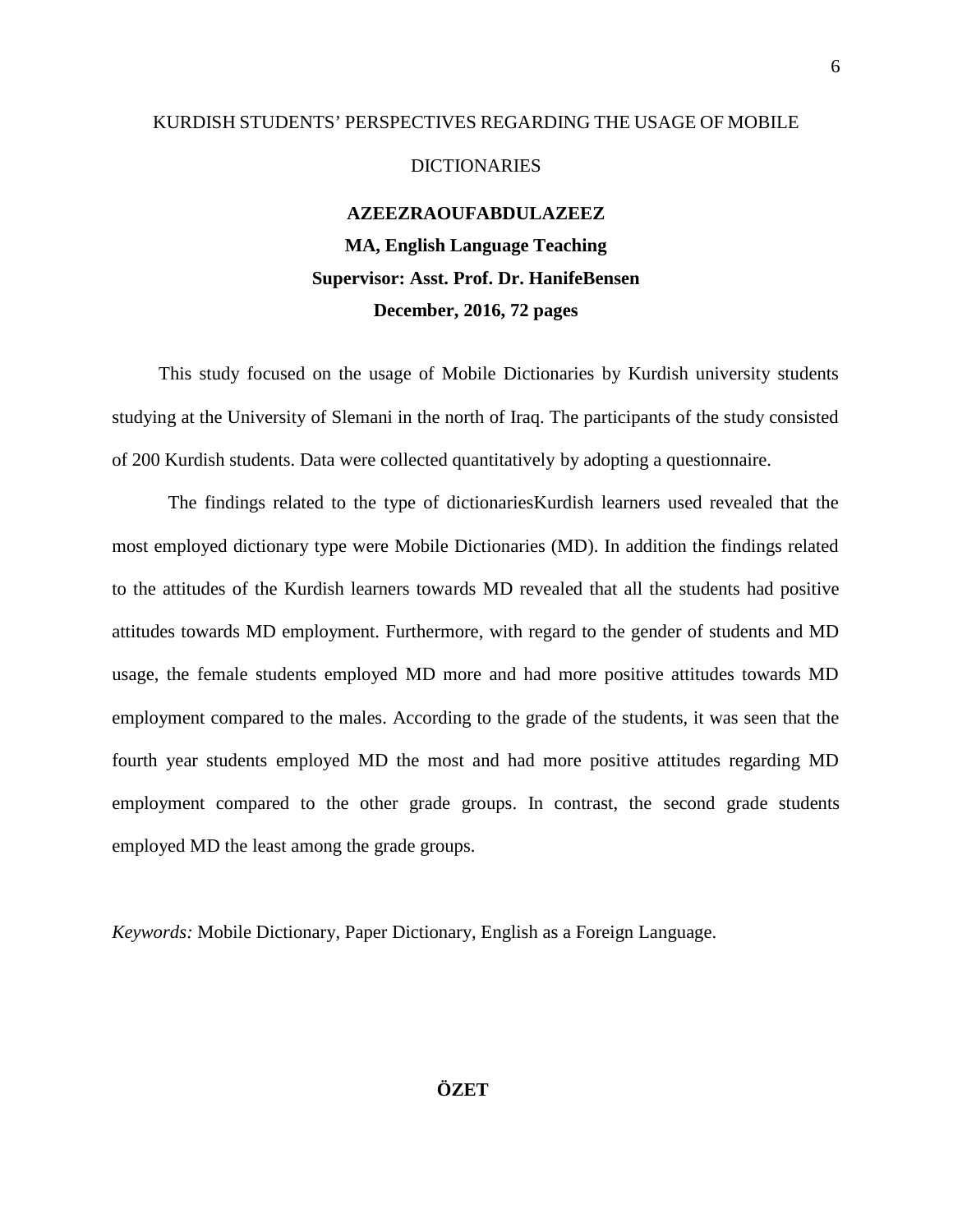# MOB L SÖZLÜK KURALLARININ KULLANIMI LE LG L KÜRT Ö RENC LER N PERSPEKT FLER

#### **AZEEZ RAOUF ABDULAZEEZ**

#### **MA, ngilizce Dili E** itimi

#### Danı man: Yrd.Doç. Hanife Bensen

#### **Aralık2016, 72 sayfa**

Bu çalışma, Irak'ın kuzeyinde Süleymaniye Üniversitesi'nde okuyan Kürt üniversite ö rencilerinin Mobil Sözlüklerin kullanımına odaklandı. Ara tırmanın katılımcıları 200 Kürt ö renciden olu uyordu. Veriler, anket uygulanarak nicel olarak toplanmı tır.

Kürt ö rencilerin kullandı 1 sözlük türleriyle ilgili bulgular en çok kullanılan sözlük türlerinin Mobil Sözlükler (MS) oldu unu ortaya koydu. Buna ek olarak, Kürt ö rencilerin MS'e kar ı tutumlarıyla ilgili bulgular, tüm ö rencilerin MS istihdamı konusunda olumlu tutum aldı ını ortaya koymu tur. Ayrıca, ö rencilerin cinsiyeti ve MS kullanımıyla ilgili olarak, kız ö renciler MSi daha çok istihdam etmi ve MS'li istihdam konusunda erkeklerden daha olumlu tutum almı lardır. Ö rencilerin derecesine göre, dördüncü sınıf ö rencilerinin MS'yi en fazla istihdam ettikleri ve di er sınıflara göre MS istihdamı konusunda daha olumlu tutumları oldu u görülmü tür. Buna kar ılık, ikinci sınıf ö rencileri sınıfı gruplar arasında MS'yi en az kullandı.

Anahtar Kelimeler: Mobil Sözlük, Kağıt Sözlük, Yabancı Dil Olarak İngilizce

#### **TABLE OF CONTENTS**

APPROVAL OF THE THESIS………………………………………………………………...…3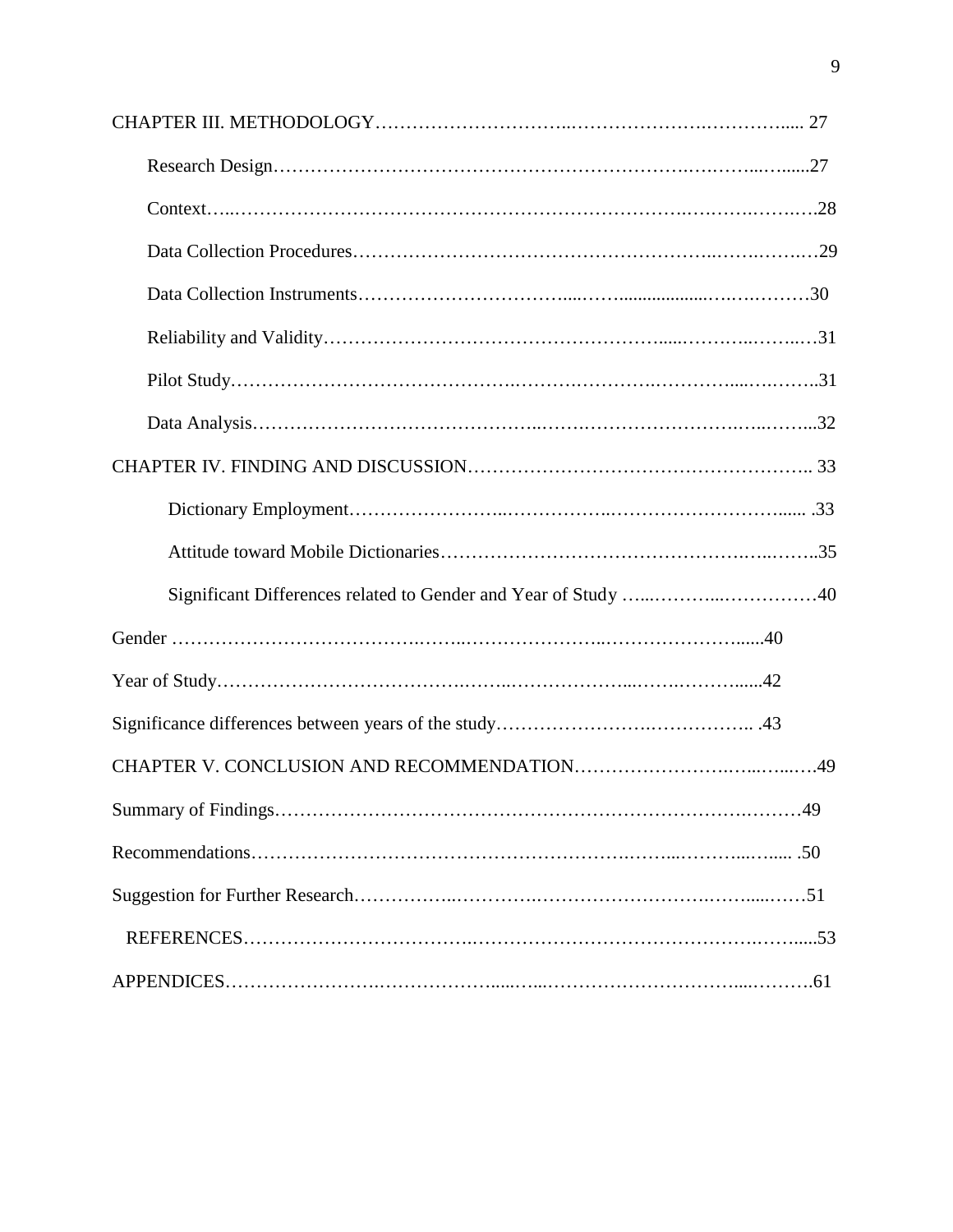# **LIST OF TABLES**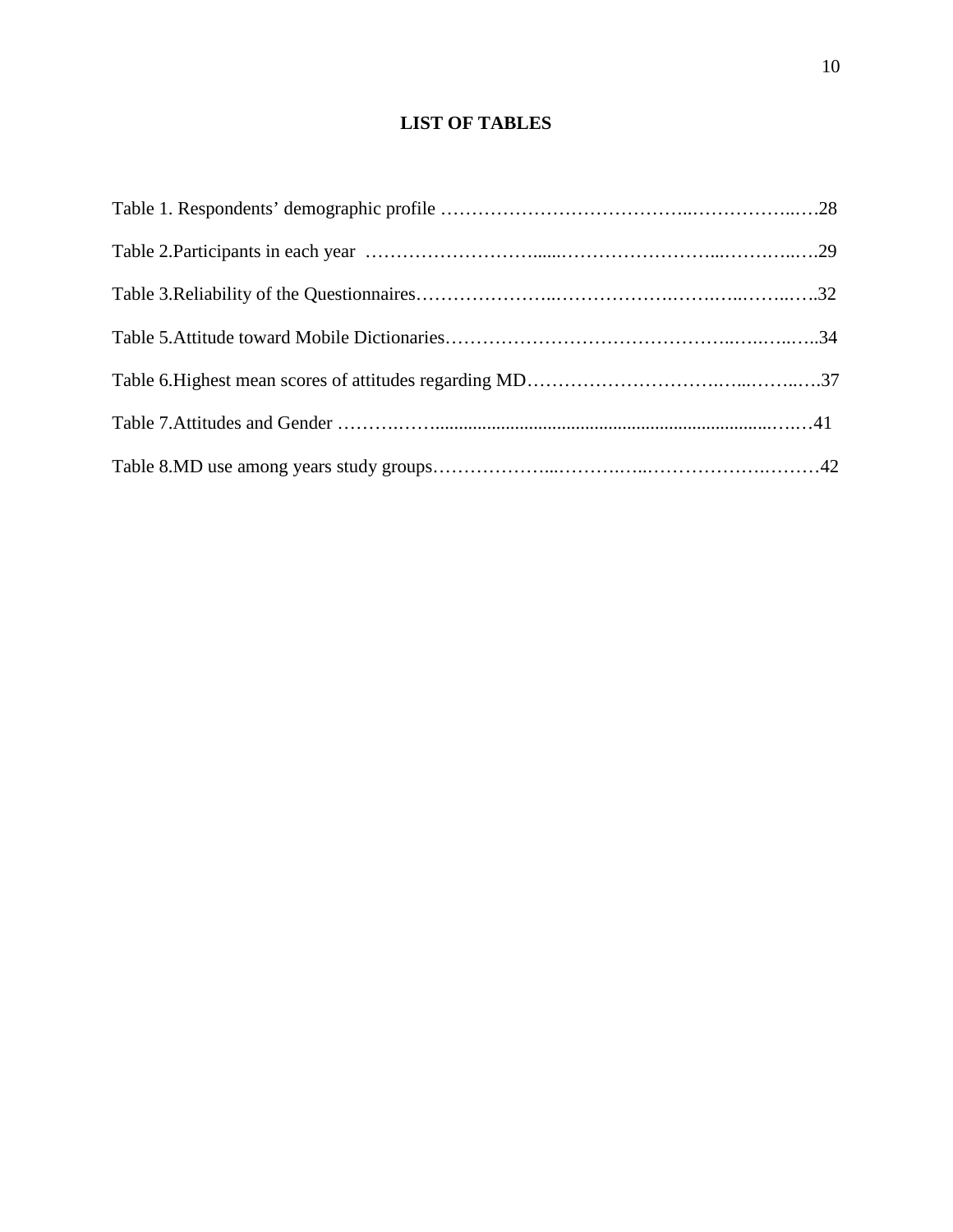# **LIST OF APPENDICES**

| Appendix C: Approval Letter by the Directorate of Faculty of Physical and Basic Education 64 |  |
|----------------------------------------------------------------------------------------------|--|
|                                                                                              |  |
|                                                                                              |  |
|                                                                                              |  |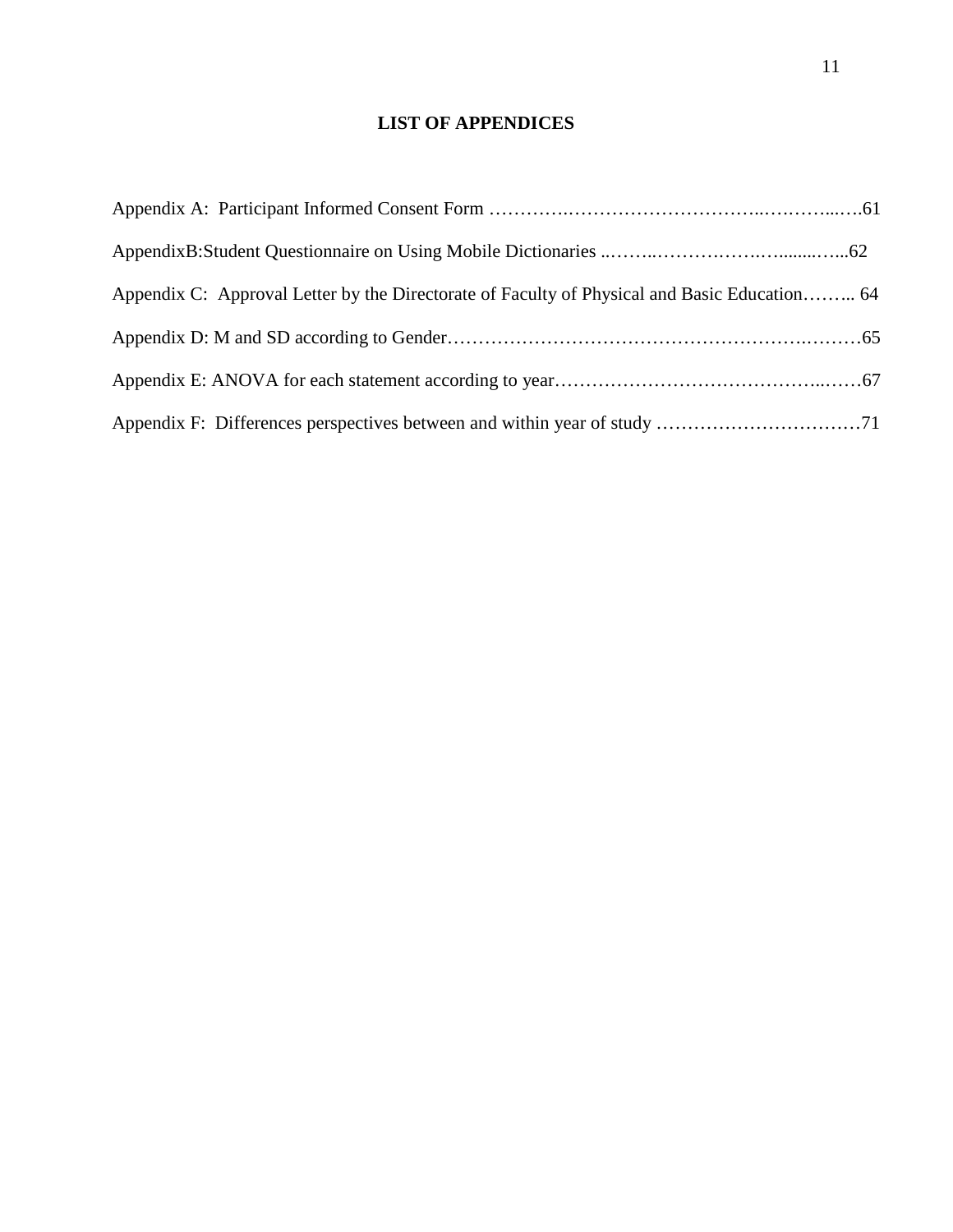# **LIST OF ABBREVIATIONS**

- EFL: English as a Foreign Language
- MD: Mobile Dictionaries
- ED: Electronic Dictionaries
- PD: Print Dictionaries

# SQUMD: Student Questionnaire on Using Mobile Dictionaries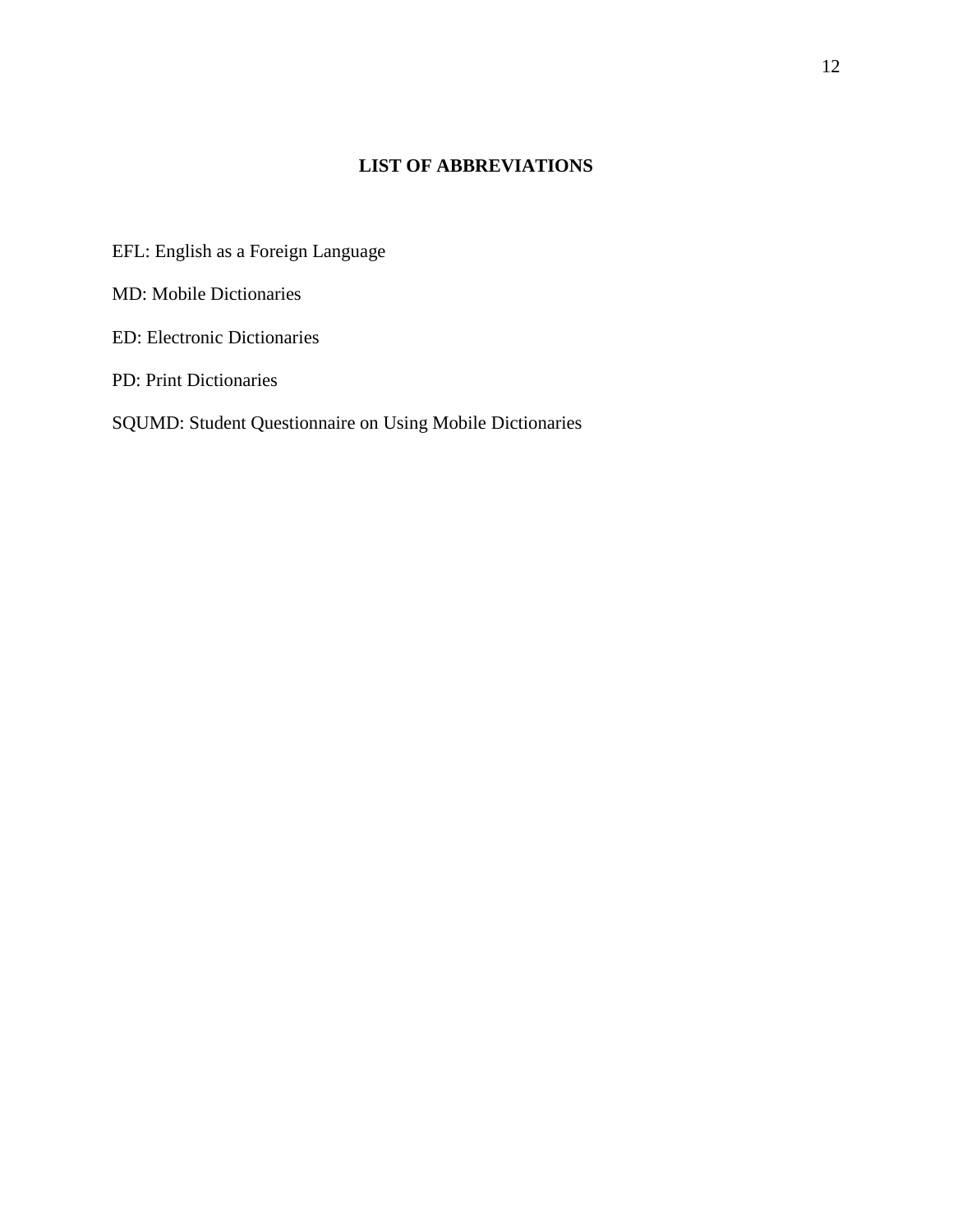#### **CHAPTER I**

#### **INTRODUCTION**

This chapter introduces a general overview of the current study. The background of the study, the problem statement, the aim of the study, the significance of the study, and the limitations of the study will be presented.

#### **The Background of the Study**

Mobile Dictionaries (MD), as electronic devices assist students to find words, meanings and sometimes synonyms and antonyms, which are all essential tools in the process of learning foreign language (FL). Mobile phones in general and smart phones in particular, as one of the strategic means of modern learning should be considered a significant part of the learning process due to their easy use and portability.

Knight (1994) affirmed that vocabulary understanding is one of those effective methods that motivates and/or stimulates language acquisition. In the digital age, there are several tools that empower students' abilities to be successful in gaining information and learning languages. Further affirmation regarding learning vocabulary is stated by Tran (2011) who defined the process of learning or enquiring meanings and vocabulary as a substantial component of comprehending texts which is prior to syntactic rules. Therefore, dictionaries are supportive guides that lead learners to find out the meaning of words and enrich learners' vocabulary.

Fujimoto (2012) explained that in recent years, the development of science and technology has made greater contributions to the advent of mobile technologies.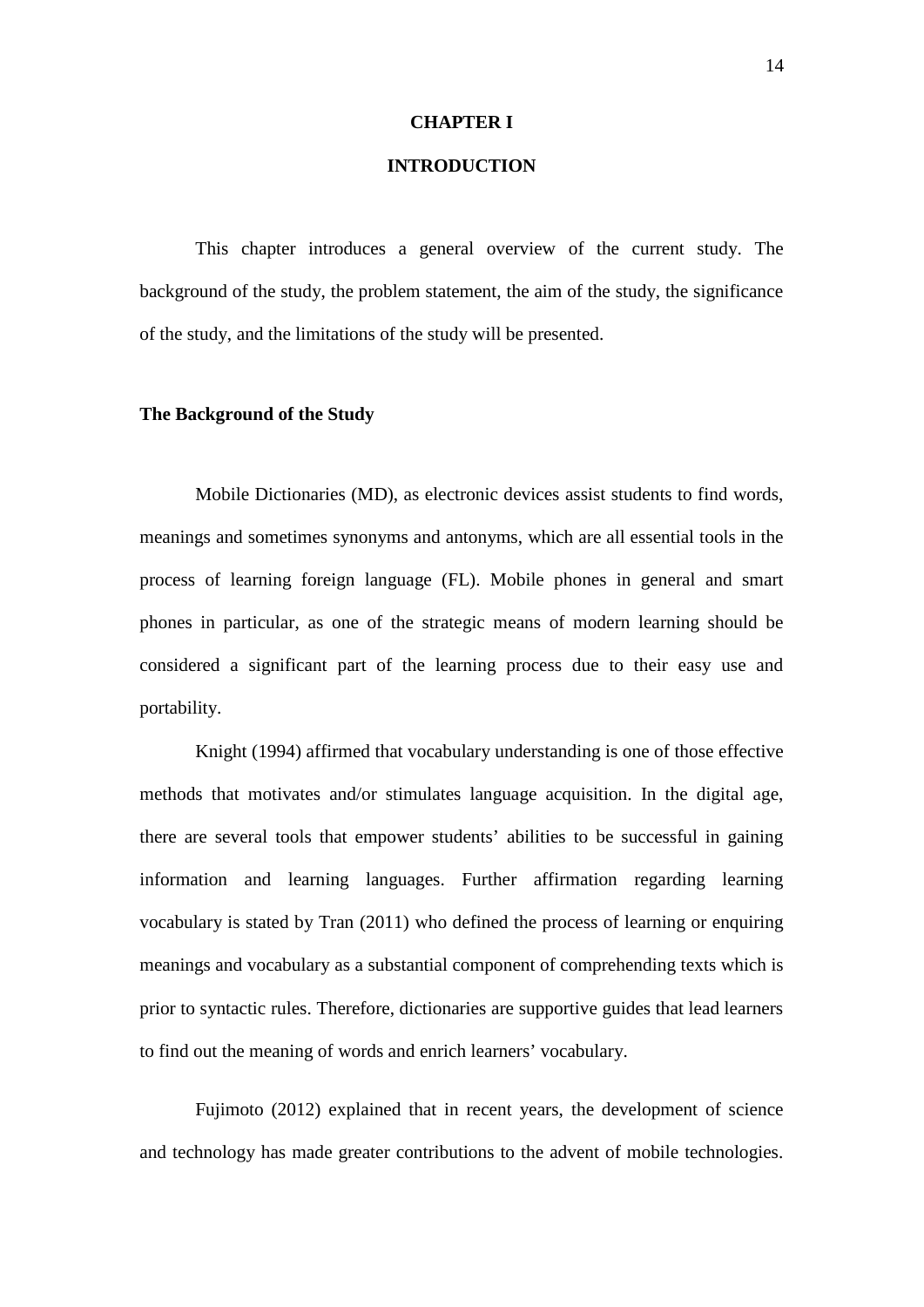Freynik (2012) goes on to say that MD offer an extensive variety of advantages for English as a Foreign Language(EFL) learners, including the possibility of conducting quick searches, improvement of the information accommodated learners, and recognition of various learning styles and strategies.

According to Fujimoto (2012) these types of electronic devices have been enhanced to function as an important tool used by learners for individual use. Thus, MDprovide a combination of flexibility, accessibility, and intelligence with online resources unlike other characteristics of classroom technologies such as desktop computers and projectors.

Boonmoh (2010) revealed that there has been developing enthusiasm for the utilization of MD during the process of learning EFL. In spite of learners' general acceptance of mobile dictionaries, an extraordinary number of EFL instructors express their concerns over utilizing this tool when teaching EFL as an effective learning tool.

Nesi and Haill(2002) believed that teachers need to use dictionaries and assist their students to help translation in the classroom, and during their lectures. In such a way, more useful and effective information will be collected.

## **Context**

In the Kurdish context students study four years in the English Department. Once having graduated from the English department, it is possible to work as an English language teacher at either a primary or secondary school. It is also possible to work as a translator as most of the courses are related to Kurdish and English translation, and any sector related to literature. During the four years of education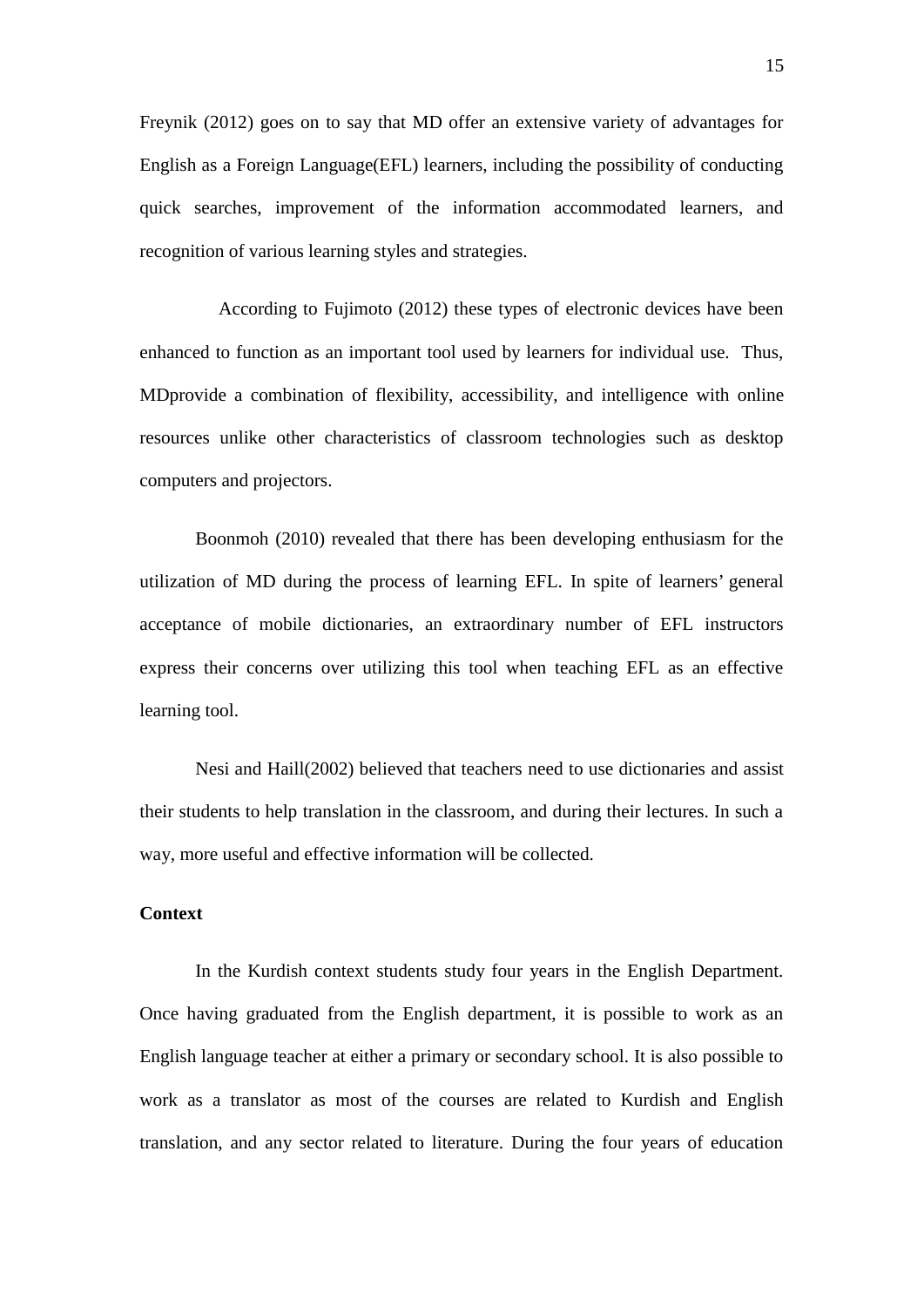courses range fromtranslation, grammar skills, poetry, novel, drama to linguistics. Most of the courses focus on having good grammar and vocabulary. Instruction that I received was in my native language Kurdish however, I cannot generalize that mother tongue instruction is given in all universities in the northern part of Iraq. Due to emphasis on grammar and vocabulary, and Kurdish instruction, students studying in the SlemaniUniversity are in search of different ways of learning the English language. In addition, the traditional methods and teacher centered instruction also pushes students to find easier ways of learning especially individually. One recent shift in seeking for ways of learning English could be seen with the growth of technology, specifically the smart/mobile phone. Students are now using their mobile devices not only to chat to friends, family and relatives but also for educational purposes.

#### **The Problem of the Study**

Kurdish learners in the northern part of the Iraqi Republic still suffer from difficulties to overcome the barriers in learning; specifically new vocabulary in EFLclassroomsbecause MD are used commonly but haphazardly by the learners.

Despite some remarkable amendments and implementations of the new curriculum by the Ministry of Education in the Iraqi Region, the Kurdish educators still follow the traditional teaching methods of teachingEFL in their classrooms. However, with the growth of technology in general and the use of mobile/smart phones in particular, learners are making use of their mobile/smart phones in their EFL classrooms to support their learning despite all barriers.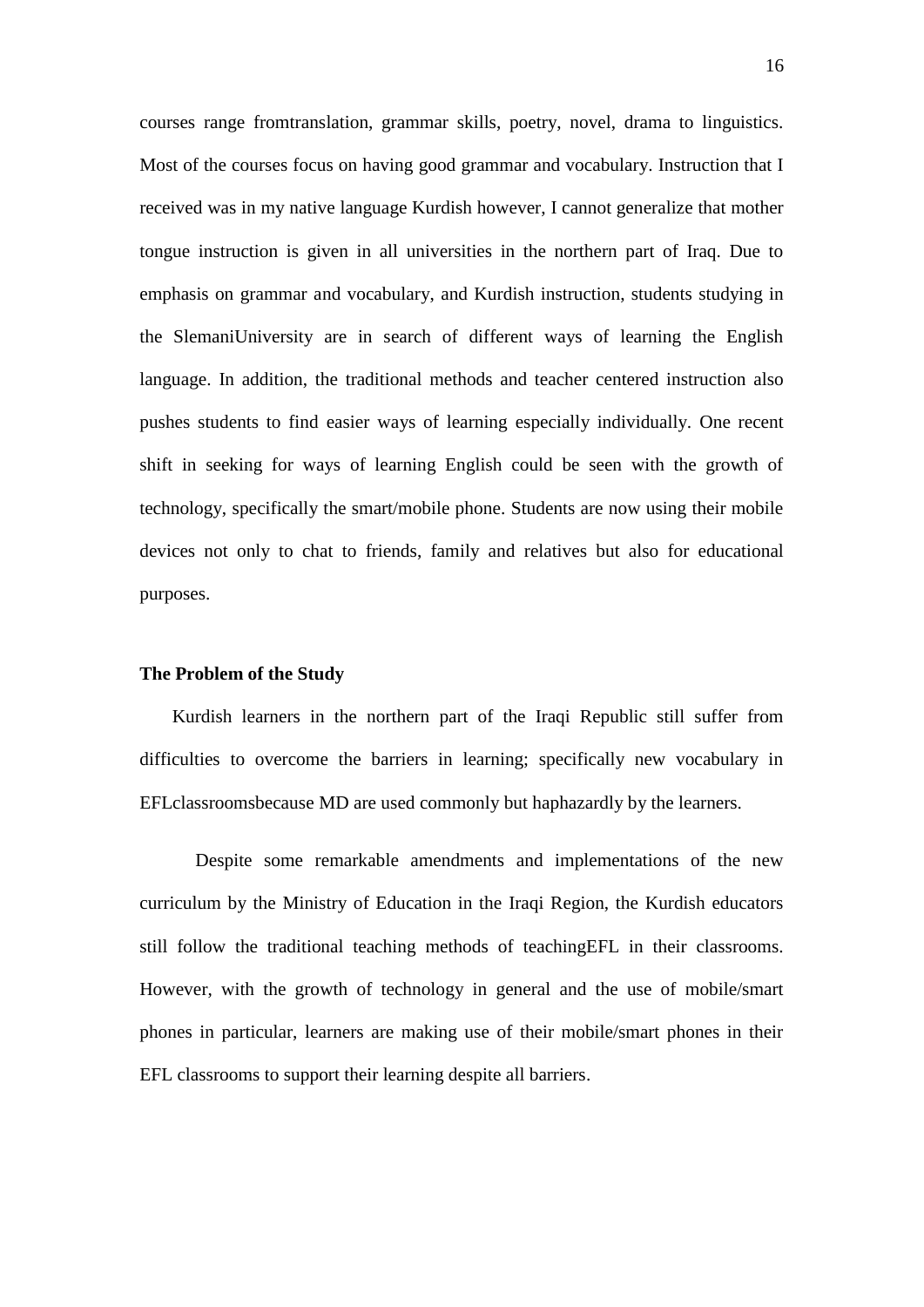#### **The Aim of the Study**

The aim of this study is to identify and assess the impact of utilizing MD by Kurdish learners at the English Department at the Slemani University, Erbil in the north of Iraq.

In particular this study aims tohighlight the learners' attitudes regarding the usage of MD. This study also seeks to find out whether there are any significant differences among the attitudes of the Kurdish learners towards MD regarding their gender. In addition this study attempts to reveal whether there are any significant differences among Kurdish students' perspectives regarding their year of study.

In order to reach the aim the following research questions are presented to guide this study:

1. Which types of dictionaries do the students prefer to employ in the EFL classroom?

2. What are the students' attitudes regarding the employment of Mobile Dictionaries in the EFL Kurdish context?

3. Are there any significant differences between the attitudes of Kurdish students regarding the usage of Mobile Dictionaries with respect to their gender and grades?

#### **The Significance of the Study**

Learning vocabulary is one of the vital fields of academic investigations by scholars and researchers. Beshop (2001) pointed out that, students tend to forget new words, and they face difficulties in keeping the meanings of the words in their long memory. Similarly, Meara (1994) put forth that learners have challenged their minds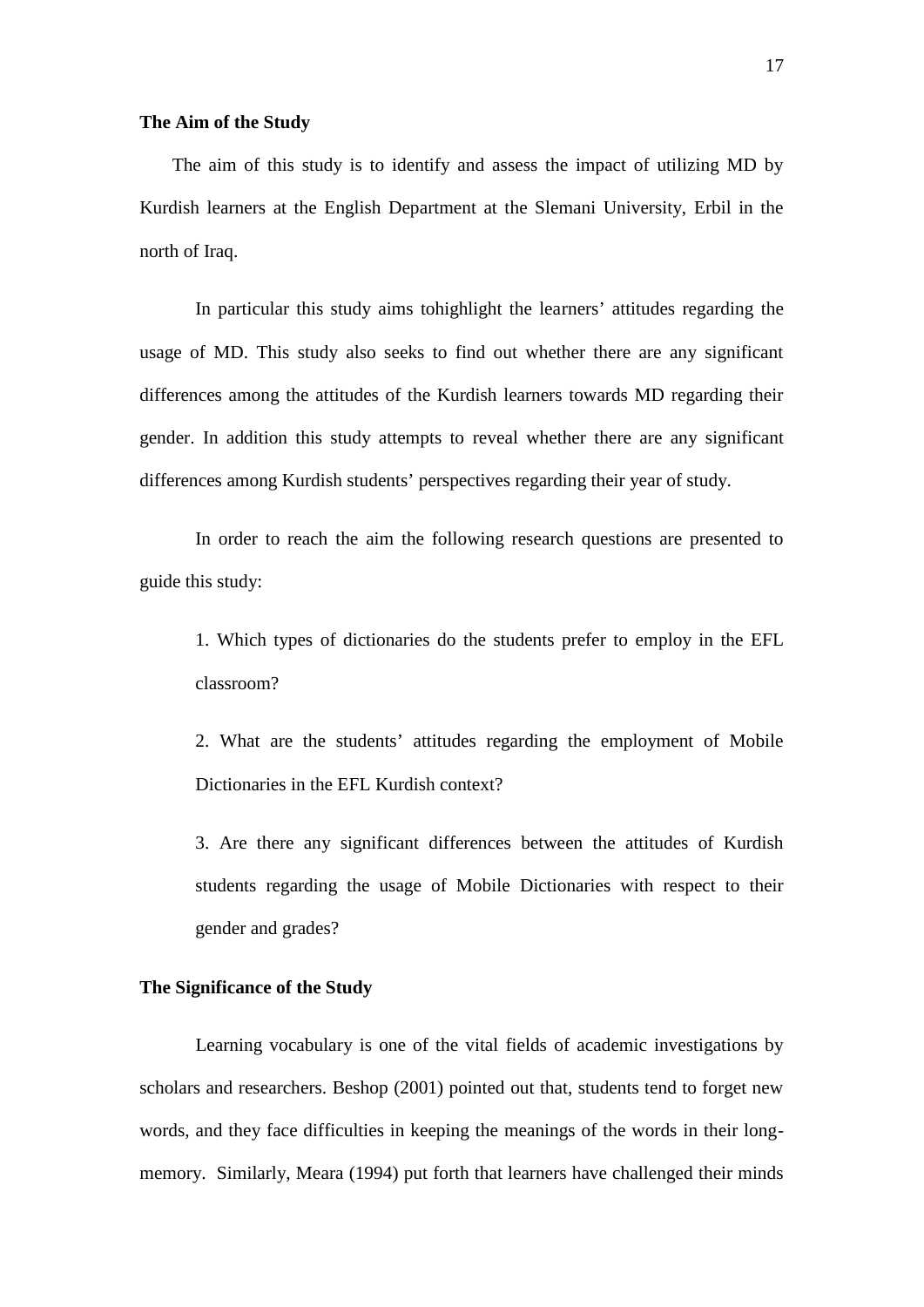to recall meaning, use, pronunciation and spelling of the words. Learners are encouraged to resort to MD inside the classroom and make positive use of dictionaries to develop the process of learning the English language.

This study involved Kurdish EFL learners and will focus on their perspectives regarding MD employment. The findings of this study will also be useful for teachers working with other students in similar contexts who share the same background with the participants of this study. Due to the fact that no research regarding MD usage was carried out in this specific context, this study will thereby contribute to the literature regarding the learners' attitudes with respect to MD usage.

#### **The Limitations of the Study**

This study is limited to first, second, third and fourth year students studying at the English Department atSlemani University in the North of Iraq. It is also limited in terms of the number of the participant, as only 200 students participated in this study. Furthermore, to collect data only a 19 statement questionnaire was employed. Another limitation of the current study is the location and geographical area. The data is obtained from only one city in the Kurdistan region of Northern Iraq.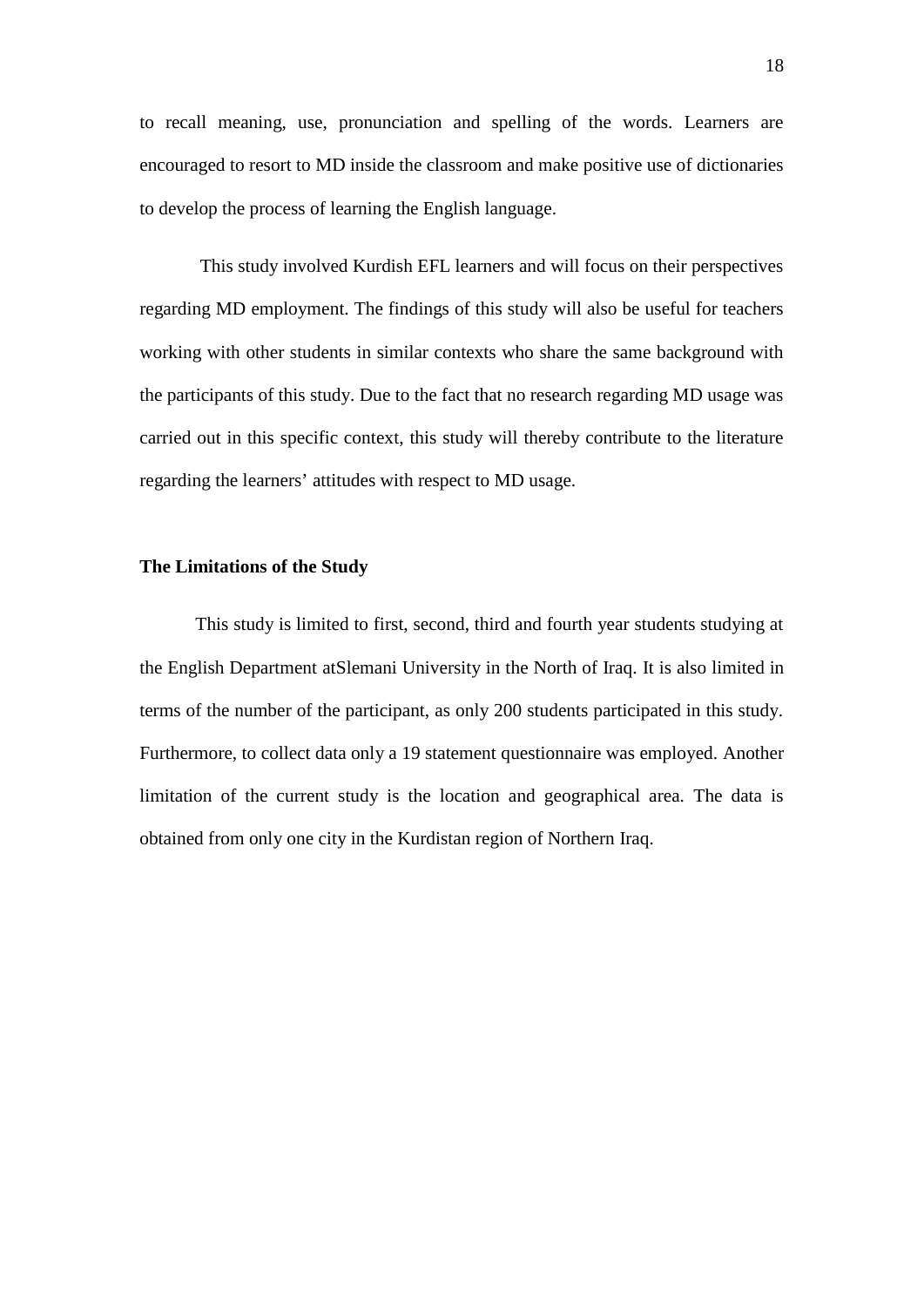#### **CHAPTER II**

#### **LITERATURE REVIEW**

This chapter focuses on the significant literature with regard to this study. The definition of dictionary, print dictionary, electronic dictionary, monolingual and bilingual dictionaries followed by related studies on mobile dictionaries will be presented.

#### **What is a Dictionary?**

The first step in learning any language is finding the meaning of words and gathering vocabulary to overcome the difficulties in finding the most appropriate word in a context. Learners resort to dictionaries, but they should be familiar with the best methods of using dictionaries due to their various functions. As a term, "dictionary" was first derived from the Latin word "dictionarium", to mean "a book of sayings" (Hartmann, 1991, p. 5). Experts found dictionaries as a helpful guide and support for the learners. Colombo and Colombo (2007) stated thatas a learning tool, dictionaries play an effective role in the process of learning the English language all over the world.

The process of learning a language was highly influenced by technological development, mainly during the recent decades of the twentieth century. The mobile dictionary (MD) sometimes described as software dictionaries emerged as a part of technical developments through which the data is stored on the mobile device including mobile phones and wireless means of communication to be an effective part of the language learning process (Richard, 2010). That is to say, MD simplified the way of finding meanings because they provide students with targeted information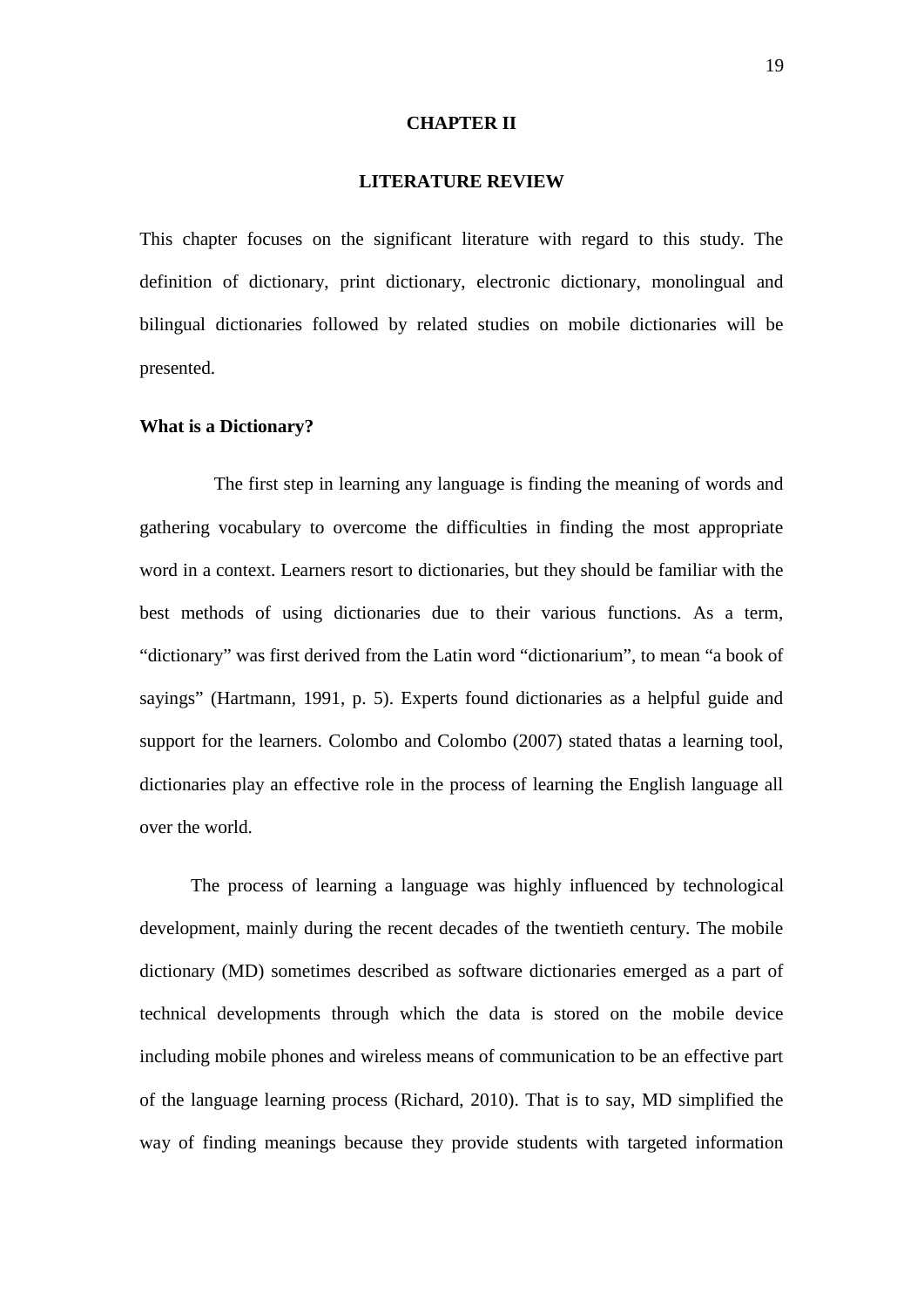easier, quicker and they can accompany the learner all the time. Therefore, this potential contribution to the process of language learning needs further inquiries and deserves more effective academic investigations to accomplish the best outcomes.

#### **Monolingual and Bilingual Dictionaries**

The dictionary is a significant educational tool that plays a very important role in different processes of language learning, including reading comprehension and new word learning and acquisition. Dictionaries as aforementioned can be either printed (paper) or electronic (computer, mobile-smart phone). The monolingual dictionary gives the meaning of a word in one language, For example,Fan (2000) stated that if you are learning English and you come across a word you do not know, if you find the definition of that specific word then you are looking at a monolingual dictionary. However, if you want to find the equivalent of that word in your own language then you look it up in a bilingual dictionary.

Monolingual dictionaries play a vital role in EFL learning. Fattahzadeh(2006) stated that many frequently and formally used words are given consideration in monolingual dictionaries rather than other dictionaries because these words are usually used in English language textbooks.

On the other hand, Krashen (1989) indicated that bilingual dictionaries provide learners with correct information and are safer to use while monolingual dictionaries recurrently force learners to guess and expect the requested meaning. This leads the learners towards ambiguity and misunderstanding. Wingate (2002) goes further to conclude that monolingual dictionaries have more limitations such as the ambiguity of the definitions; students face difficulties to decide on the right option and may pass over key information. These difficulties can be semantic restrictions of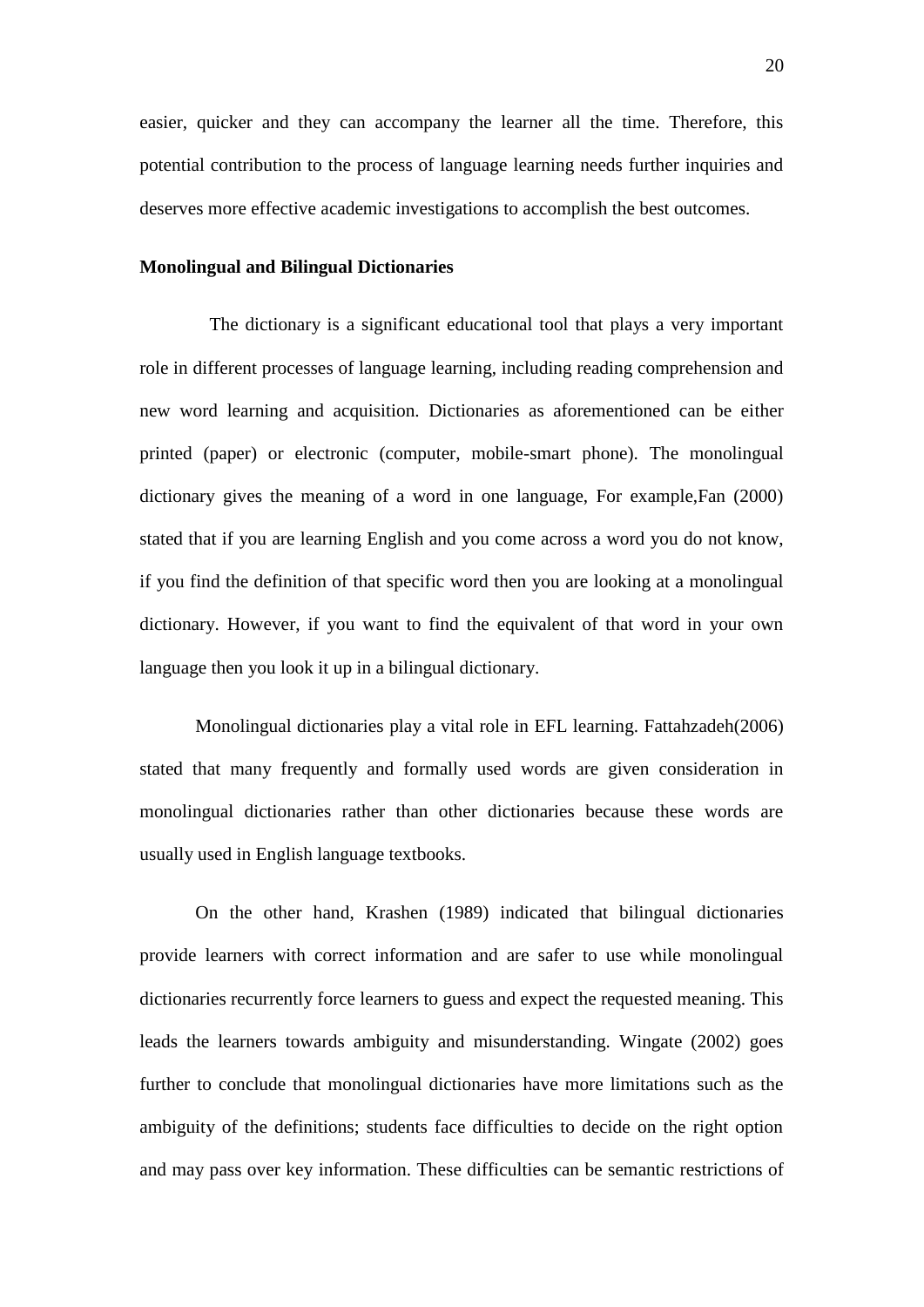words or syntactic descriptions because learners may fail to comprehend the basic source of the words and the precise grammatical structure can be more complex than expected.

Dictionaries whether monolingual or bilingual could be provided in: print, electronic. More discussion will be presented below.

#### **Print Dictionaries**

'Print or paper dictionary' PD refers to all traditional dictionaries that are printed on paper and it is very common and used among second language students as well as native speakers. PD gives the learners much information (Cowie, 1999). While previous studies have not devoted enough space to show the effectiveness of print versus electronic dictionaries, some researches have displayed that PD are still very appreciated by learners to help them to see a whole page at once, with other words from the same family. Levy (2009) carried out a study on the growing use of PD in Hong Kong and reported that their English constructors preferred the learners to consult PD. Many of the learners admitted that PD was more comprehensive and detailed than any other type of dictionaries.

It is important to highlight the fact that PD requires more effort than electronic dictionaries.Zarei and Gujjar (2012) believed that one of the advantages of PD is that it allows students to improve their reading skills. On the other hand, Al-Fuhaid (2004) argued that, one of the major disadvantages of PD is that it can have small font size, thinness of pages and differences in phonetic symbols between dictionaries. Thus,unlike any other type of dictionary, PD requires knowledge of alphabetical order to reach the indicated word (Almuzainy, 2005).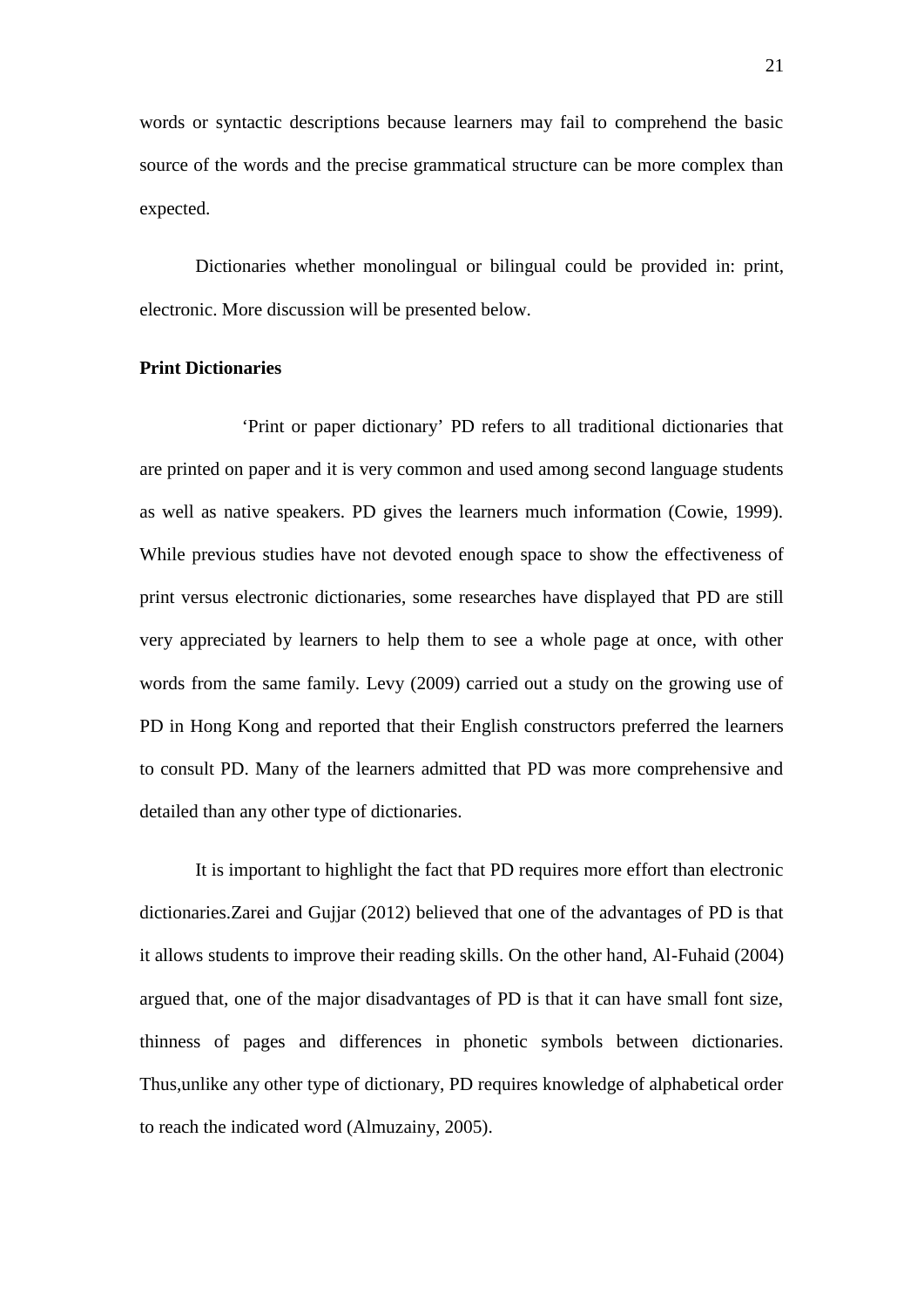#### **Electronic Dictionaries**

With the growth of technology, the electronic dictionary ED exists in various formats and can be accessed in several ways. There are those that are available on the internet "online dictionaries", on CD-ROM, in handheld devices "portable dictionaries" and recently in smart and mobile phones. The handheld ED are gaining acceptance among students (Stirling, 2003). ED has become one of the reference implements that learners often use. Therefore, its prominence in learners' reference skills cannot be exaggerated.

In addition, the ED can present a greater range of lexical information, if you compare it with conventional printed resources. For example, the sort of information, such as thesaurus, corpus and lexical relationship information, can be found in ED (Nesi, 2002).Accordingly, ED could be stored on a hard disk or a CD-ROM to be used with a computer, which makes it more portable than a dictionary-sized book, and is able to give many times the quantity of information (Loucky, 2005).

It is argued that ED can offer users information about antonyms, idioms and synonyms, as well as store different dictionaries for several languages. The speed and convenience of ED could also provide the learners with an instant feeling of control over the learning environment(Loucky, 2005). The speed of reference is a very important merit of using ED (Cubillo, 2002).

Koyama and Takeuchi (2004) in their study compared handheld (ED) and (PD) on reading tasks with 72 Japanese English Language university students. Twotexts were read while using dictionaries. As a result, PD users spent 15% more time reading than theED group. This finding shows that PD are time consuming.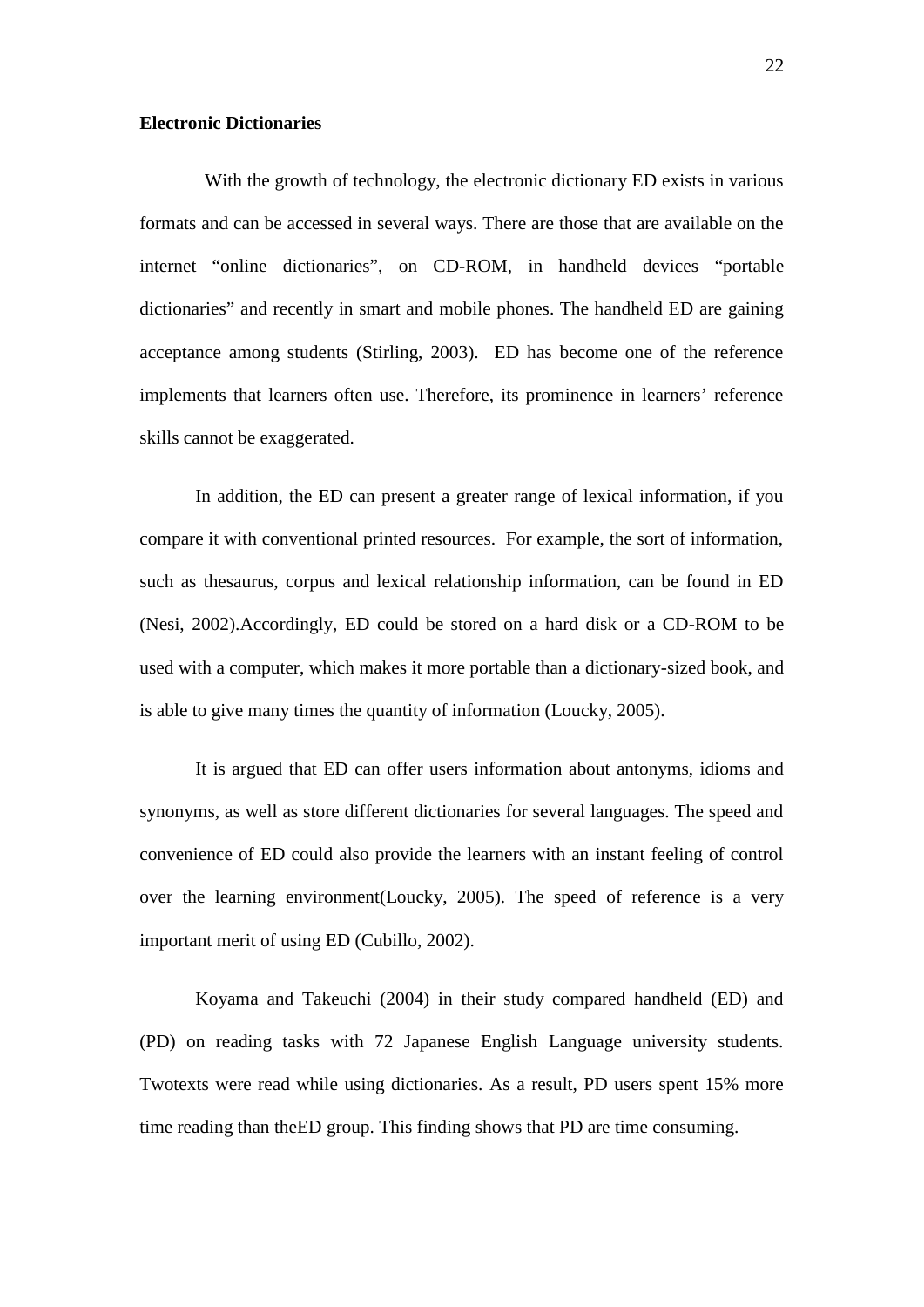In a study by Wang (2012) it was found that learners could identify words 23% faster with an ED than with a PD. In addition, ED was also seen more portable than conventional dictionaries.

**On-line and CD dictionaries.**Recently, technology has brought in on-line dictionaries and CD dictionaries which allow students to reach the needed word quicker, with extra features such as the 'real sound' word pronunciation. These types of dictionaries provide students with the opportunity to experience listening from a real native speaker, in which learners may practice pronunciation. The spoken headwords in these dictionaries are a very practical and much better guide to pronunciation than the symbols in PD.

#### **Related Studies**

This section will present related studies carried out regarding Print Dictionaries (PD), Electronic Dictionaries (ED)in general and Mobile Dictionaries (MD) in particular.

**PD**.Many studies have been conducted to evaluate students' attitudes regarding the use of PD in educational contexts. The majority of studies showed that students adopt positive attitudes regarding the use of PD and find them facilitative for their learning. Meara (2004) explored Japanese EFL students' attitudes toward the use of PD. They found that most EFL students had PD and used them frequently.

**ED.** Several researches have been carried out to evaluate learners' perceptions on and attitudes regarding the use of ED in educational contexts. In general, the findings of the majority of researches showed that learners adopt positive attitudes regarding the use of ED and find them beneficial for their learning.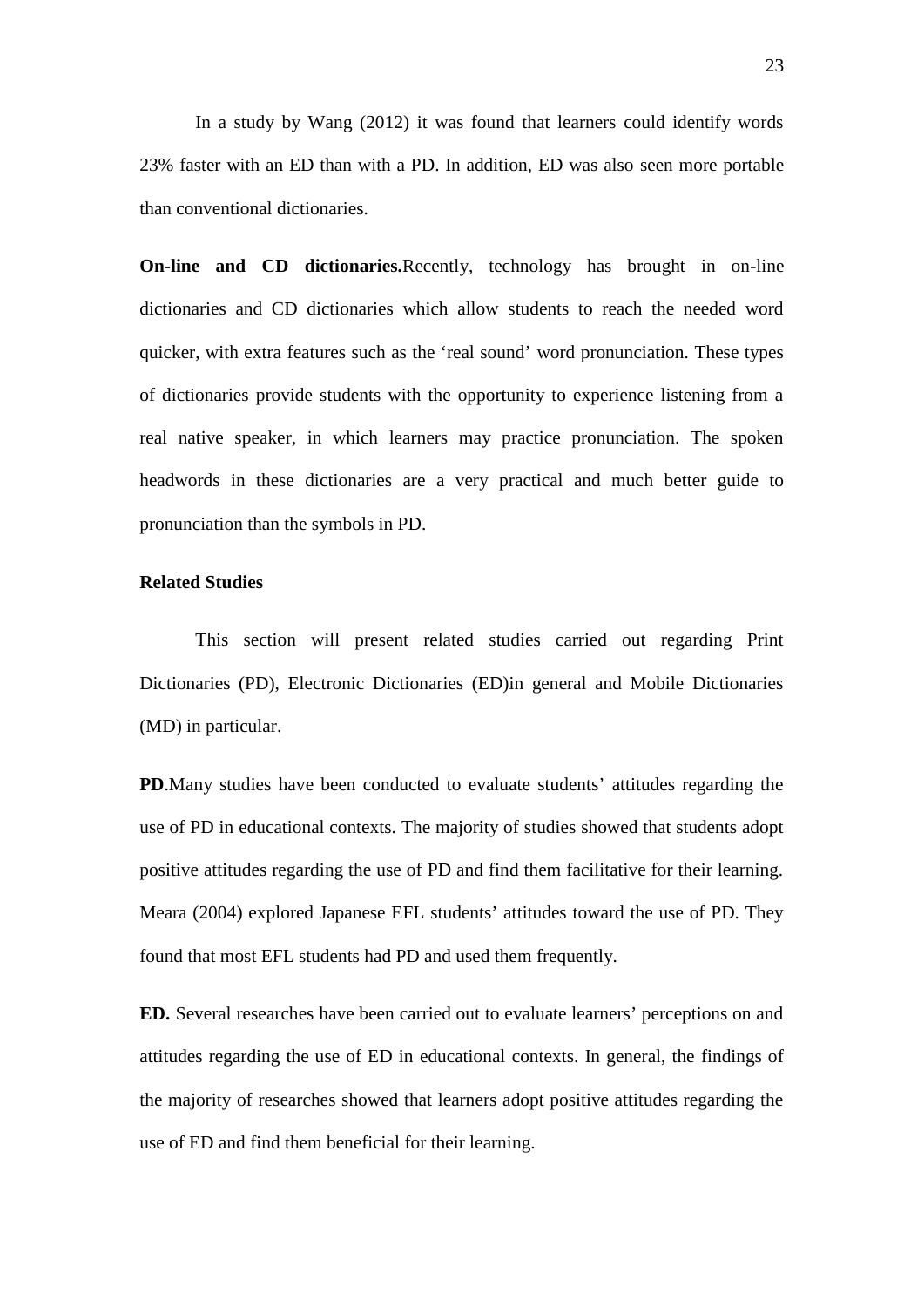Li (1998) conducted a survey study on EFL educators' use and knowledge of ED among Chinese teachers. He found that the teachers did not use ED and had very limited information about the use of ED. The Chinese teachers were not aware and had no knowledge of ED.

Myles (2003) revealed that "the electronic medium has openedup new possibilities with respect to what can be put into dictionaries, how their contents areorganized, and how dictionaries can be tailored to serve the needs of ESL users" (p. 72).

*MD.*Ahmed (2015) stated that the "challenge for mobile learning is to build a deeper and more pedagogically solid understanding of the ways in which learners use a variety of mobile devices and the effectiveness of these devices in offering various learning opportunities" (p.123). Cavus and Ibrahim (2009) reported in their study that MD brought some advantages to the learners. First, the technology provided them with adaptability. Second, MD helped them to remember more new words. Similarly, Huang (2013) studied the role of MD and their employment by undergraduate students in English language learning. They confirmed that the speed of reference was a significant advantage of using mobile dictionaries.

Likewise, Bower and McMillan (2011) investigated Japanese EFL learners' opinions regarding the use of MD. They asserted that most EFL students had mobile dictionaries and used them repeatedly. However, the majority of learners were not aware of the different services MD offer for English language learning.

Moreover, Boonmoh (2010) carried out a survey study on EFL teachers' use and information of MD in Thailand. He showed that the educators did not use MD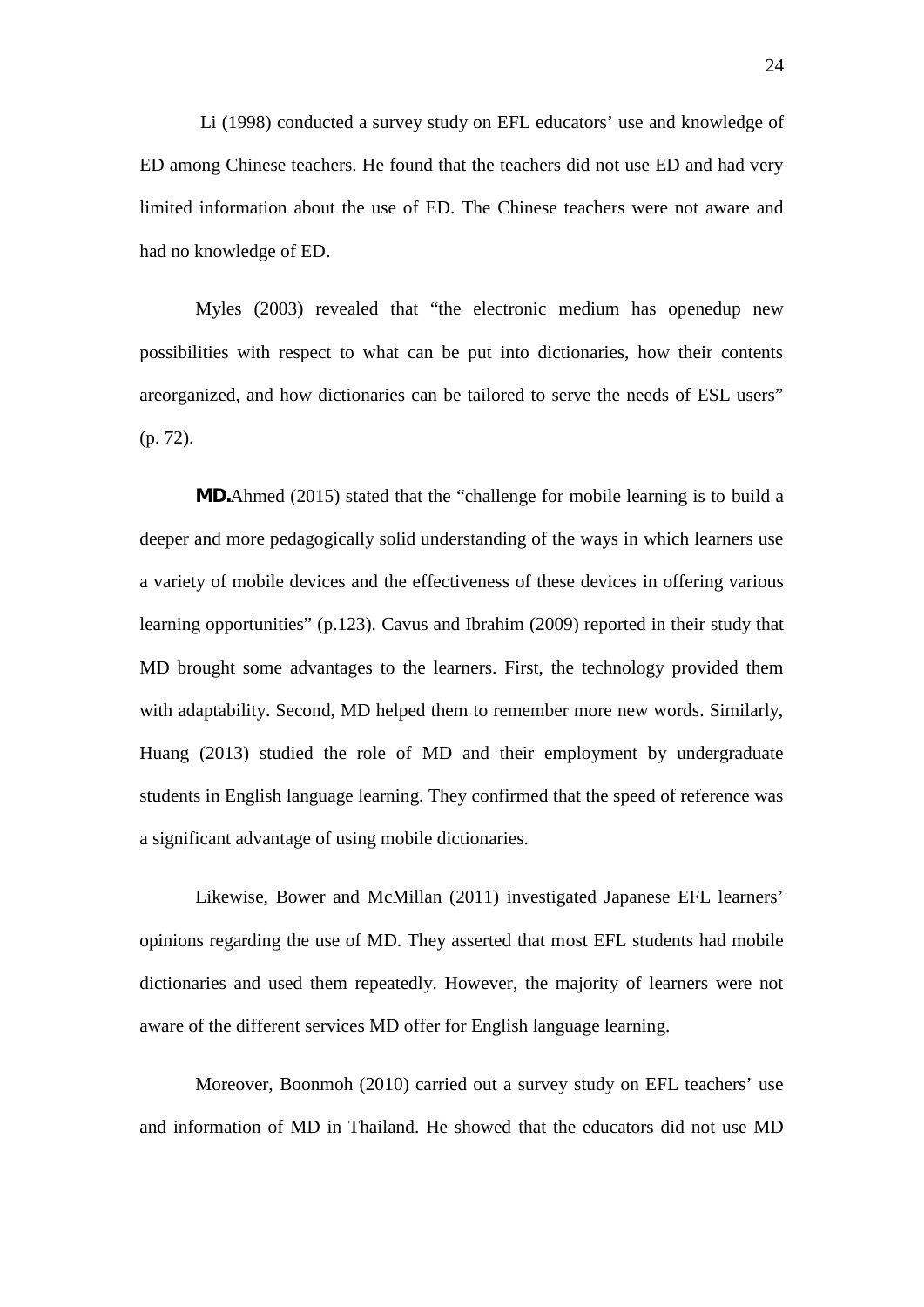and had very limited understanding of the content and use of MD. They were unaware of different technological affordances of mobile device as well.

In a recent study, Wang (2012) examined Chinese learners' use of MD when reading Chinese paper texts. While the use of MD had a number of benefits for learners' reading comprehension progress, it was less effective for the improvement of advanced learners' reading comprehension skill.

Learners' perception on MD was another central point of a study in Australia by Fujimoto (2012) in which it confirmed that students, in general, expressed their positive point of view regarding the use of MD for language learning.

In addition, White and Mills (2012) conducted a survey on Japanese university learners' attitudes about the use of MD in language education. The results pointed out that these learners had positive attitudes of MD, the internet and technology for educational purposes and language learning in the classroom.

Dang (2013) pointed out in his study that the majority of participants preferred to utilize the MD for new word activities, 60% of learners not using MD for the vocabulary activities, with just 1.7% using the other types of dictionaries for all of the vocabulary activities. The concluding thoughts affirm that learners were blamed for "cost, screen size and difficulty inputting data" (p. 22) as the reasons they decided to use the MD.

Dashtestani (2012) discussed the significance of context-based learning and proper use of dictionaries, but the study was limited to a small number of participants in which the use of technology and MD as learning tools in EFL courses was examined. He found thatlearners pointed out several limitations of MD, more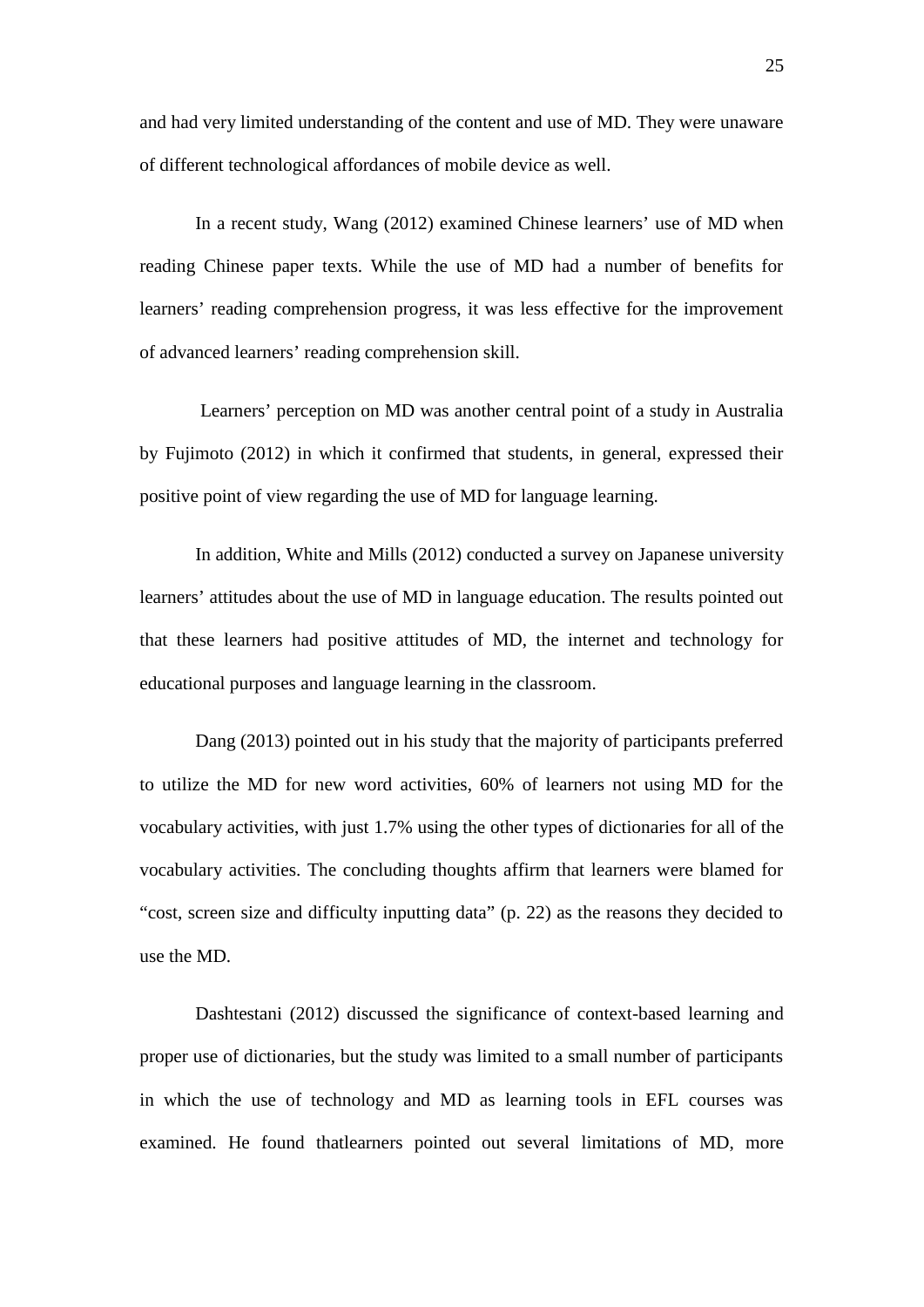specifically, the English languageinstructors (n=53, 80.3%) reported that EFL students lack training on how and where touse MD.

In the Islamic republic of Iran, Zarei and Gujjar (2012) examined the effectiveness of the use of paper (print) and mobile dictionaries when learning vocabulary. The experimental group used mobile dictionaries while the control group used paper dictionaries. The results of the test showed that the experimental group of learners enhanced notably regarding their vocabulary learning compared to the control group.

A recent study which was carried out by Tabrizi and Fard (2016) to Iranian high school EFL learners regarding cell phone dictionaries on improving male and female students spelling, reported that cell phones have the potential to improve both male and female EFL learners' spelling.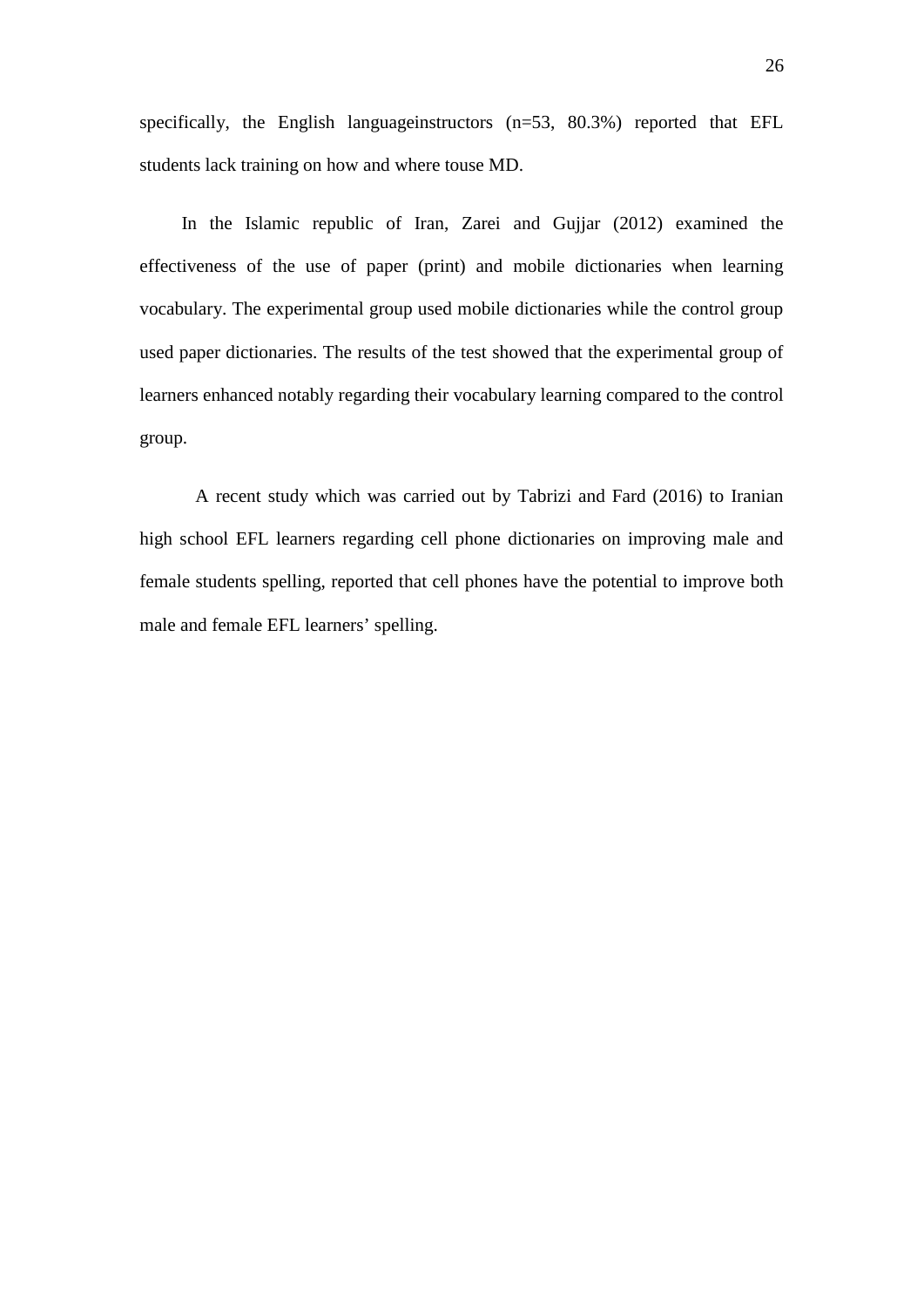#### **CHAPTER III**

### **METHODOLOGY**

This chapter presents the methodology. A detailed explanation of the research design and the research context of this study will be discussed. Following this, general information with respect to the participants and sampling of the study, data collection and data analysis procedures will be illustrated.

#### **Research Design**

The study was designed as a survey by using a questionnaire which was the main instrument in collecting data. Fraenkel (2012) believed that the main goal behind a survey is to describe the characteristics of a phenomenon among a population. Therefore, gathering information from the targeted groups' opinions will assist the researcher to find out answers which will result in achieving the aims of the current study. The survey that was employed to examine the characteristics of Kurdish English as foreign language (EFL) students' attitudes regarding the use of Mobile Dictionaries (MD) was conducted via questionnaire. This questionnaire was used for students to find out their perceptions regarding their usage of MD. In other words, the aim of the questionnaire was to discover the Kurdish students' perspectives of MD and reveal their attitudes towards using it. Questionnaires are seen as useful data collection tools, especially if the target population is large (Kent, 2001).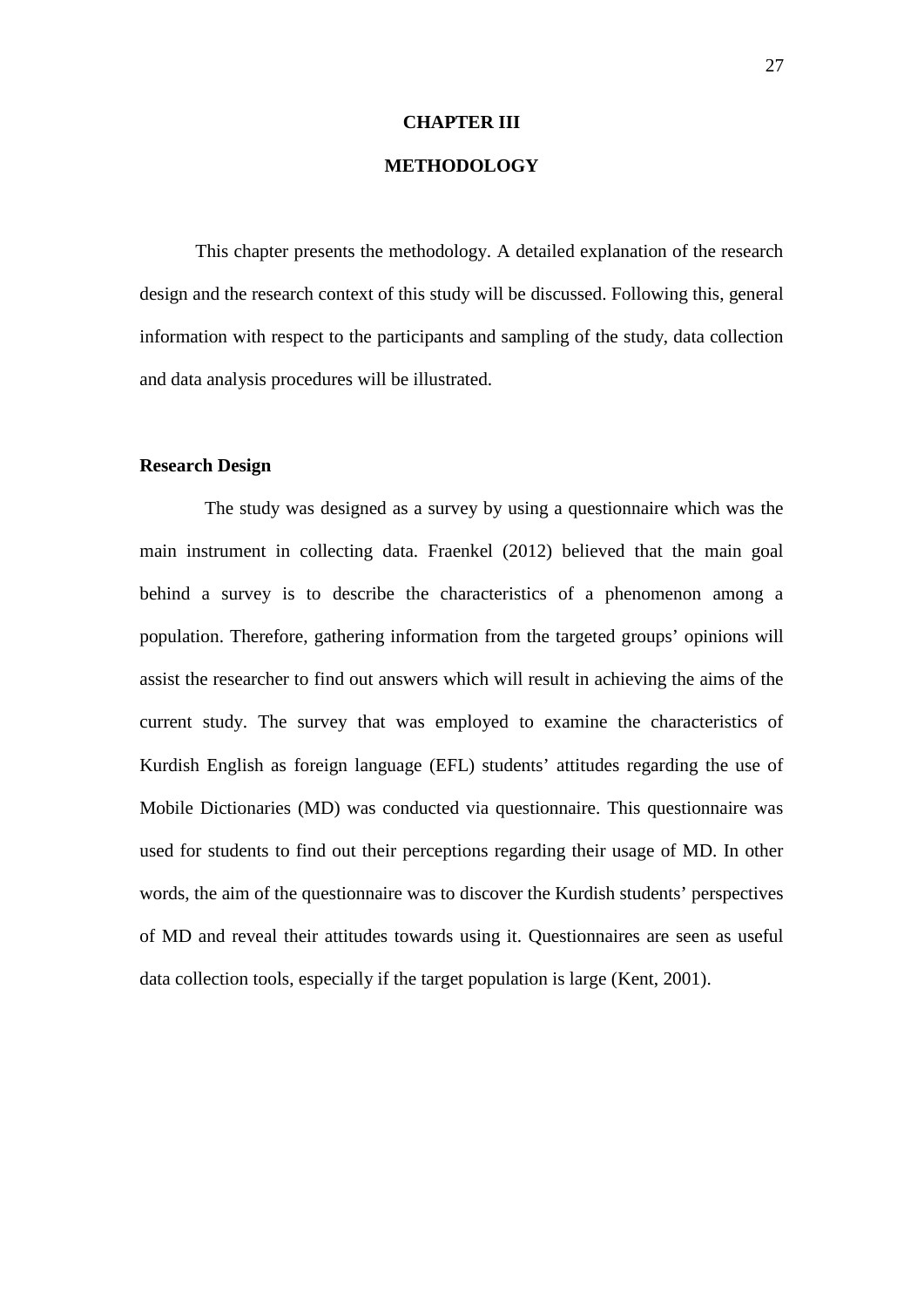#### **Participants**

The study was conducted at the University of Slemani, north of Iraq, which is located in the center of the modern city of Slemani. This specific public university was chosen to carry out this study due to my familiarity and experience as a former student.

The participants were 200 undergraduates of the English Department. Out of these 200 students, 128 of them were males and 72 were females (see Table 1). Convenient sampling was employed. Kharma (1985) suggested that convenient sampling is a method for which participants are easily reached in anon-purposive fashion to achieve a certain goal. Written consent was received by the participants before carrying out the study (see Appendix A).

Table 1

|        | Frequency | Percent |  |
|--------|-----------|---------|--|
| Male   | 128       | 64%     |  |
| Female | 72        | 36%     |  |
| Total  | 200       | 100%    |  |

*Participants*' *Demographic Profile*

All the participants were registered in the English Department. The students were in different years of study,  $23.5\%$  (n = 47) in the first, 29.5% (n = 59) in the second, 22.5% ( $n = 45$ ) in the third, and 24.5% ( $n = 49$ ) in the fourth years(see Table 2) in the academic year of fall2015-2016.

Table 2 presents information about the participants according to their year of study.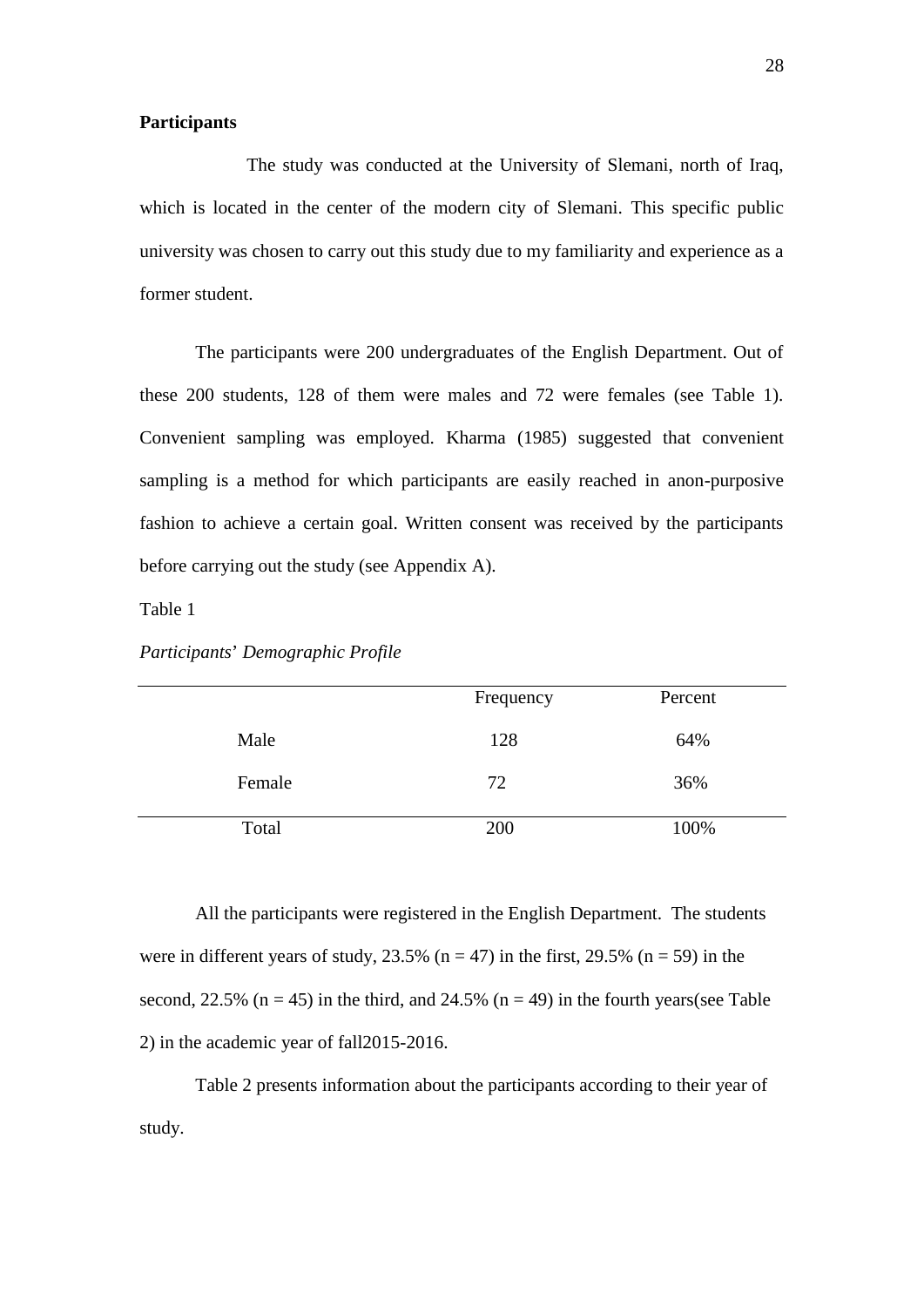### Table 2

*Participants in Each Year*

| <b>Year of Study</b> | Frequency $(N)$ | Percentage % |
|----------------------|-----------------|--------------|
| <b>First</b>         | 47              | 23.5         |
| <b>Second</b>        | 59              | 29.5         |
| <b>Third</b>         | 45              | 22.5         |
| <b>Fourth</b>        | 49              | 24.5         |
| <b>Total</b>         | 200             | <b>100</b>   |

#### **Data Collection Procedures**

The data was collected in a public university in northern Iraq after obtaining all ethical approvals to ensure privacy and safety of all the participants according to academic norms and guidance. The questionnaire was distributed among the English language students at the English Department of Slemani University, after receiving written consent from the Head of the English Department and the participants (see Appendix A and C).

The questionnaires were given to the class teachers of the EFL learners to distribute. To be able to answer the research questions stated in the introduction chapter, Kurdish students that possessed smart and/or mobile phones took part in this study. The students voluntarily participated and were informed that they could drop out any time they wished.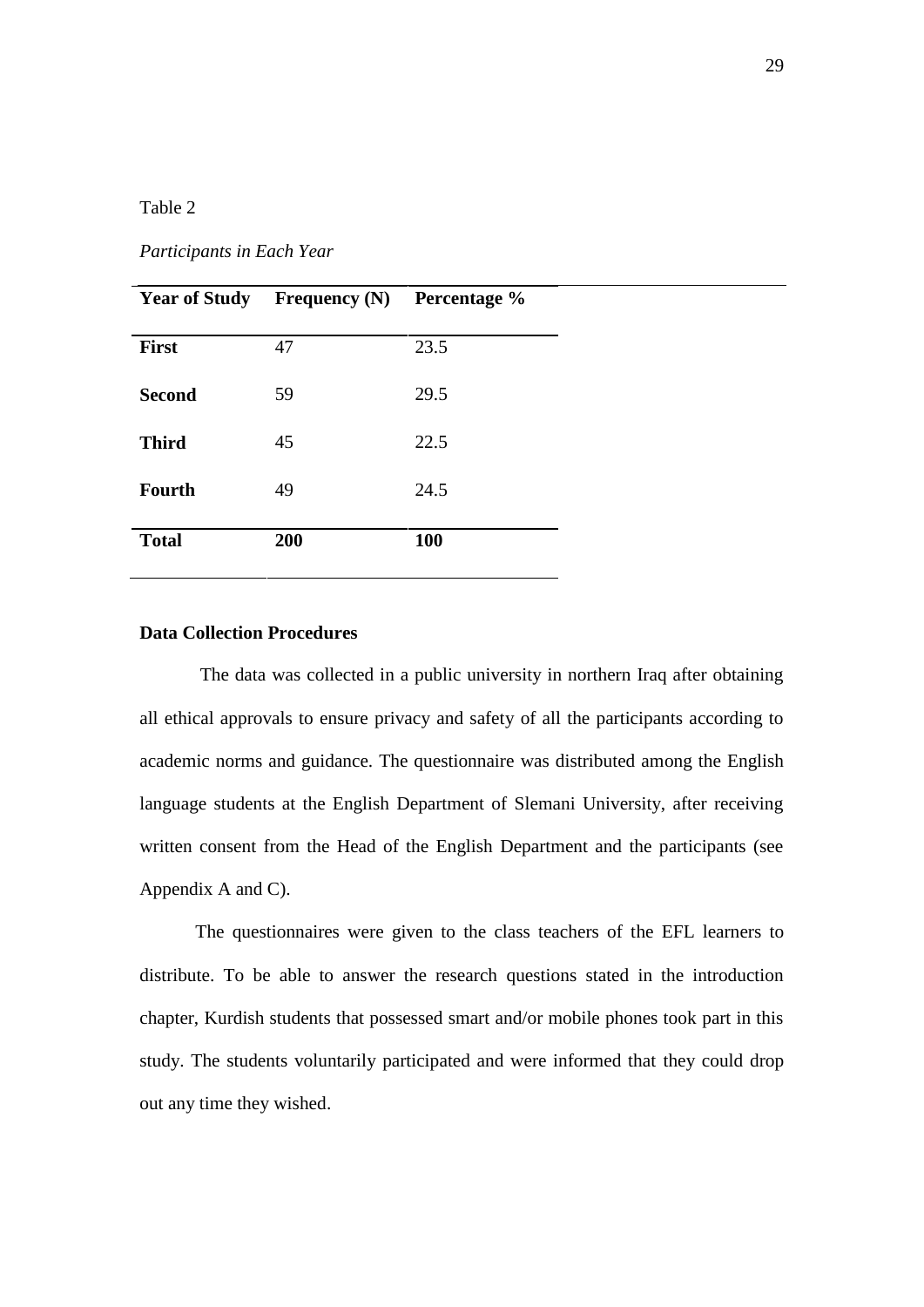To clarify any ambiguity regarding the statements, the statements were orally translated into Kurdish for the students. After the questionnaires were completed by the participants, the data were collected by the researcher within that day. The participants had a day to complete the questionnaire. This time was given to be able to receive accurate responses.Originally 230 copies of the questionnaire were printed. 17 were not completed correctly and 13 were not returned. For these reasons the uncompleted copies were taken out of the study resulting in a total of 200 copies. Finally, the questionnaires underwent statistical analysis.

#### **Data Collection**

The instrument for collecting data was a questionnaire namely; the student questionnaire on using mobile dictionaries (SQUMD). The SQUMD was designed for the students in order to reach the aims of this study regarding the employment of MD.

The questionnaire was designed by the researcher. Two sections were provided for the participants to indicate. The first section required demographic information regarding the gender and grade of the participants. The second section consisted of a 5-point Likert scale ranging from 1 to 5 in which 1 was Strongly Disagree, 2 Disagree, 3 Not Decided, 3 Agree 5 Strongly Agree. Nineteen statements were provided for the participants to indicate their attitudes towards MD. The data elicited from the questionnaire were descriptively analyzed and presented in items of frequencies (f), mean scores and standard deviations.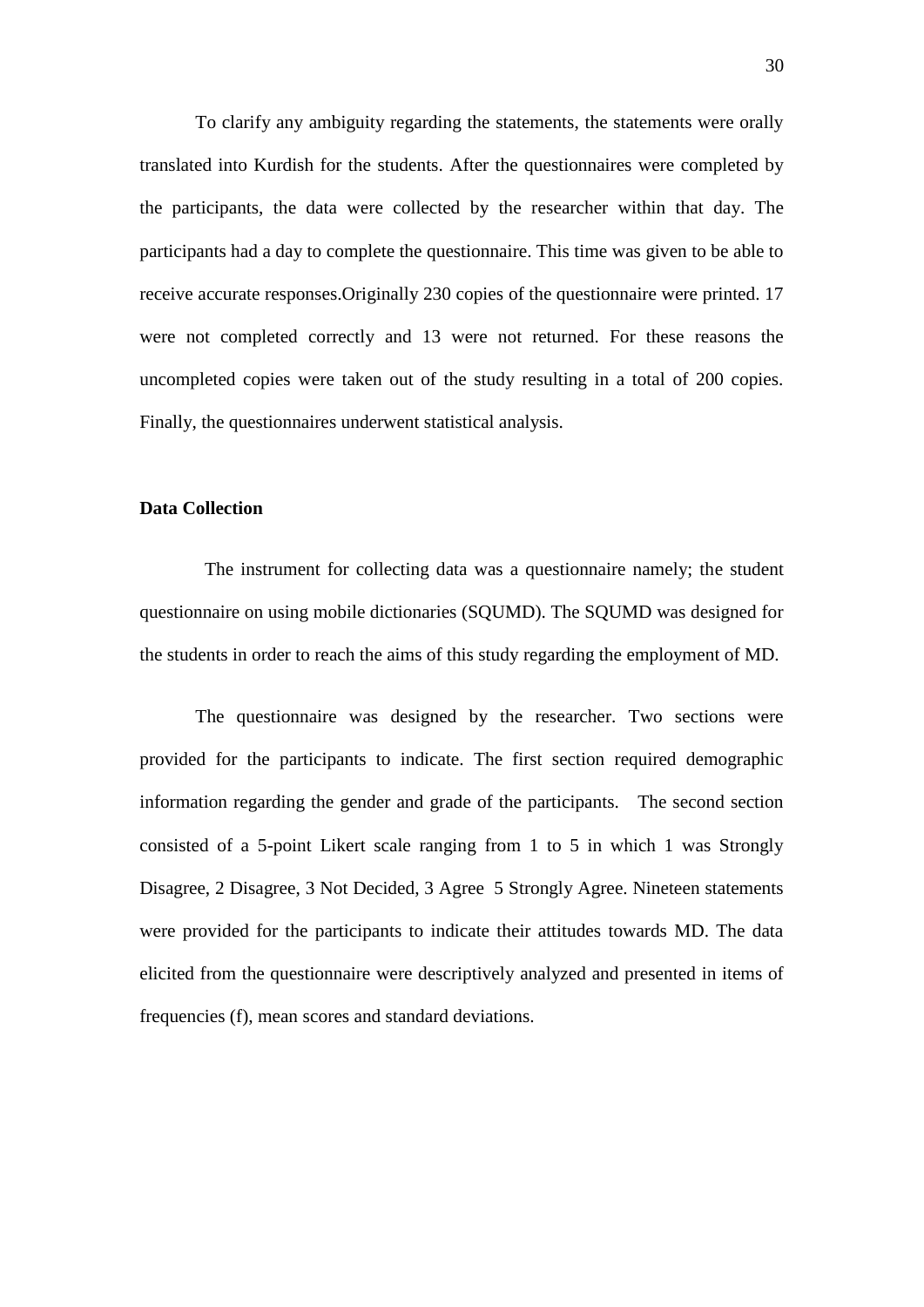#### **Reliability and Validity**

In order to measure the reliability and validity of the questionnaire in the Kurdish culture and environment some steps were taken. First,face validity was carried out; in order to find out and estimate the suitability of the questionnaires, they were given to two experts (Dr. Hoshang F Jawad and Dr. Abbas Mustafa Abbas) who are both English language teachers and have PhD degrees in English Language Teaching and Literature. They stated that the items were useful and appropriate for the purpose of the study. As a second step in order to improve reliability and validity of the questionnaires the researcher opted for the piloting of it.

## **Pilot Study**

The participants of the pilot study consisted of 20 students from the University of Slemani. The reason behind carrying out a pilot study was to see if the participants of this study would face any difficulties comprehending the items. The respondents of the pilot study did not face any problems or ambiguity to understand the items during the completion of the questionnaire.

In order to evaluate the reliability of the questionnaire, Cronbach Alpha was used to measure the reliability. The Cronbach Alpha was calculated as .88. (see Table 3). Cohen, Manion and Morrison (2013) stated that "the Cronbach alpha provides a coefficient of inter-item correlations, that is, the correlation of each item with the sum of all the other relevant items, and is useful for multi-item scales" (p. 148). This result shows that the questionnaire was reliable.

Before distributing the questionnaire for the pilot study oral consent was received by the Head of Department.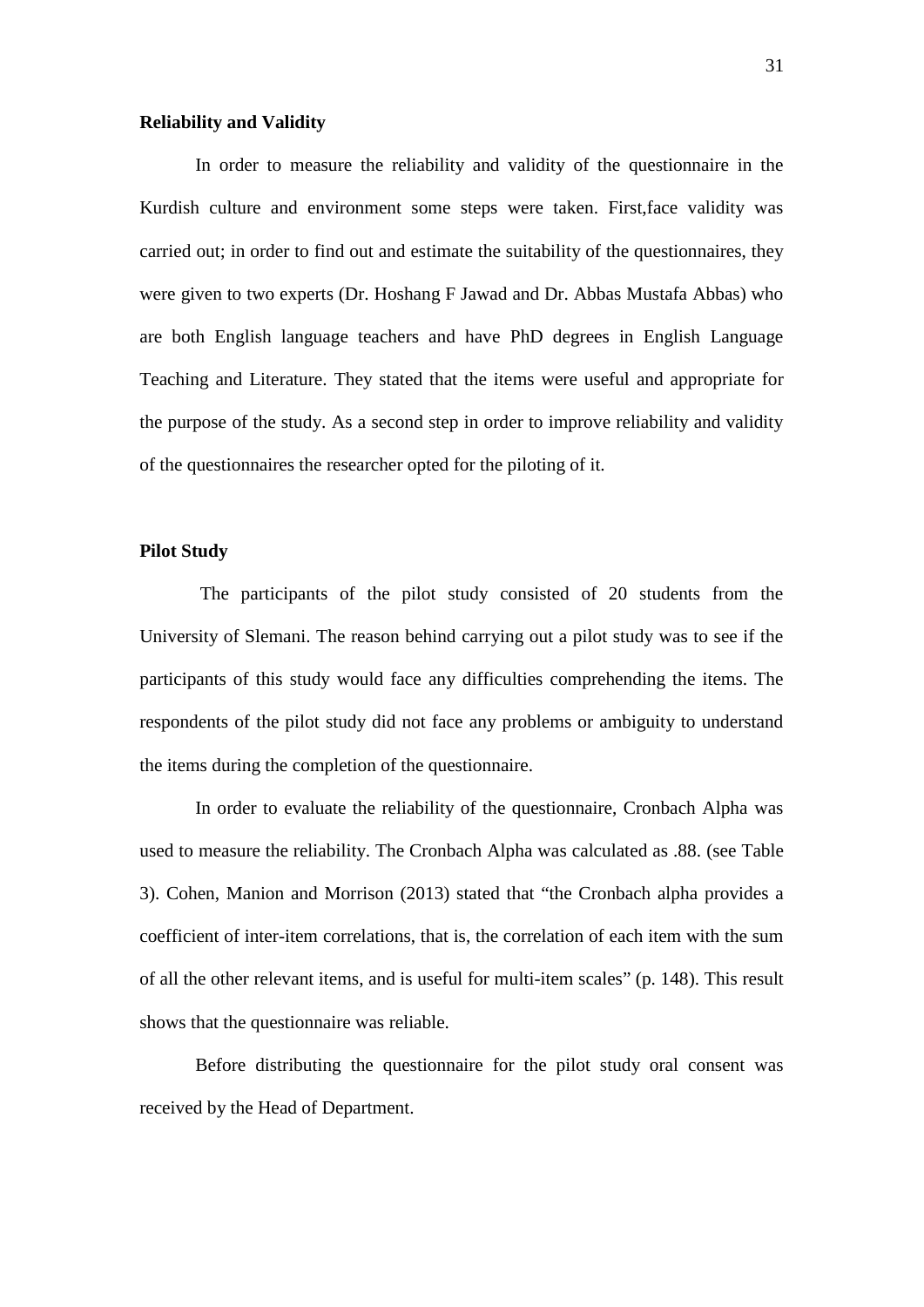#### Table 3

|       | Cronbach's Alpha | Number of Items |
|-------|------------------|-----------------|
| SQUMD | .88              | 19              |

#### *Reliability of the Questionnaire*

### **Data Analysis**

After the collection of the questionnaire, the data were analyzed quantitatively by using the Statistical Package for Social Sciences (SPSS), version 20.0. The responses of the participants in each group were computed to find out the means, standard deviations, and mean differences of the variables.Additionally, a one-way ANOVA and Post-hoc analyses (LSD) were used to reveal whether the differences were significant in the use of different year groups related to their perspectives regarding MD usage,and an independent samplet-test wasused toreveal whether there were any significant differences related to their perspectives regarding MD usage and gender. In other words, to be able to reveal whether gender and year of study had an impact on the perspectives of the students, a t-test and one-way ANOVA were conducted.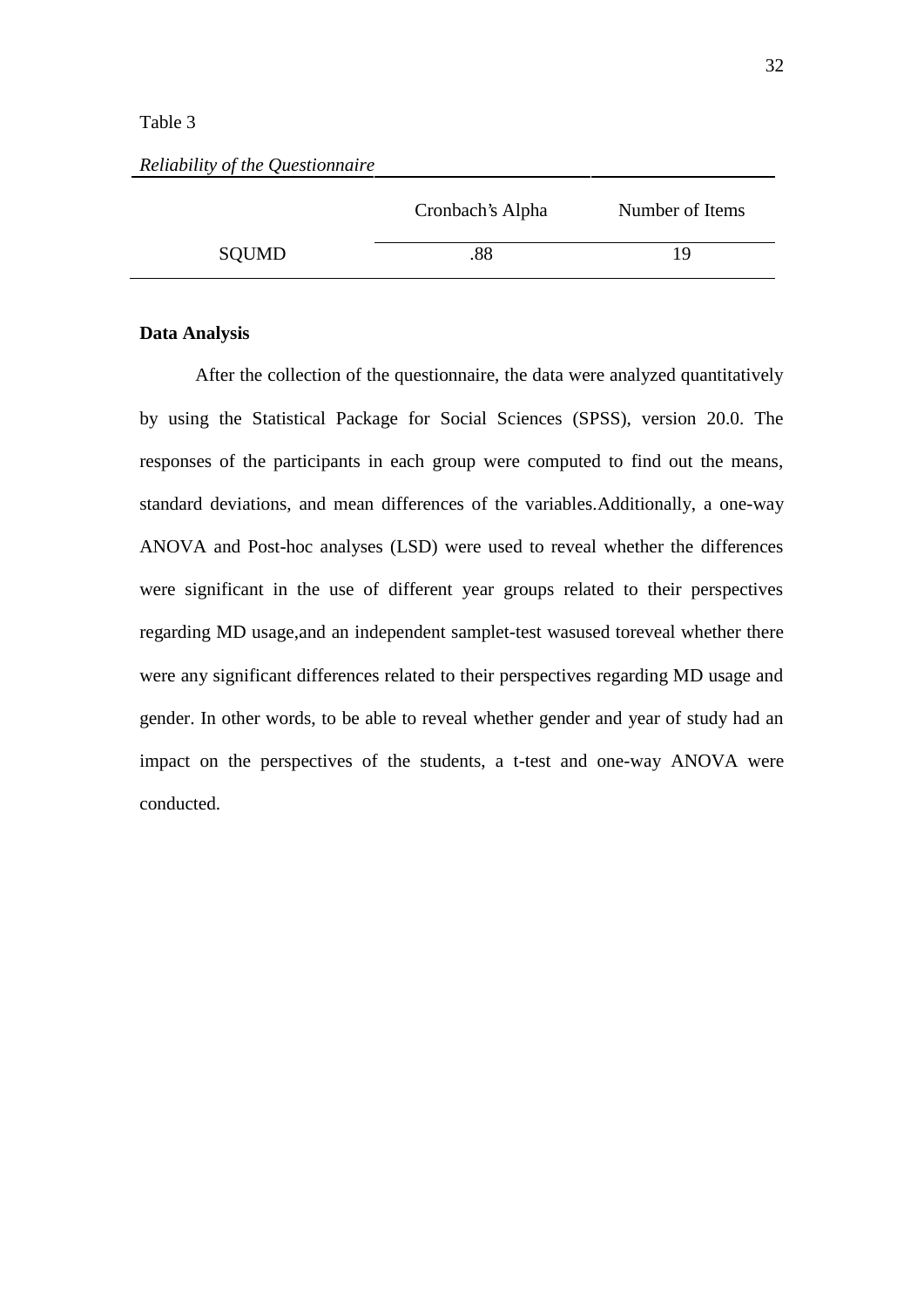#### **CHAPTER IV**

## **FINDINGS AND DISCUSSIONS**

The purpose of this study was to examine in general the use of Mobile Dictionaries (MD) among the students in the Kurdistan context. This chapter discusses the results of the findings. The presented findings were analyzed quantitatively and are set according to the research questions that guided this study.

The analytical process in this Chapter is based on the following research questions:

1. Which types of dictionaries do the students prefer to employ in the EFL classroom?

2. What are the students' attitudes regarding the employment of Mobile Dictionaries in the EFL Kurdish context?

3. Are there any significant differences between the attitudes of Kurdish students regarding the usage of Mobile Dictionaries with respect to their gender and grades?

#### **Dictionary Employment**

The first research question was treated through an analytical process with reference to a descriptive statistics from 200 students, which focused on the dictionary type used by the Kurdish English Department learners. The survey discovered that the learners mainly used Mobile Dictionaries (MD) in their English classes. The overall results of the survey are shown in Table 4 with mean scores and standard deviations.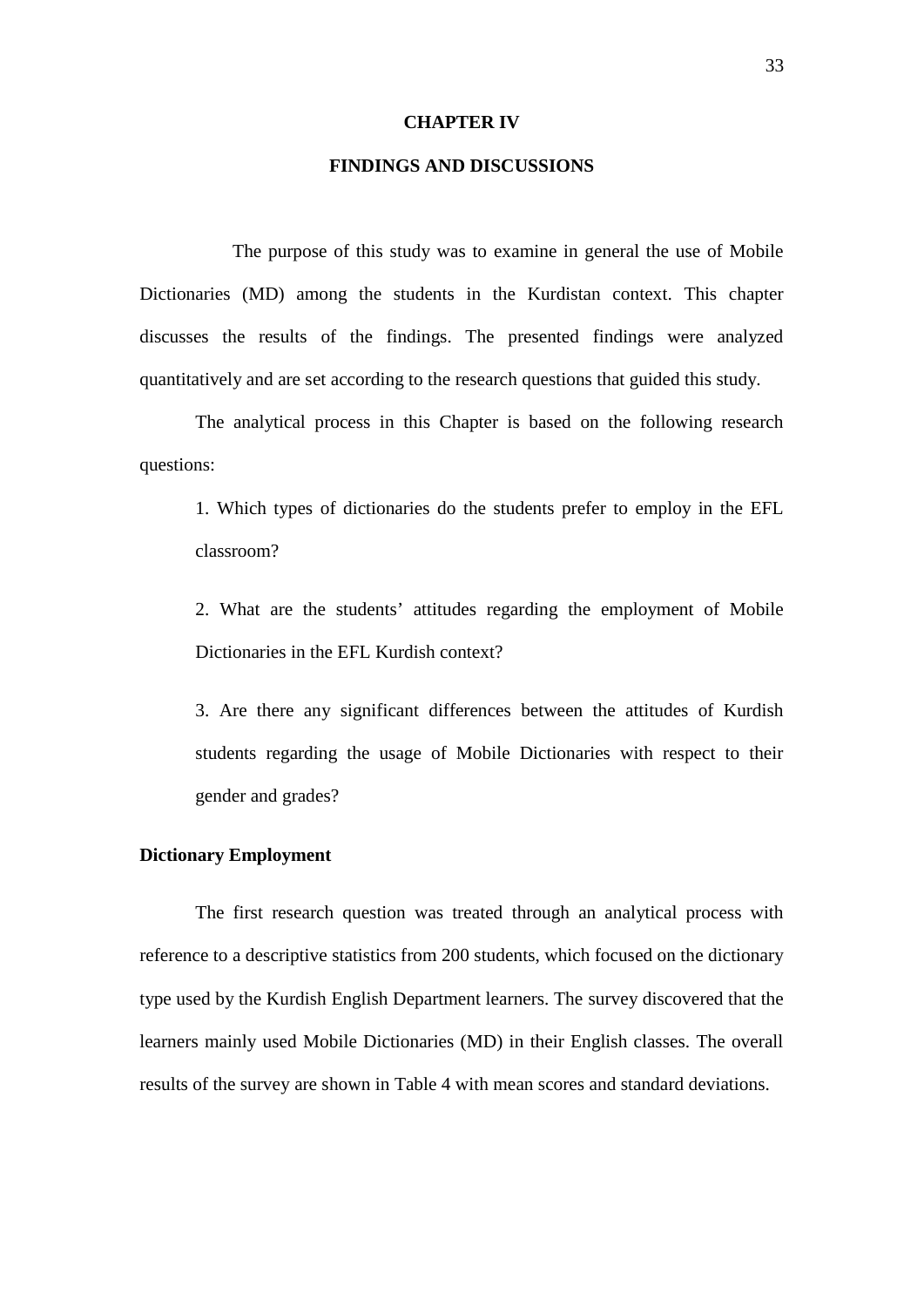# Table 4

# *Attitudes towards MD Employment*

| <b>Statement</b>            | M    | <b>SD</b> |
|-----------------------------|------|-----------|
| 1. I use my mobile          | 4.41 | 1.10      |
| dictionary when learning    |      |           |
| English.                    |      |           |
| 2. My mobile dictionary is  | 3.85 | 1.24      |
| useful both in and out of   |      |           |
| the English classroom.      |      |           |
| 3. My mobile dictionary     | 3.86 | 1.16      |
| helps me improve my skills  |      |           |
| (listening, speaking,       |      |           |
| reading and writing)        |      |           |
| 4. My mobile dictionary     | 3.99 | 1.11      |
| helps me improve my         |      |           |
| English pronunciation.      |      |           |
| 5. My mobile dictionary     | 3.89 | 0.84      |
| helps me improve my         |      |           |
| English Grammar.            |      |           |
| 6. My mobile dictionary     | 3.76 | 0.97      |
| motivates me to learn       |      |           |
| English.                    |      |           |
| 7. Mobile dictionaries      | 3.99 | 0.74      |
| facilitate the teaching-    |      |           |
| learning process.           |      |           |
| 8. My mobile dictionary     | 4.24 | 0.87      |
| helps me understand         |      |           |
| English words quicker.      |      |           |
| 9My mobile dictionary       | 4.09 | 1.01      |
| helps me improve my         |      |           |
| spelling.                   |      |           |
| 10. My mobile dictionary    | 3.71 | 0.77      |
| helps me understand         |      |           |
| English words easier.       |      |           |
| 11. My mobile dictionary    | 4.09 | 1.15      |
| is helpful when             |      |           |
| remembering words.          |      |           |
| 12. Mobile dictionaries     | 4.07 | 0.67      |
| foster learning.            |      |           |
| 13. Mobile dictionaries are | 3.75 | 1.01      |
| easy to carry around.       |      |           |
| 14. Mobile dictionaries     | 3.91 | 0.75      |
| raise self-confidence.      |      |           |
| 15. Mobile dictionaries can | 3.35 | 1.00      |
| be used in all classes.     |      |           |
| 16. Mobile dictionaries     | 4.08 | 0.85      |
| support learning with       |      |           |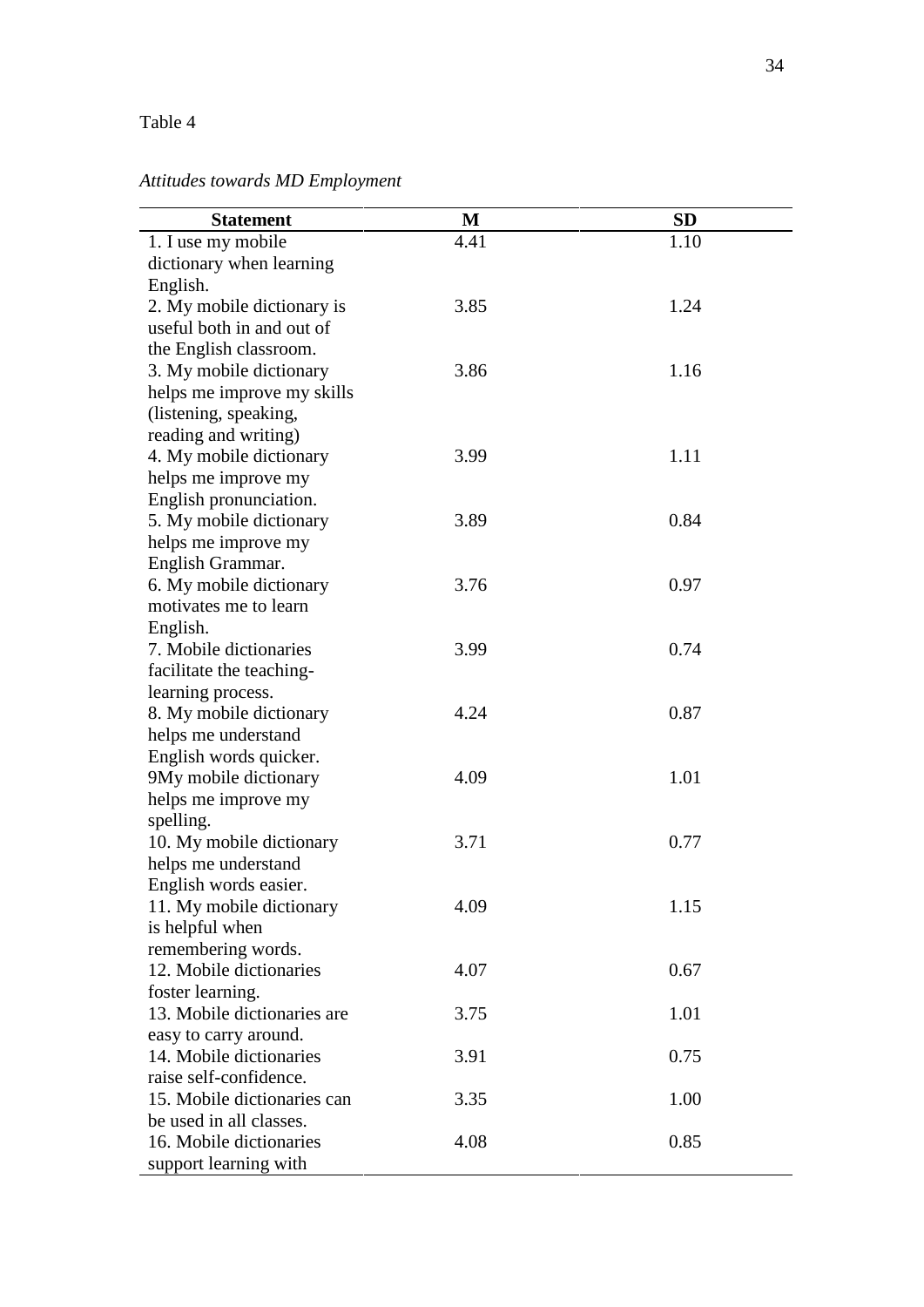| images.                                              |      |      |
|------------------------------------------------------|------|------|
| 17. Mobile dictionaries<br>provide individual study. | 3.73 | 0.61 |
| 18. Mobile dictionaries can                          | 3.92 | 0.48 |
| be used at any time.                                 |      |      |
| 19. Mobile dictionaries                              | 4.00 | 0.80 |
| enhance autonomy.                                    |      |      |

*Note:* M: Mean Score SD: Standard Deviation

Statement 1 "I use Mobile Dictionaries when learning English"ought to reveal the most commonly adopted dictionary type among the English Department Kurdish learners. Almost all of the participants indicated that they used MD when learning English with a mean score of 4.41 and standard deviation of 1.10. This finding reveals that MD were used more compared to any other type of dictionary by Kurdish learners. The growth of technology and the applications presented in mobile/smart phones are seen to be incorporated in English classes (Agca&Ozdemir, 2013). This finding reveals that Kurdish students made use of their mobile/smart phones in their English classes. The MD in particular was employed among the Kurdish learners.

#### **Attitudes towards Mobile Dictionaries**

The second research question examined the English Department Kurdish students' attitudes regarding the use of MD. Table 4 presented the overall results of the statements regarding the participants' responses. It is clearly seen (see Table 5) that the highest mean scores were observed in Statements 8, 9, 11, 12, 16 and 19 which showed that the Kurdish students had highly strong attitudes regarding these statements. The following will illustrate these statements in detail.

According to Table 5 Kurdish learners had the most positive attitude towards Statement 8 "My mobile dictionary helps me understand English words quicker" in which received a mean score of 4.24 and standard deviation of 0.87. This finding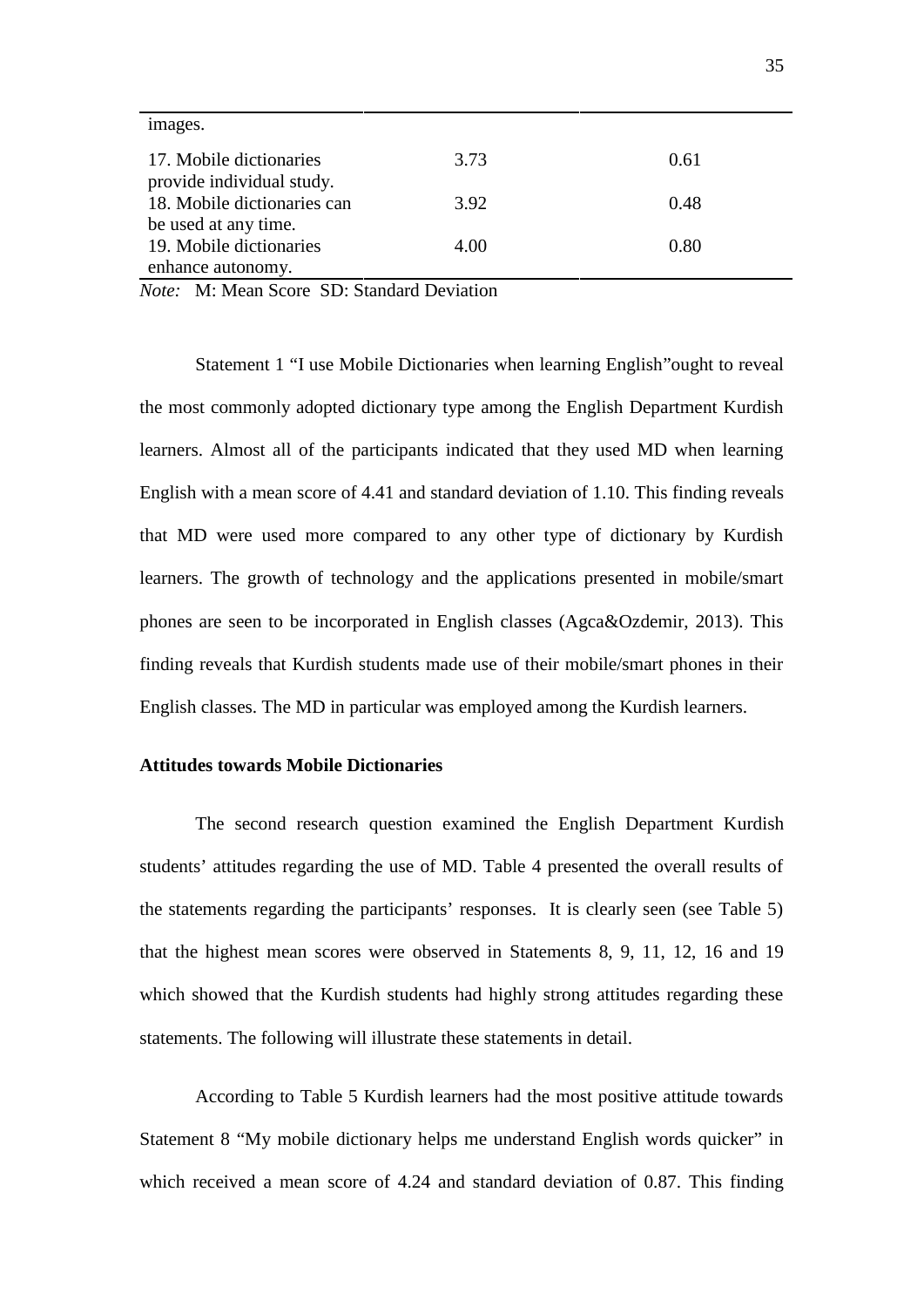reveals that Kurdish learners mostly resort to MD to help them understand English words quicker. Following this, Statement 9 "My mobile dictionary helps me improve my spelling" with a mean score of 4.09 and standard deviation of 1.01 received the second highest mean score. This finding reveals that Kurdish English learners believed that MD improved their spelling and had positive attitudes towards this statement. Equivalent to Statement 9, Statement 11 "My mobile dictionary is helpful when remembering words" also received a mean score of 4.09 but with a standard deviation of 1.15. It is evident from this finding that Kurdish learners find MD helpful when remembering words. In addition, Statement 12 "Mobile dictionaries foster learning", with a mean score of 4.07 and standard deviation of 0.67 was also among the highest mean scores. Kurdish learners believed that MD fostered learning. Statement 16 "Mobile dictionaries support learning with images", with a mean score of 4.08 and standard deviation of 0.85 and Statement 19 "Mobile dictionaries enhance autonomy" with a mean score of 4.00 and standard deviation of 0.80also were among the highest mean scores.This is in line with the studies by Chang(2014) whoshowed that MD was seen as an essential instrument to enhance autonomy andMotiwalla (2007) who revealed that MD enhanced autonomy. In addition, Sung (2012) showed that the role MD with image input is very useful for learners in English as a second language (ESL). These finding revealed that Kurdish English learners mostly had positive attitudes towards MD usage and believed strongly that MD supported learning with images and enhanced autonomy.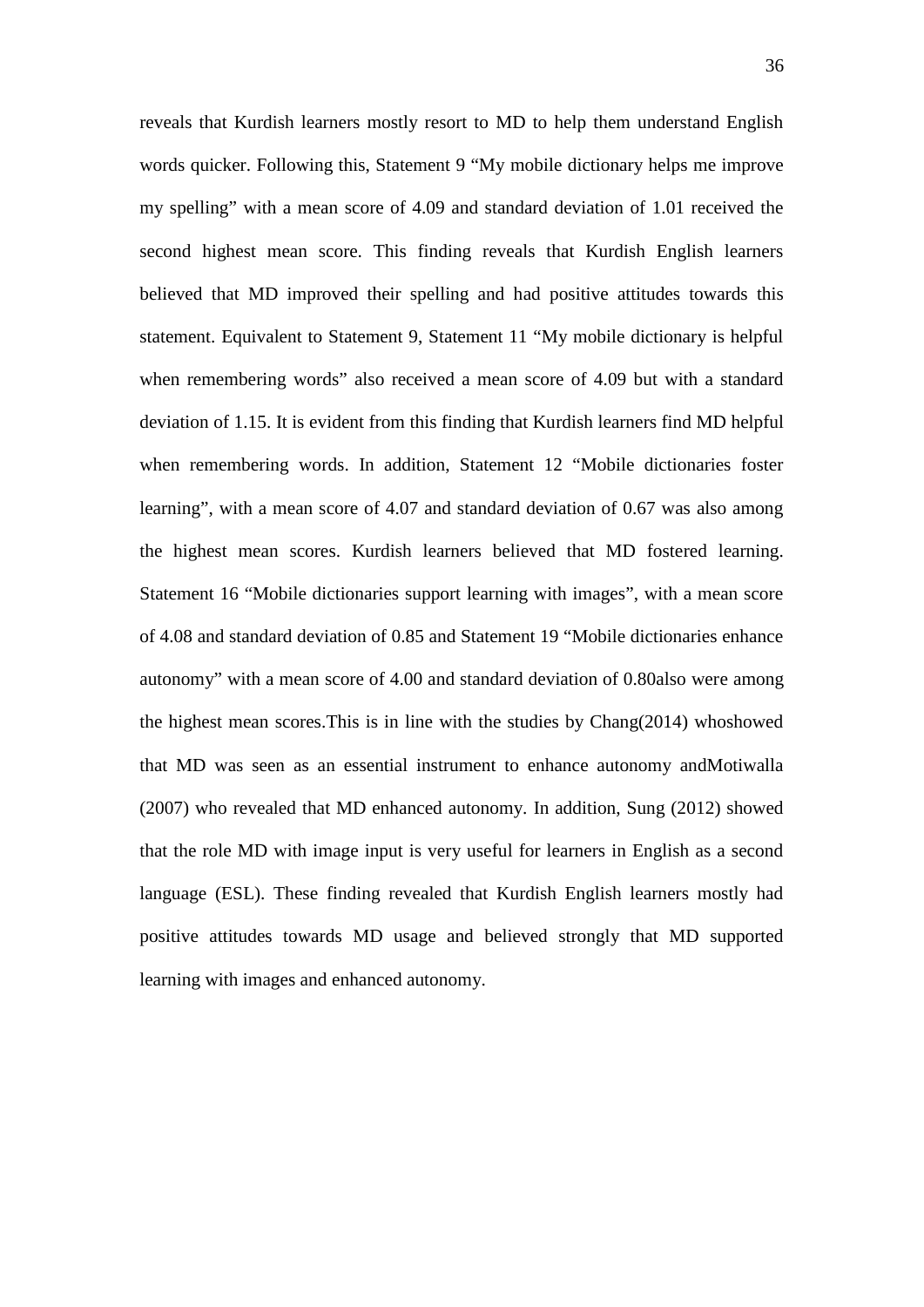#### Table 5

| <b>Statement</b>           | M                             | <b>SD</b> |
|----------------------------|-------------------------------|-----------|
| 8. My mobile dictionary    | 4.24                          | 0.87      |
| helps me understand        |                               |           |
| English words quicker.     |                               |           |
| 9. My mobile dictionary    | 4.09                          | 1.01      |
| helps me improve my        |                               |           |
| spelling.                  |                               |           |
| 11. My mobile dictionary   | 4.09                          | 1.15      |
| is helpful when            |                               |           |
| remembering words.         |                               |           |
| 12. Mobile dictionaries    | 4.07                          | 0.67      |
| foster learning.           |                               |           |
| 16. Mobile dictionaries    | 4.08                          | 0.85      |
| support learning with      |                               |           |
| images.                    |                               |           |
| 19. Mobile dictionaries    | 4.00                          | 0.80      |
| enhance autonomy.          |                               |           |
| <i>Note:</i> M: Mean Score | <b>SD: Standard Deviation</b> |           |

*Highest Mean Scores of Attitudes Regarding MD*

The following section will present the remaining Statements regarding the questionnaire (also see Table 4).

Statement 2 "My mobile dictionary is useful both in and out of the English classroom" revealed with a mean score of 3.85 and standard deviation of 1.24 that Kurdish English learners believed that MD were useful both in and out of the English classroom. Even though Özdemir (2010) believed that students should be encouraged to consult their MD at any time in any place. This finding reveals that Kurdish learners resort to their MD without any encouragement. Similarly it was seen in Bamford(2014) study that 61% of his participants among 150 used their MD and at any time.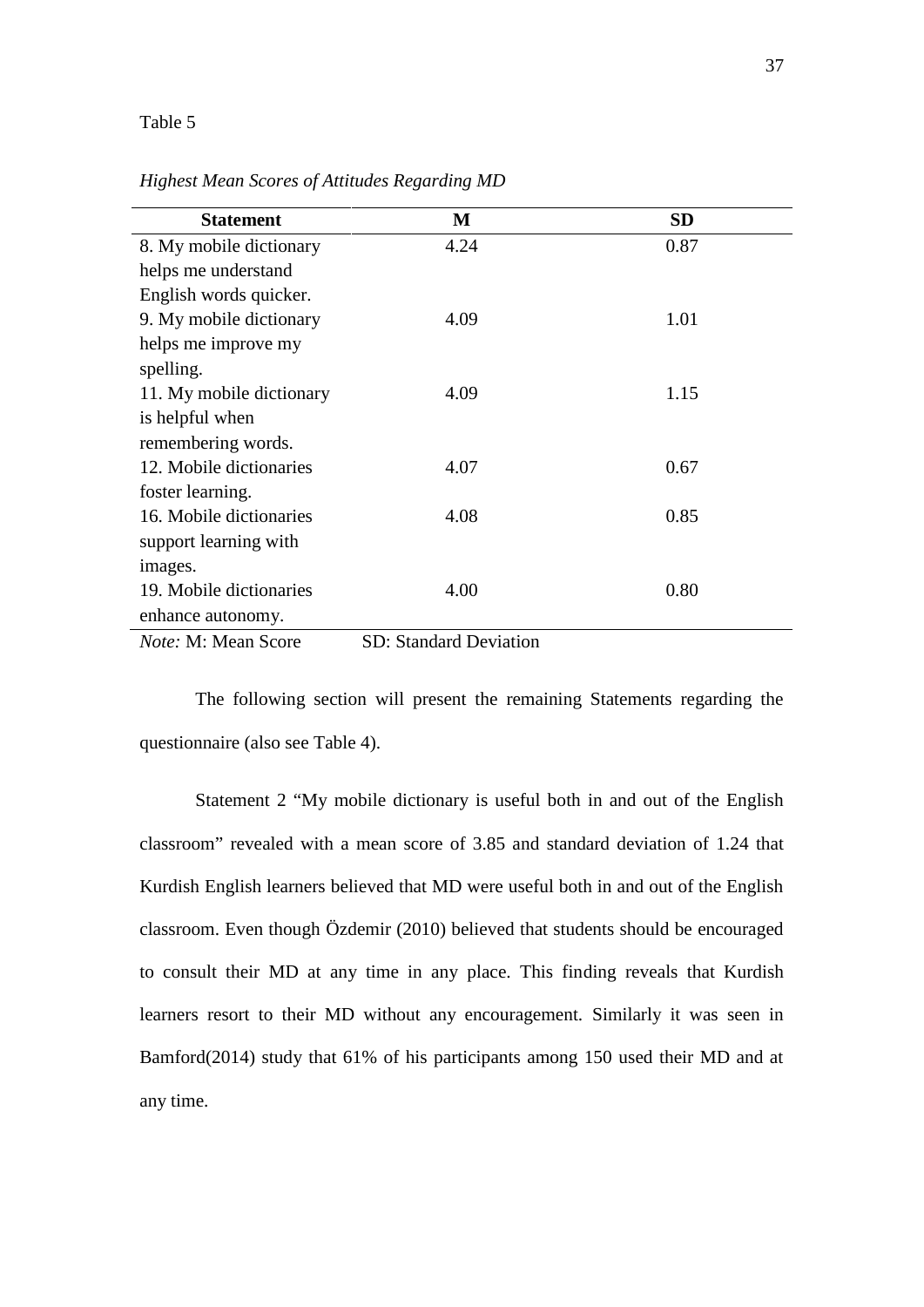According to Statement 3 "My mobile dictionary helps me improve my skills (listening, speaking, reading and writing)" which received a mean score of 3.86 and standard deviation of 1.16 revealed that Kurdish learners believed that their MD helped them improve their skills. This is somewhat in line with the study carried out by Dang (2013) who found that the majority of the HoaSen University students used their mobile phones to improve their skills.

The findings related to Statement 4 "My mobile dictionary helps me improve my English pronunciation" revealed that Kurdish learners had positive attitudes towards this statement with a mean score of 3.99 and standard deviation of 1.11. This finding reveals that Kurdish learners believed that their MD helped them improve their English pronunciation.

With respect to Statement 5 "My mobile dictionary helps me improve my English Grammar" revealed that Kurdish learners believed that their MD helped them improve their English grammar with a mean score of 3.89 and standard deviation of 0.84. This finding revealed that students had positive attitudes regarding this statement. For Statement 6 "My mobile dictionary motivates me to learn English", again most of the students agreed with this statement with a mean score of 3.76 and standard deviation of 0.97. This showed that Kurdish learners believed that MD motivated them to learn English. Rahimi and Hosseini (2011) believed that using technological devices promotes language learners' motivation.

For Statement 7 "Mobile dictionaries facilitate the teaching-learning process" most of the learners believed that MD facilitated the teaching-learning process with a mean score of 3.99 and standard deviation of 0.74. This showed that MD was believed to highly facilitate the teaching-learning process among the Kurdish learners.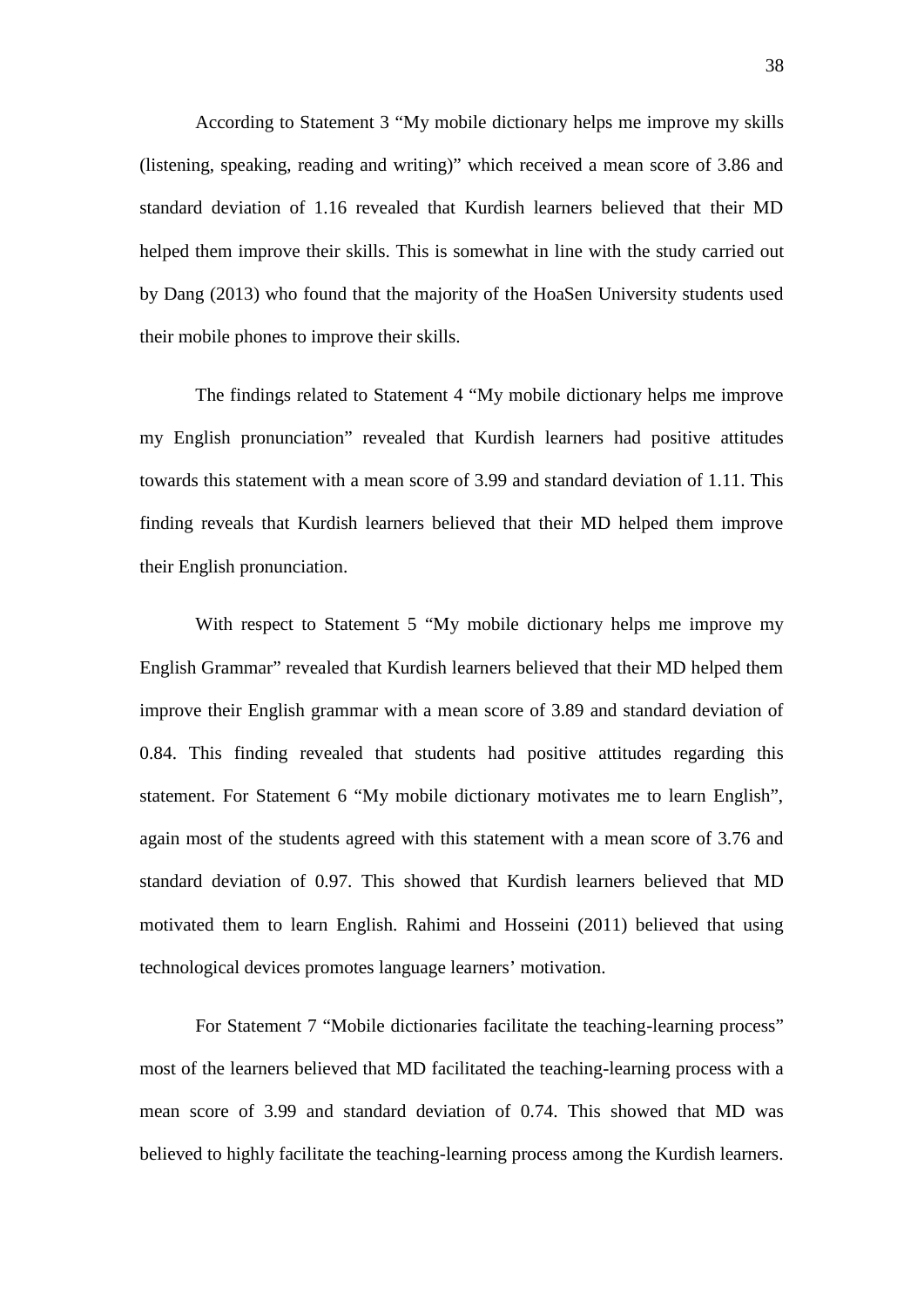Chinnery (2015) revealed that 77% of the students in his study also believed that dictionaries facilitate the teaching-learning process.

According to Statement 10 "My mobile dictionary helps me understand English words easier" with a mean score of 3.71 and standard deviation of 0.77 revealed that the Kurdish learners believed that MD helped them understand English words easier. A similar study by Thornton and Houser (2005) revealed that their participants believed that MD provided more information and new words. For Statement 13 "Mobile dictionaries are easy to carry around", with a mean score of 3.75 and standard deviation 1.01 revealed that MDs were believed to be easy to carry around among the Kurdish learners. In other words, MDs were believed to be portable among the students. This is in line with the study of Chang (2014) whose participants believed that MDswere very easy to carry around.

Regarding Statement 14 "Mobile dictionaries raise self-confidence" with a mean score of 3.91 and standard deviation of 0.75 revealed that the Kurdish learners believed that MD raised their self-confidence. Chang (2007)believed that self confidence is very important for students to learn a foreign language. Following Statement 14, Statement 15 "Mobile dictionaries can be used in all classes" with a mean score of 3.35 and standard deviation of 1.00 revealed that Kurdish learners used their MD in all their classes. In other words, they did not only use their MD in English classes but they also used their MD in all classes.

For Statement 17 "Mobile dictionaries provide individual study" with a mean score of 3.73 and standard deviation of 0.61 revealed that Kurdish learners believed highly that MD provided them with individual study. With regard to Statement 18 "Mobile dictionaries can be used at any time" with a mean score of 3.92 and standard deviation of 0.48 revealed that Kurdish learners had positive attitudes regarding this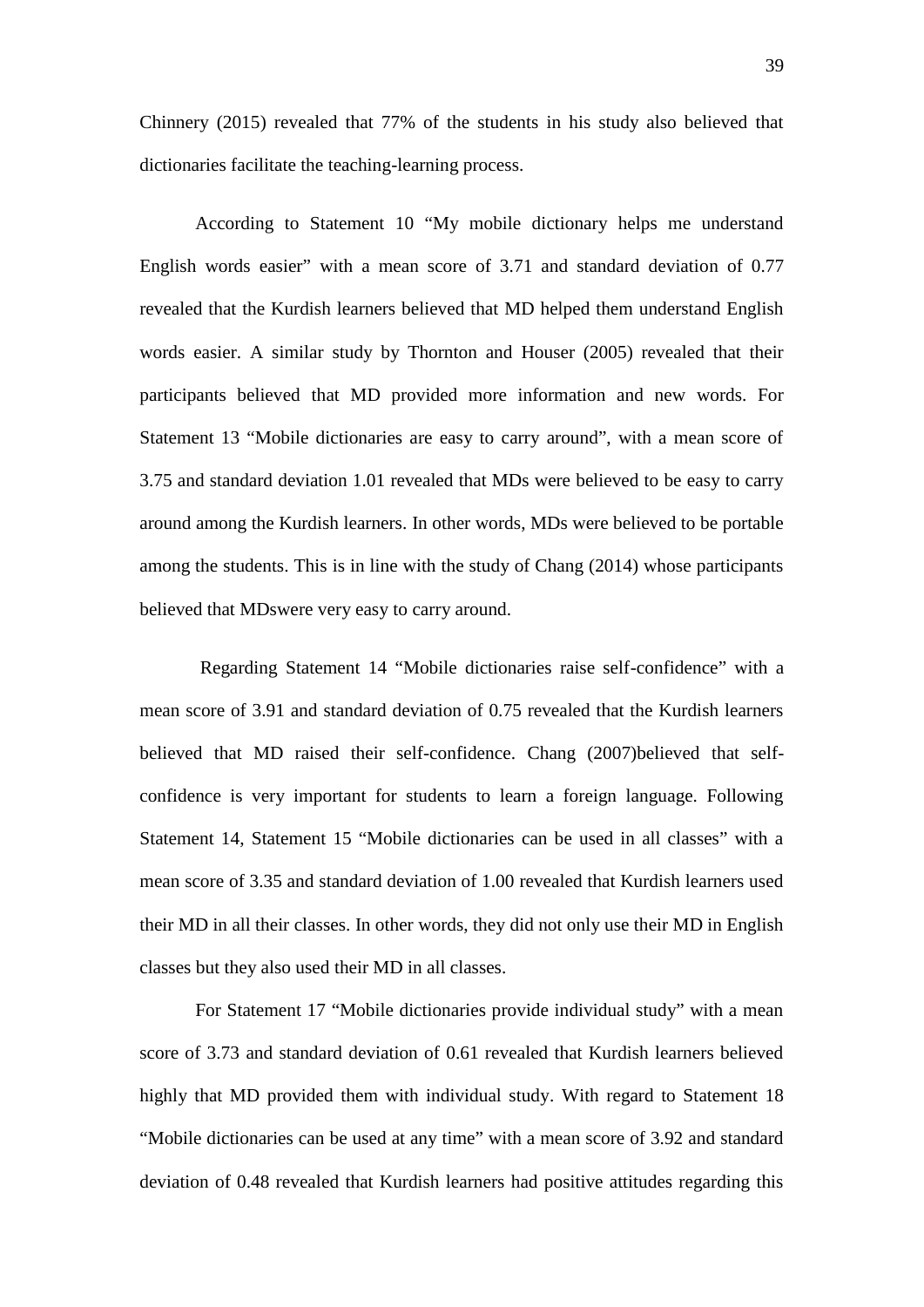statement. The finding revealed that Kurdish learners used their MD at any time.Venkatesh(2013) illustrated that out of 60 students 35 of them believed that MD played an essential role and could provide individual study.

#### **Significant Differences of Perspectives**

To be able to answerthe third research question on whether there were any significant differences of the attitudes of Kurdish students towards MD usage related to their gender and year of study, students' responses were computed. To find out the differences related to gender an independent samples t-test was employed. Additionally, to reveal the differences regarding year of study a one-way Anova was used. The following section will present the findings related to the gender and year of study of the Kurdish students.

**Gender.**To find out whether there were any significant differences regarding the gender of Kurdish students, their perspectives with respect to the usage of MD were computed and set into a table(see Appendix D).According to Appendix D it could easily be seen that the female Kurdish students had more positive attitudes related to MD compared to the male Kurdish students. Table 6 presents the significant differences which were found in the Statements of 1, 13 and 15.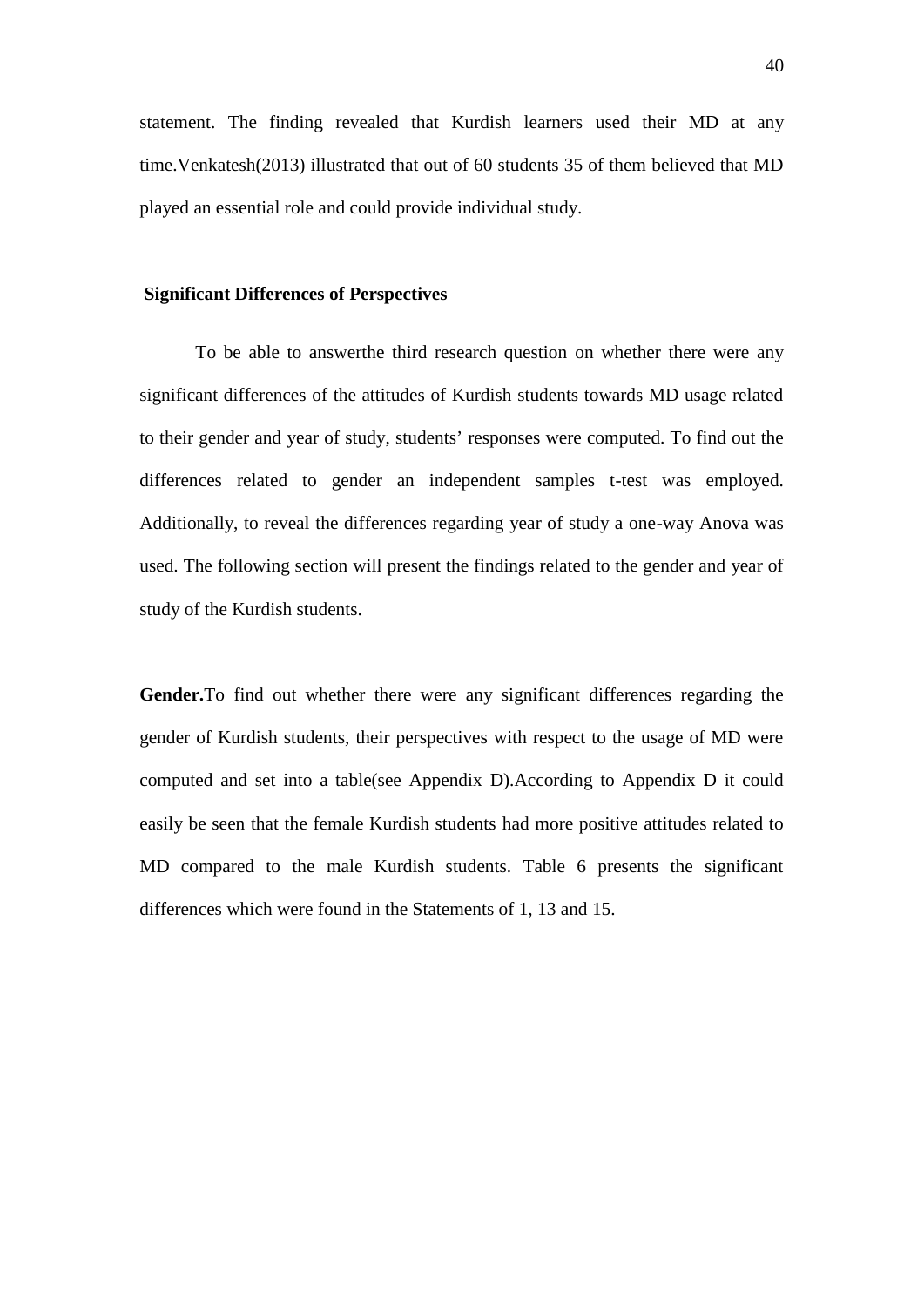#### Table 6

*Attitudes and Gender*

| <b>Statements</b>                     | Gender | M    | S<br>SD    |
|---------------------------------------|--------|------|------------|
| 1. I use my mobile<br>dictionary when | Male   | 4.22 | 1.09 0.043 |
| learning English.                     | Female | 4.60 | 1.12       |
| 13. Mobile<br>dictionaries are easy   | Male   | 3.59 | 1.05 0.092 |
| to carry around.                      | Female | 3.92 | 0.96       |
| 15. Mobile<br>dictionaries can be     | Male   | 3.57 | 1.02 0.009 |
| used in all classes.                  | Female | 4.13 | 0.98       |

*Note:* M: Mean Score SD: Standard Deviation S: Significance

According to the findings related to whether gender had an impact on the Kurdish learners' responses only three statements were seen to have significant differences. Statement 1 "I use my mobile dictionary when learning English" revealed that the female Kurdish students  $(M=4.60, SD=1.12)$  used their MD more than their male peers (M=4.22, SD=1.09).

Another significant difference was found in Statement 13 "Mobile dictionaries are easy to carry around". The male Kurdish students with a mean score of 3.59 (SD=1.05) believed less that MD were easy to carry around compared to the female Kurdish students (M=3.92, SD=0.96).

Similarly, a significant difference was found in Statement 15 "Mobile dictionaries can be used in all classes". The female Kurdish students (M=4.13, 0.98) outperformed the male Kurdish students (M=3.57, SD=1.02). This finding revealed that the female Kurdish students believed MD could be used in all classes more than the male Kurdish students.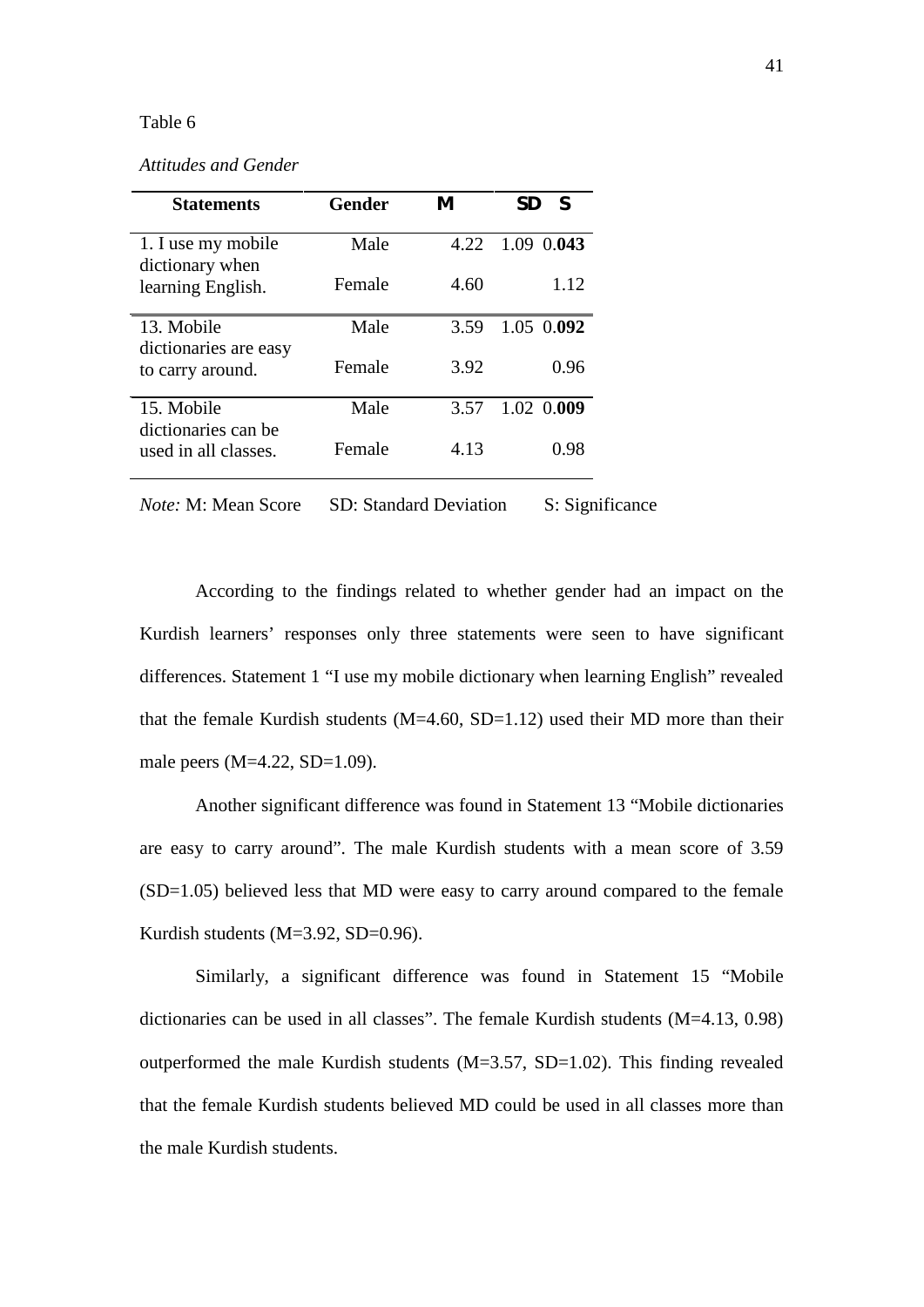Females in this context are seen to be more prone to using MD compared to the males. This finding was quite in line with the study carried out by Economides and Grousopulou (2008) who revealed that gender differences existed, although they were not big with regard to mobile device usage.

**Year of Study.**The second part of the third research question aimed to answer whether there were any significant differences due to the year of study among the Kurdish learners. Appendix E presents the findings related to the differences related to the year of study.

Table 7

*MD use among Year of Study Groups*

| <b>Year of Study</b> | <b>Mean</b> | <b>SD</b> |  |
|----------------------|-------------|-----------|--|
| <b>Fourth</b>        | 3.30        | .49       |  |
| <b>First</b>         | 2.98        | .42       |  |
| <b>Third</b>         | 2.63        | .38       |  |
| <b>Second</b>        | 2.54        | .35       |  |
|                      |             |           |  |

As it could be seen in Table 7 the fourth year students were found to be the most frequent users of MD and had the most positive attitudes (M=3.30). Surprisingly, the first year students followed the fourth year students as the second most frequent MD users with a mean score of 2.98. They were followed by the third year students (M=2.63) and the second year students (M=2.54) respectively. These results show that using MD can change over time as learners either mature or become more proficient and experienced in using MD. This could be the reason why the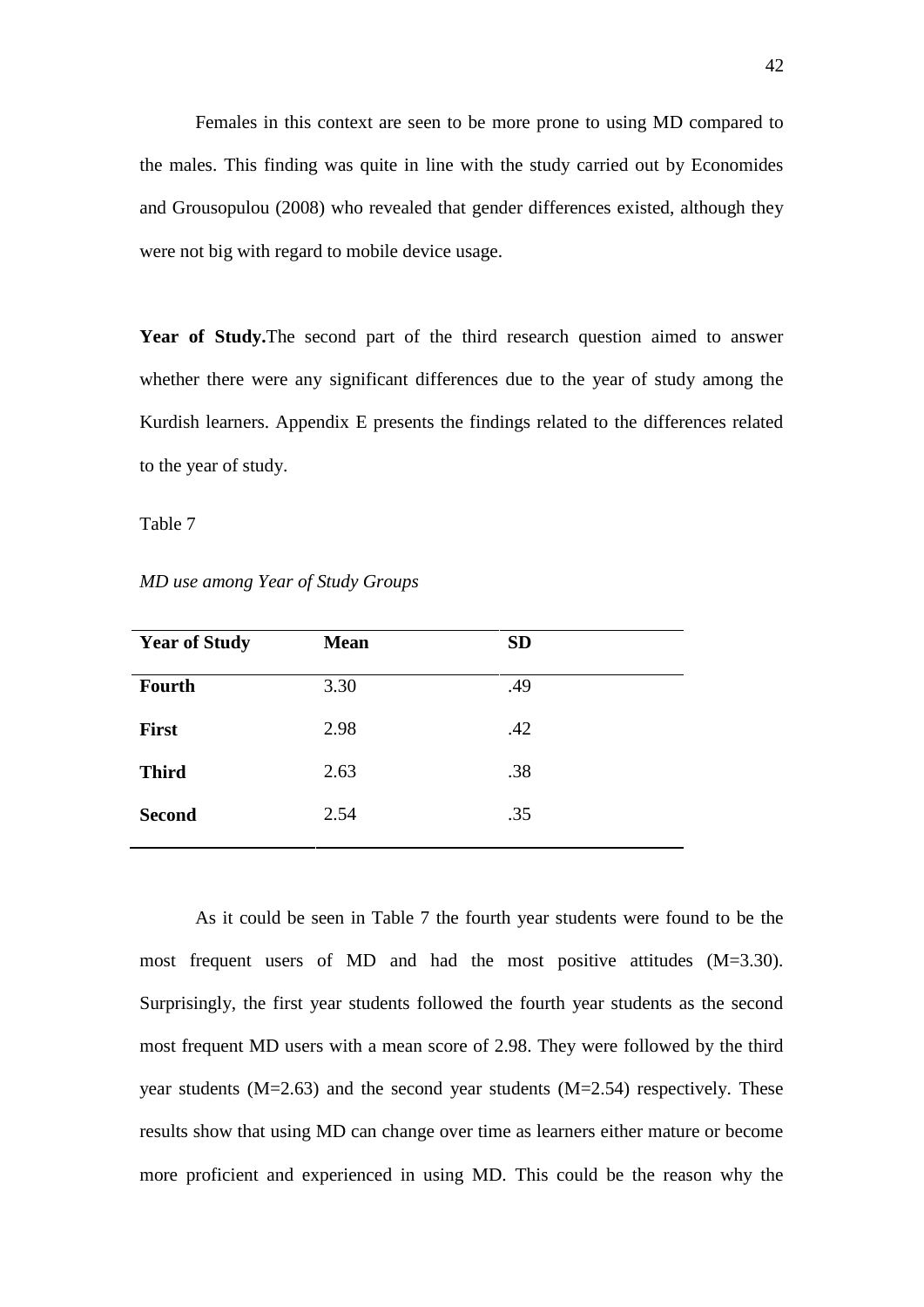fourth year students were found to be the most frequent employers of MD. Similar results were reported by many scholars, such as Brown (2001), Wang and Shih (2012), and Thong (2014). Chang(2014) claimed that when learners become more experienced, they develop and use MD more. At the same time, finding first year students as the second most frequent users of MD was surprising. There may be a number of interpretations for this finding. One of these relate to the fact that first year students may be perceiving MD as a difficult device, therefore they tried to use it to overcome their difficulties. In the following section, further analysis of whether any of these differences in the mean scores of different years of study are significant or not will be presented.

**The significant differences between years of study**.ANOVA analysis for the differences in attitudes of MD useamong the year of study groups revealed significant differences between the years of study groups in regards to overall MD usage (see Appendix E). Based on these results post hoc analysis (Dunnett and LSD) was used to specify occurrence of these significant differences between years of study groups and find interpretation for these differences (see Appendix F).

The first significant difference was found in the use of "MD when learning English" between fourth year students and all the other classes ( $F(3, 298) = 21.1$ ,  $p =$ .000). The results showed that fourth year students (M=3.03) used MD more than the first ( $M=2.37$ ), second ( $M=2.02$ ) and third year students ( $M=2.53$ ). This is in line with Brown (2001) who asserted that students' year of study had an important place for the use of MD because as he stated the fourth year students were more aware of using MD as a material for learning the English Language compared to the other classes.Another significant difference within this statement was between the third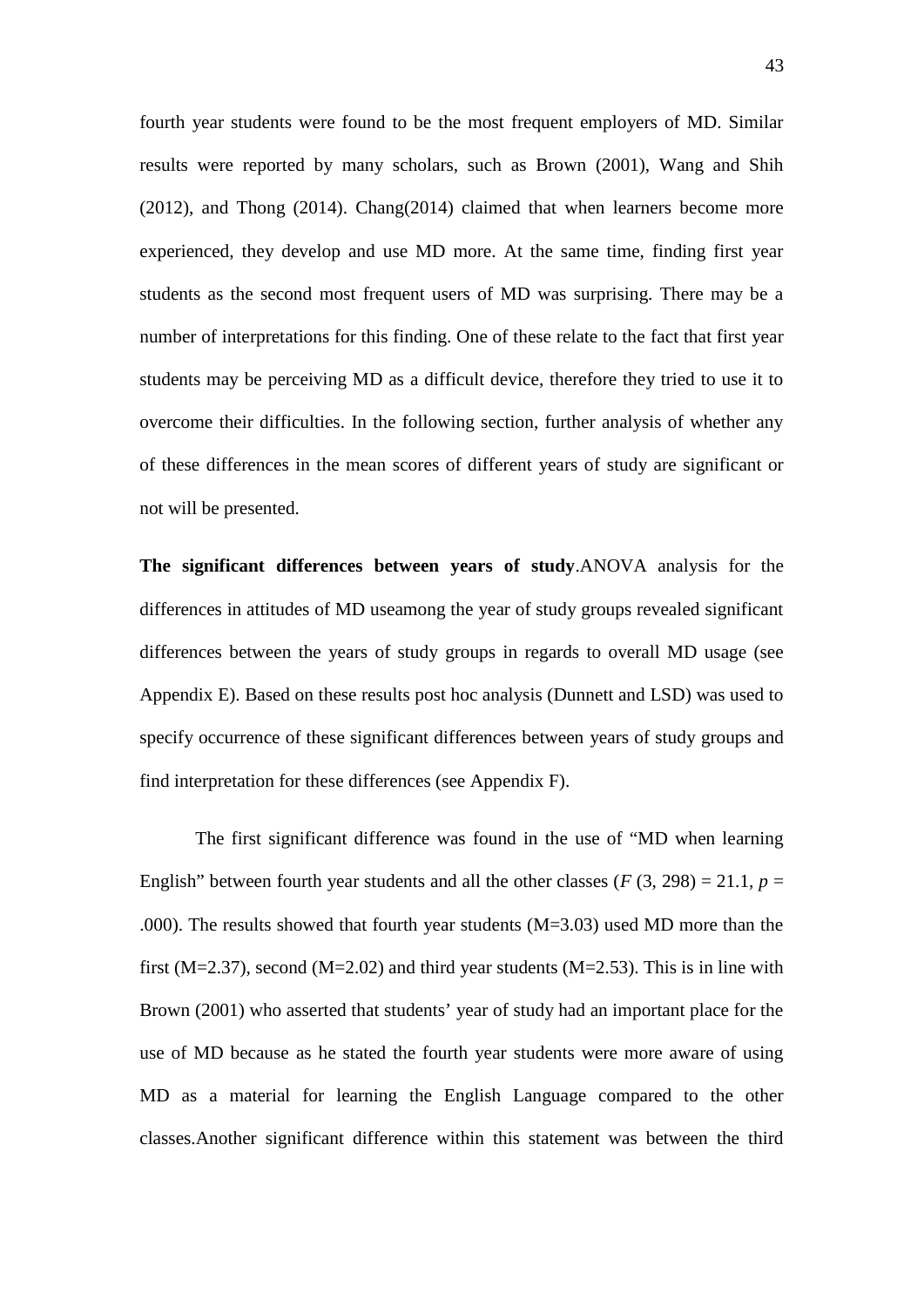year students (M=2.53) and second year students (M=2.02). It seems that the third year students used MD more than the second year students.

In the case of "MD being useful in and out of the class" ( $F(3,298) = 14.3$ ),  $p=$ .000), and "Mobile dictionaries facilitate the teaching- learning process" (*F*  $(3,289)=16.0$ ,  $p=.000$ , the only significant difference was found between the second year students among all the other year of study groups. Based on the results, second year students seemed to not use MD in and out of the class, and to improve their skills compared to the other year of study groups because their mean scores were lower (see Appendix E). This is dissimilar to the findings of Wang and Shih (2012) who stated that the students of year four understand the usage of mobiles when learning English so they make use of it in and outside the English classroom compared to the other year of study groups.

Statement 3 "My mobile dictionary helps me improve my skills (listening, speaking, reading and writing)"  $(F (3,298) = 16.3 p = .000)$  was a more common statement among the fourth year students  $(M=3.98)$  than the first  $(M=3.01)$ , second (M=3.30) and third year students (M=2.92). This is similar to the finding of Thong (2014) who showed that the fourth year learners agreed to use MD for English skills the most within the year of study groups while the second year students used MD to improve their skills the least.

Another significant difference was found between first year and second year students in "My mobile dictionary helps me improve my English pronunciation" (*F*  $(3,298) = 19.2$ ,  $p = .000$ ). This means that compared to the second year students (M=1.94), the first year students with a mean score of 3.06 believed more that MD helped them improve their English pronunciation. This result could be because first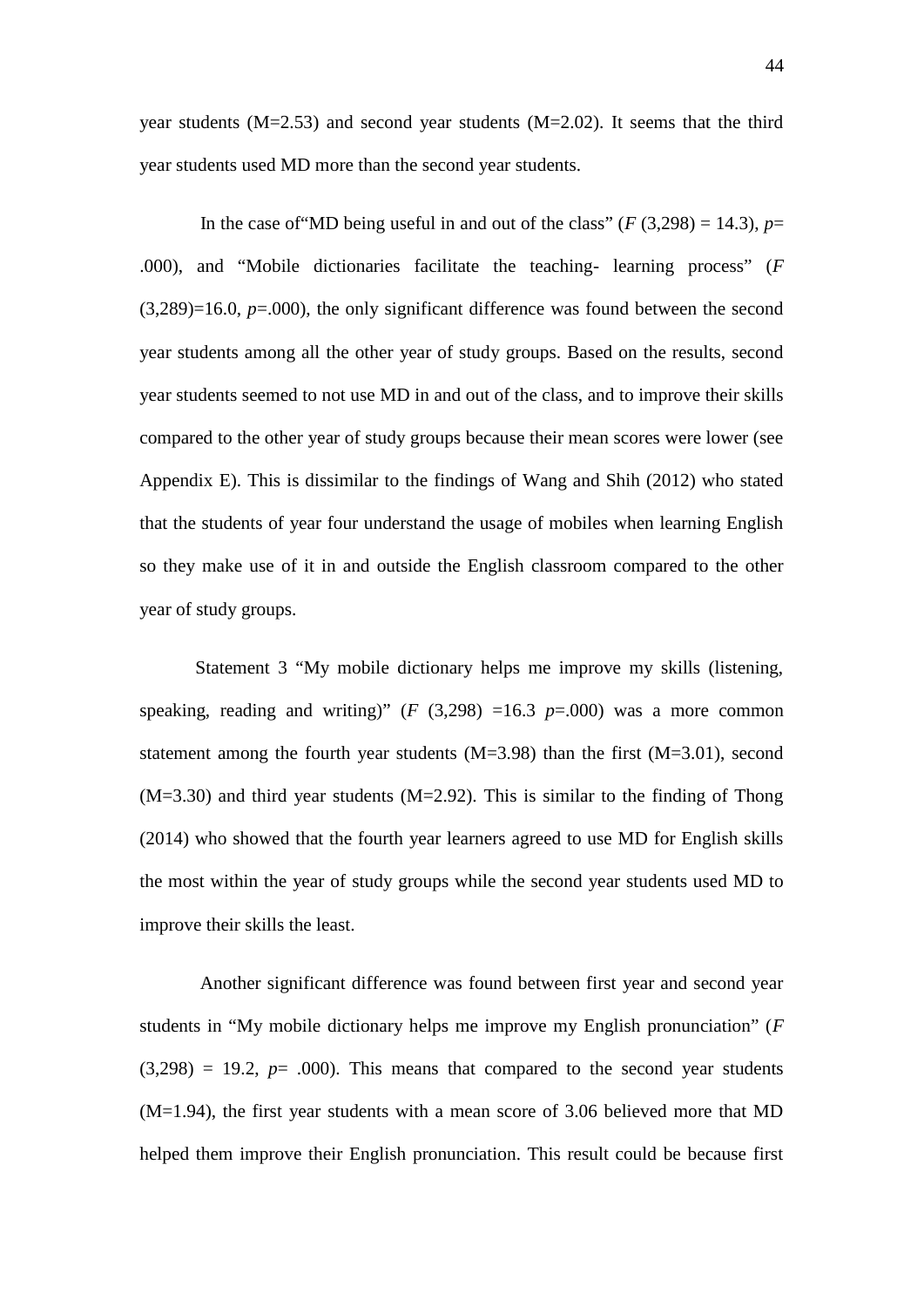year students are eager to correct their pronunciation and the beginning of studying. Within this item, there were also other significant differences between the fourth year students  $(M=3.04)$  and the second  $(M=1.94)$  and the third year students  $(M=2.50)$ . Based on the results the fourth year students had more positive attitudes regarding this statement more than the second and third year students.

In the case of Statement 5 "My mobile dictionary helps me improve my English Grammar", the main difference was between the fourth year students and the first year students  $(F (3,298) = 24.2, p = .000)$ . This means that this statement was popular among the fourth year students. Actually, the fourth year students (M=3.91) seemed to employ their MD to improve their grammar more than the second year  $(M=3.43)$ , and third year  $(M=2.91)$ , while the second year students believed in this statement more than the first year students. Concerning Statement 6 "My mobile dictionary motivates me to learn English" ( $F$  (3,298) =38.6,  $p$ =.000), the significant differences showed that second year students  $(M=4.16)$  and the fourth year  $(M=4.01)$ believed that MD motivated them to learn English more than the first (M=2.85) and third (M=3.27) year of study groups. Statement 7 "Mobile dictionaries facilitate the teaching- learning process"  $(F(3,298) = 16.0, p = .000)$ , the only significant difference was found between the second year students. Based on the results the second year students believed highly that MD facilitated the teaching- learning process compared to the other year of study groups.

Regarding Statement 8 "My mobile dictionary helps me understand English words quicker." (*F* (3,298)= 4.0, *p*=008), significant differences were found between the second year students with a mean score of 2.00 and the first year students  $(M=2.42)$  and the fourth year students  $(M=2.35)$ . As it is derived from the mean scores, the first and fourth year students believed that MD helped them understand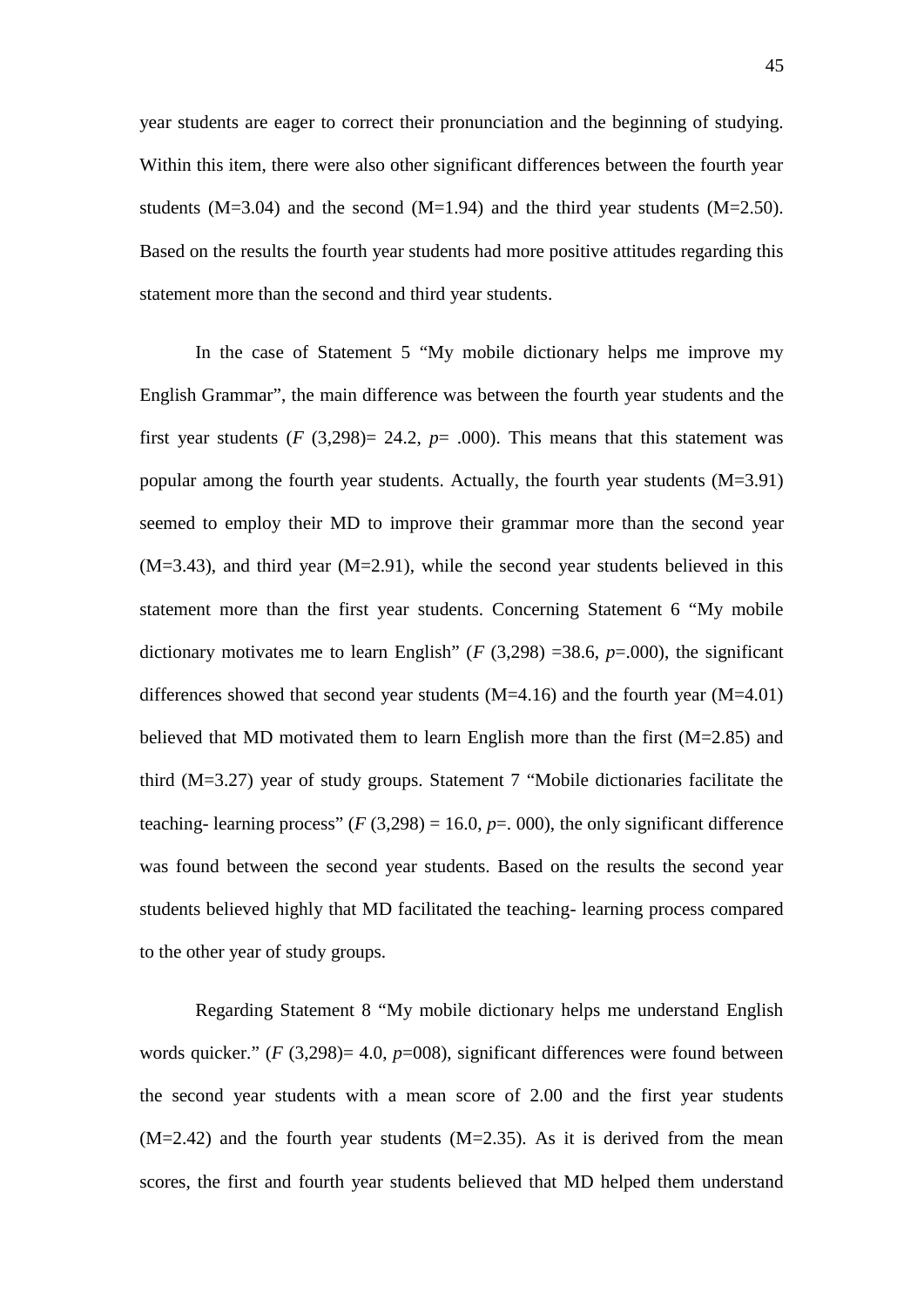English words quicker more that the second year students. In addition, for Statement 9 "My mobile dictionary helps me improve my spelling", the findings showed priority for the first year students  $(M=2.53)$  who believed MD was easy to use compared to the second year (M=1.80) and fourth year (M=2.40) students ( $F(3,298)=12.7$ ,  $p=$ .000) (see Appendix F). Within this statement, other significant differences had been observed between the third year students (M=2.40) and second year students (M=1.80), and the third year students and fourth year students (M=2.00). According to these results the first and third year students believed that MD helped them improve their spelling more than the second and fourth year students.

Furthermore, a lot of significant results had been observed in Statement 10 "My mobile dictionary helps me understand English words easier" (*F* (3,298) = 25.1, *p*= .000). For this statement, the fourth year students (M=4.16) showed superiority for this statement compared to the first year students (M=2.94), second year students (M=3.63), and third year students (M=2.94). Additionally, compared to the first and third year students, the second year students believed that MD was easy when understanding English words. This is in line with the study carried out by Chang (2014) who showed that that the fourth year students utilized MD easily more than the third year students.

Based on the data, there were significant difference in Statement 11"My mobile dictionary is helpful when remembering words" ( $F(3, 298) = 11.2$ ,  $p = .000$ ). It revealed that this statement was not popular among the second year students compared to the other year groups. At the same time, the first year students believed more that their MD was helpful when remembering words than the fourth year students. The first year students (M= 2.64) believed that "Mobile dictionaries fostered learning" (Statement 12), more than the second year students (M=2.06) and third year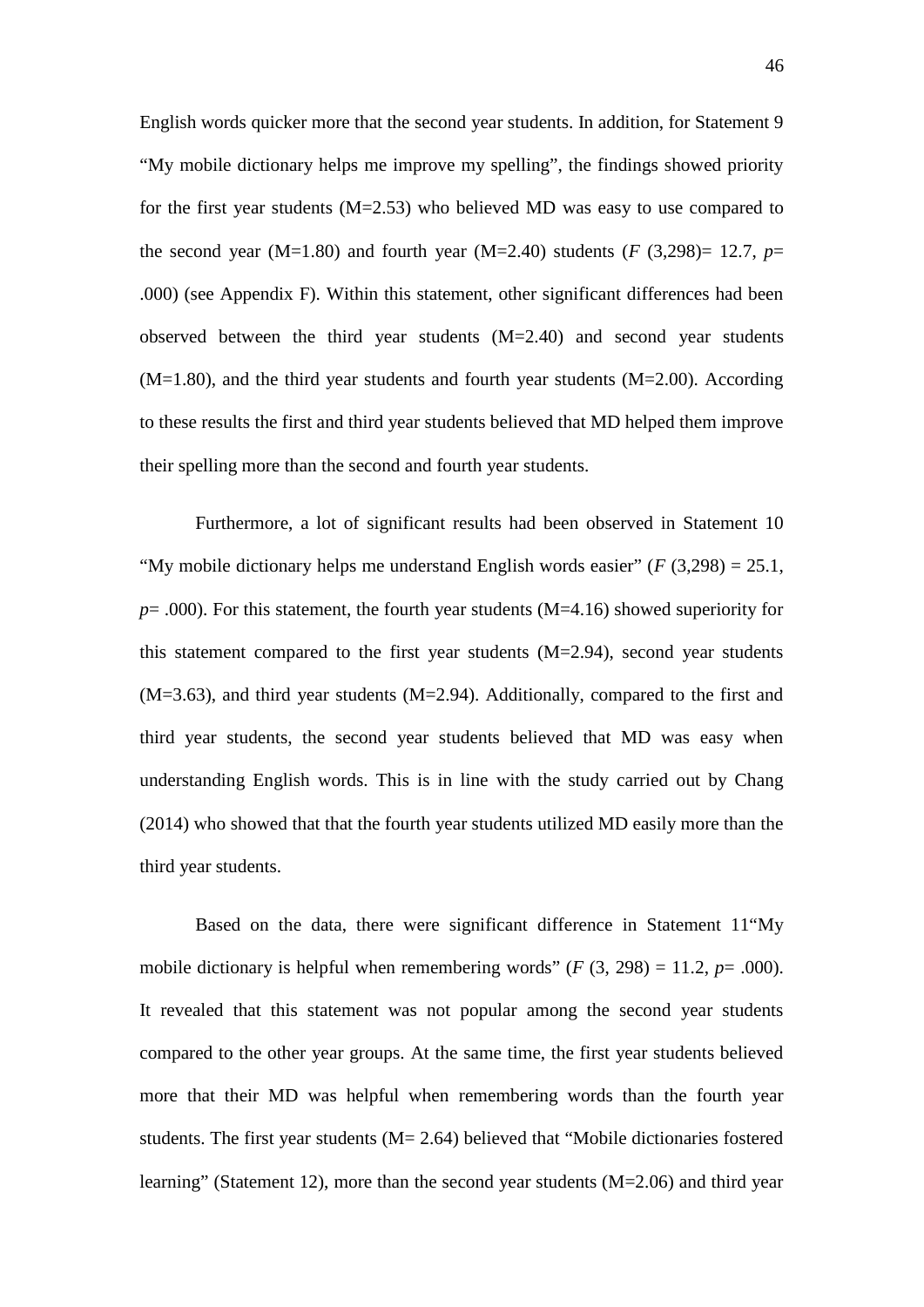students  $(M=2.04)$  (*F* (3,298) = 5.4, *p* = .001). On the other hand, compared to the other year of study groups, the third year students believed more that MD were easy to carry around  $(M= 2.19)$   $(F (3,298) = 26.8, p = .000)$ .

Furthermore, significant differences were found in Statement 14 "Mobile dictionaries raise self-confidence"  $(F (3,298) = 3.2, p = .022)$ . The difference was observed between the first year students (M=2.20) and second year students (M=1.90). The data revealed that the first year students believed that MD raised self confidence more than the second year students. Statement 15 "Mobile dictionaries can be used in all classes"  $(F(3, 298) = 7.0, p = .000)$ , Statement 16 "Mobile dictionaries" support learning with images"  $(F(3, 298)= 6.7, p= .000)$  and Statement 19 "Mobile" dictionaries enhance autonomy" the only significant differences were found between the second year students compared to the other year of study groups. The results indicate that the second year students believed less that MD could be employed in all classes, supported learning with images and enhanced autonomy compared to the other year of study groups.

Concerning Statement 17 "Mobile dictionaries provide individual study", significant differences were found between the third year students  $(M=1.84)$  and fourth year students  $(M=2.30)$   $(F(3, 293) = 4.5, p = .004)$ . The results showed that the fourth year students believed that MD provided them with individual study more than the third year students. For Statement 18 " Mobile dictionaries can be used at any time", the mean scores were calculated as 2.56 for the first year students, 2.22 for the second year students, 2.76 for the third year students, and 3,14 for the fourth year students respectively. Based on the mean scores, the fourth year students were found as more frequent believers that MD could be used at any time more than the first year students and the second year students, while the other significant difference showed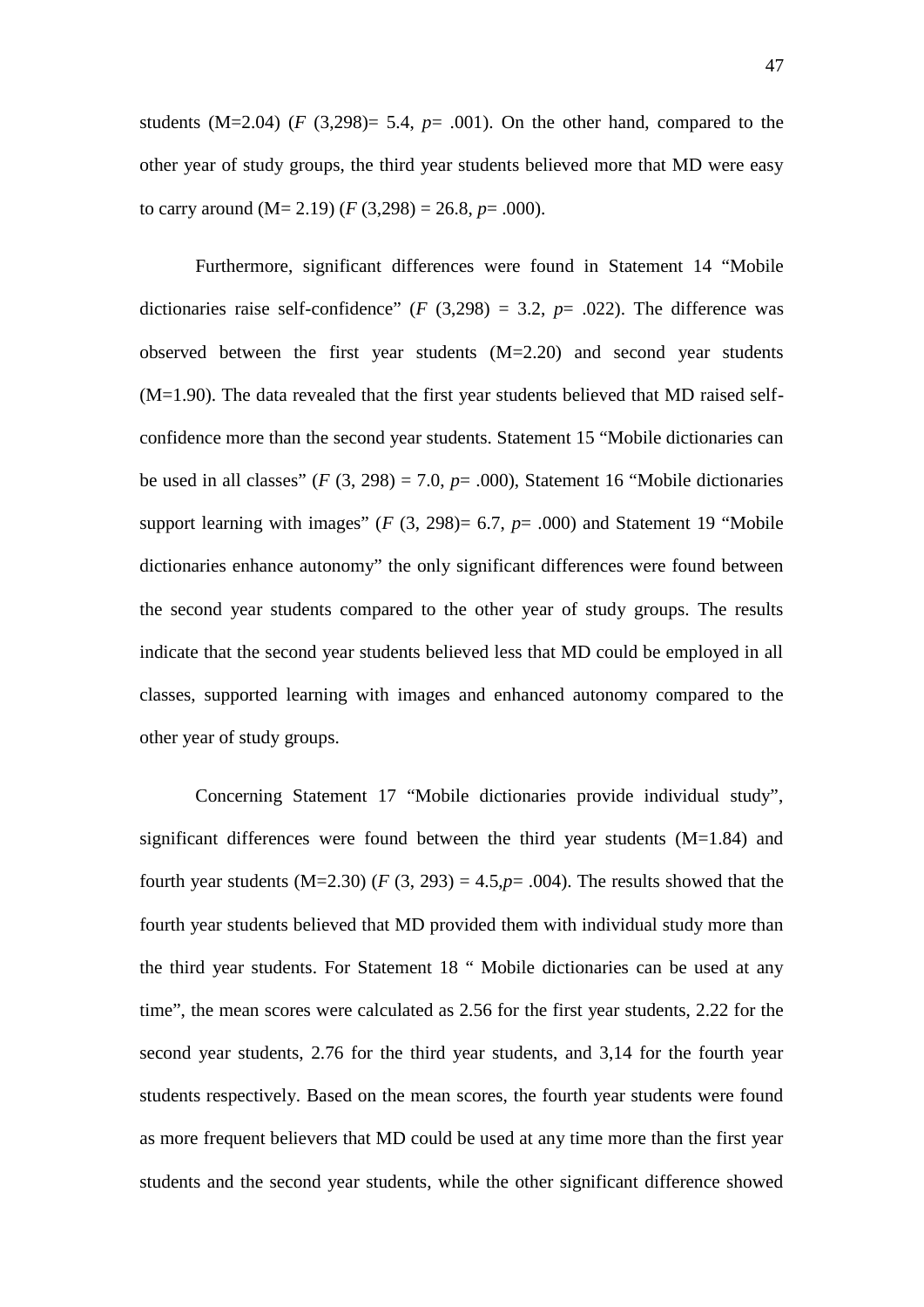that the third year students believed MD could be employed at any time more than the second year students (F  $(3, 298) = 12.6$ , p= .000).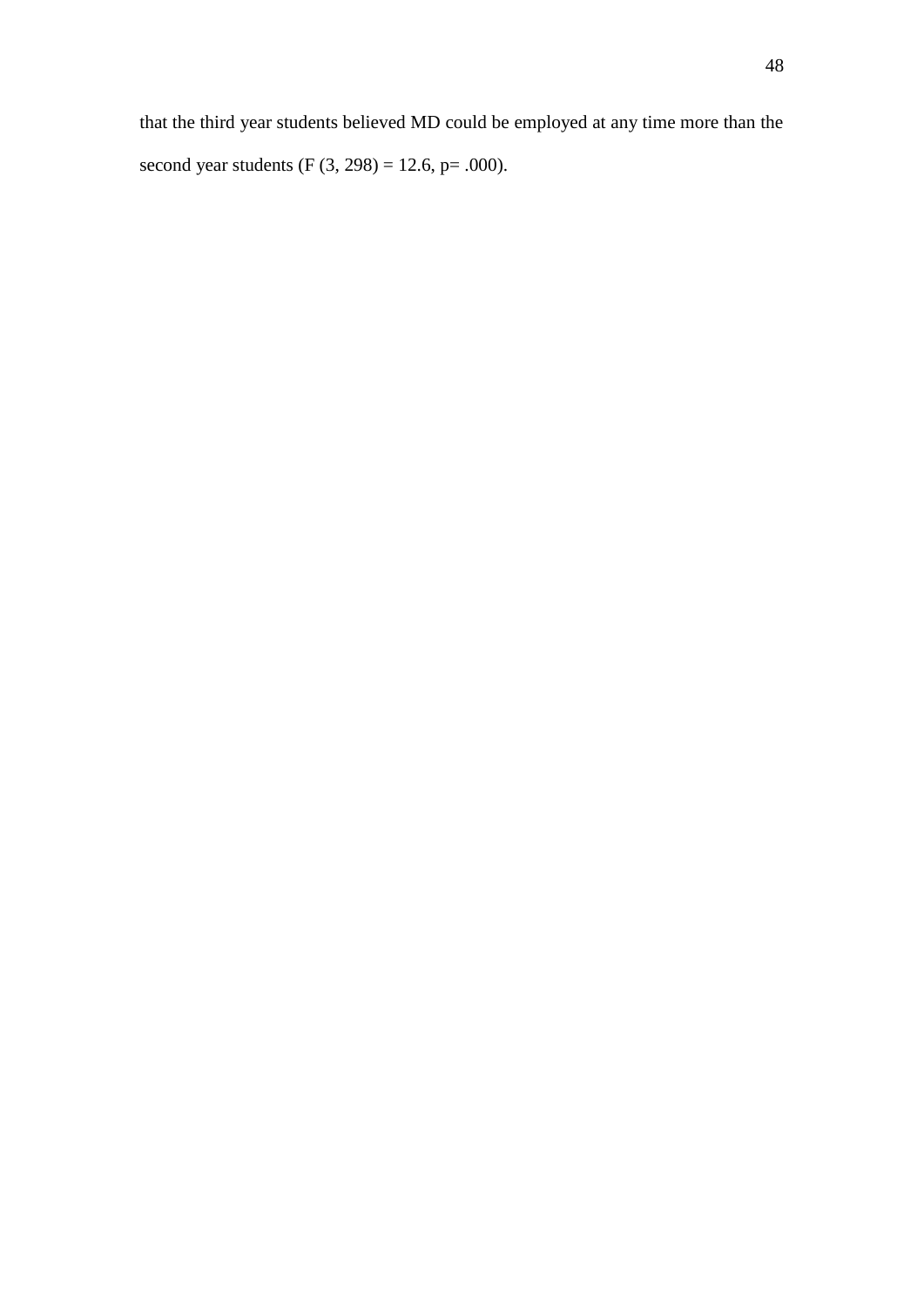#### **CHAPTER V**

#### **CONCLUSIONS AND RECOMMENDATIONS**

The main purpose of this study was to investigate students' perceptions regarding the use of Mobile Dictionaries(MD) inside the English as a foreign language (EFL) classroom in the Kurdistan context. Furthermore, the study tried to investigate the attitudes of the Kurdish students regarding MD and whether there was a relationship between the attitudes of the students regarding their gender and grade. This chapter presents the summary of the findings, recommendations followed by suggestions for further studies.

#### **Summary of the Findings**

This paper was designed to discover the Kurdish ELT students' experience related to the type of dictionary they employed in EFL classrooms.Two hundredKurdish students studying at the Slemani University in the north of Iraq participated in this study. The findings to the research questions are as follows:

First, according to the first research question "Which types of dictionaries do the students prefer to employ in the EFL classroom", the results revealed that MDwere used immensely by the Kurdish students compared to any other type of dictionary.Second, related to the second research question the findings indicated that students in general had positive attitudes related to MD usage. However, they highly believed that MD helped them understand English words quicker, MD helped them improve their spelling, MD was helpful when remembering words, MD fostered learning, MD supported learning with images and that MD enhanced autonomy.Third, the results related to the third research question with respect to gender, the female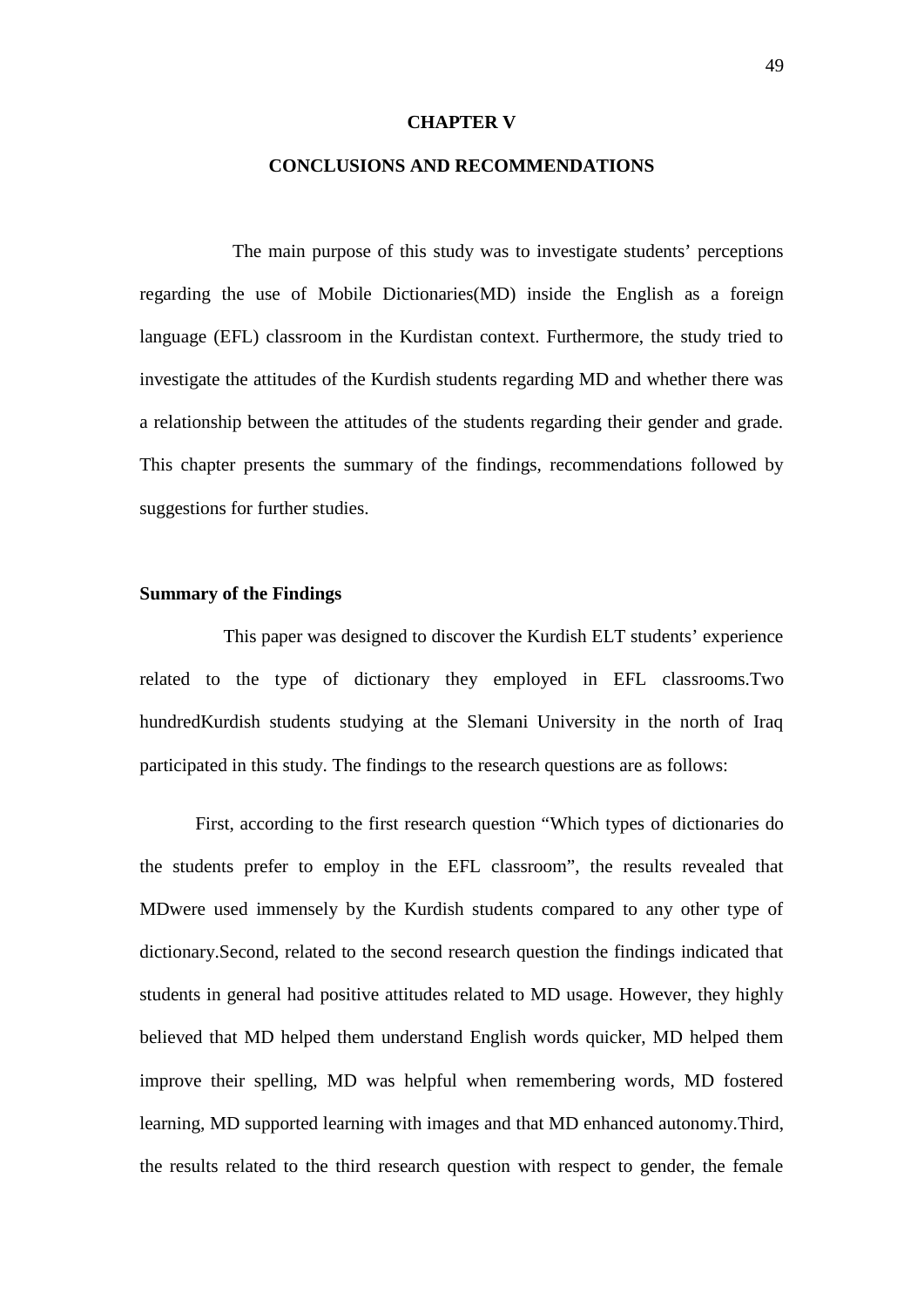students were seen to have more positive attitudes in general compared to the male students. However, significant differences were seen in statements 1, 13 and 15. These results showed that female students used MD when learning English more than the males, and believed that MD were easy to carry around and could be used in all classesmore than the male students.The results of the second part of the third research question with regard to year of study, the fourth grade participants were seen to employ MD the most and had more positive attitudes compared to the first, second and third year students.

#### **Recommendations**

To sum up, the study was conducted to explore students' views on the use of MD within an EFL context, specifically EFL Kurdish learners at the university level. The concluding thoughts of the study revealed that most of language students preferred to use MD. Therefore, the study puts forth a number of educational recommendations to assist teachers, practitioners and students' to improve their EFL learning and teaching:

- 1. In order to encourage students to use MD, priority should be given to dictionary training sessions when teaching English at the university level. Dictionary exercises are significant, such as looking for a suitable head entry, comprehending the entry, locating the appropriate part of the definition, putting the word within the context.
- 2. Teachers can introduce different types of dictionaries to their students and monitor them to use MD in their learning process.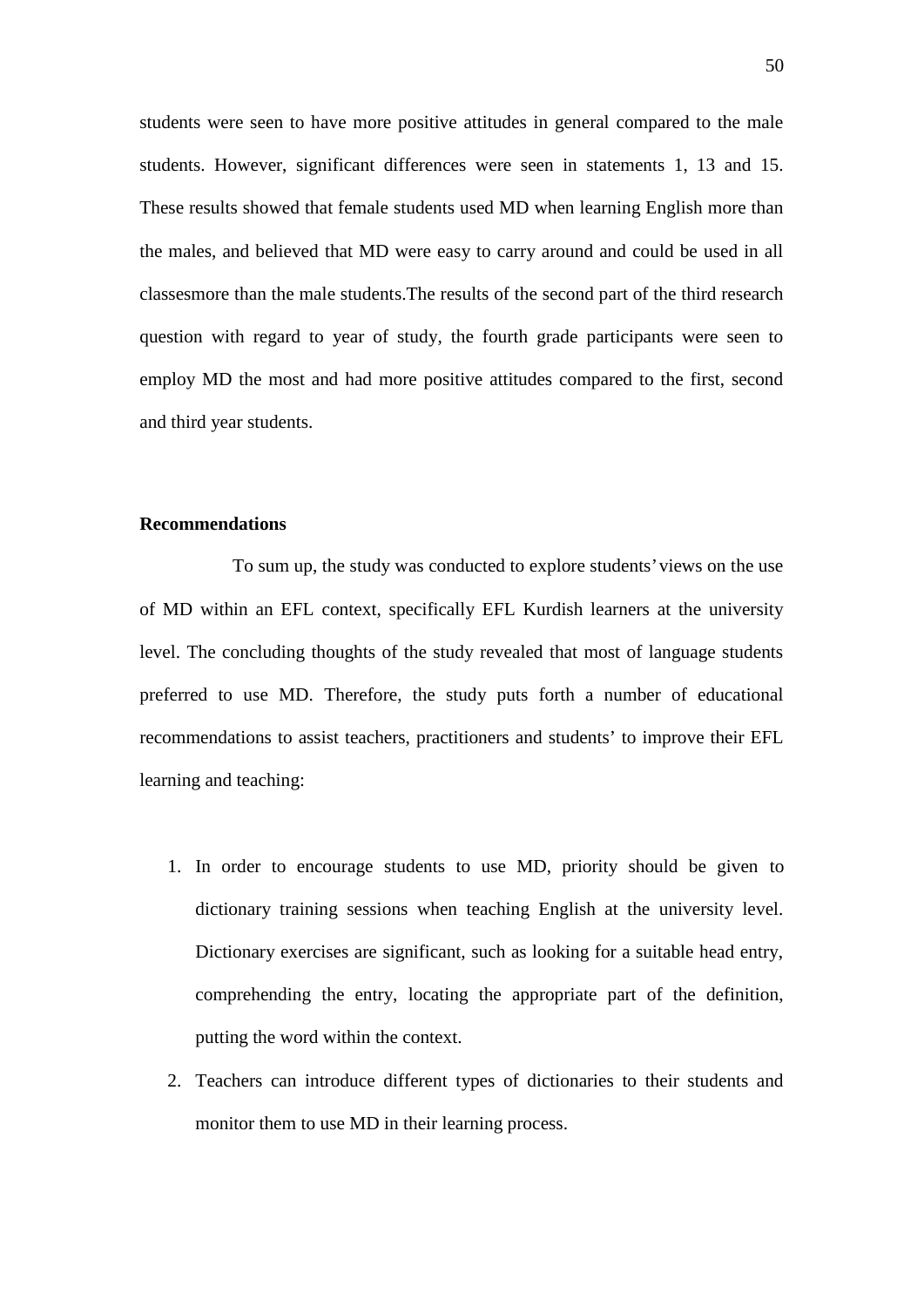3. The Ministry of Higher Education and Scientific Research can organize academic conferences, seminars and workshops to update EFL teachers' knowledge about the role of MD, its advantages and effective teaching strategies that can assist Kurdish learners.

#### **Suggestions for Further Research**

With reference to the findings of the present research and the research journey, some significant suggestions and scholarly recommendations came up to assist future researchers and continue academic investigations to enhance the EFL learning process with technology, specifically the MD:

- 1. This study was conducted in Slemani Province in Iraqi Kurdistan region with a small number of participants (200 students). So, further research can be conducted in other cities with a larger number of participants in order to strengthen the findings and improve its validity and reliability.
- 2. As the present study was limited to the students within the university level, further research can be applied to high school and basic education levels within the Ministry of Education in order to generalize the research findings to a larger population.
- 3. For further research, a study could be carried out with teachers regarding their awareness, attitudes and teaching styles with respect to MD.
- 4. In addition, this study employed a quantitative method. Further studies could be carried out employing qualitative method. According to Tewksbury (2009) qualitative methods provide a depth of understanding of issues that is not possible through the use of quantitative and provide valuable insights and advances to knowledge.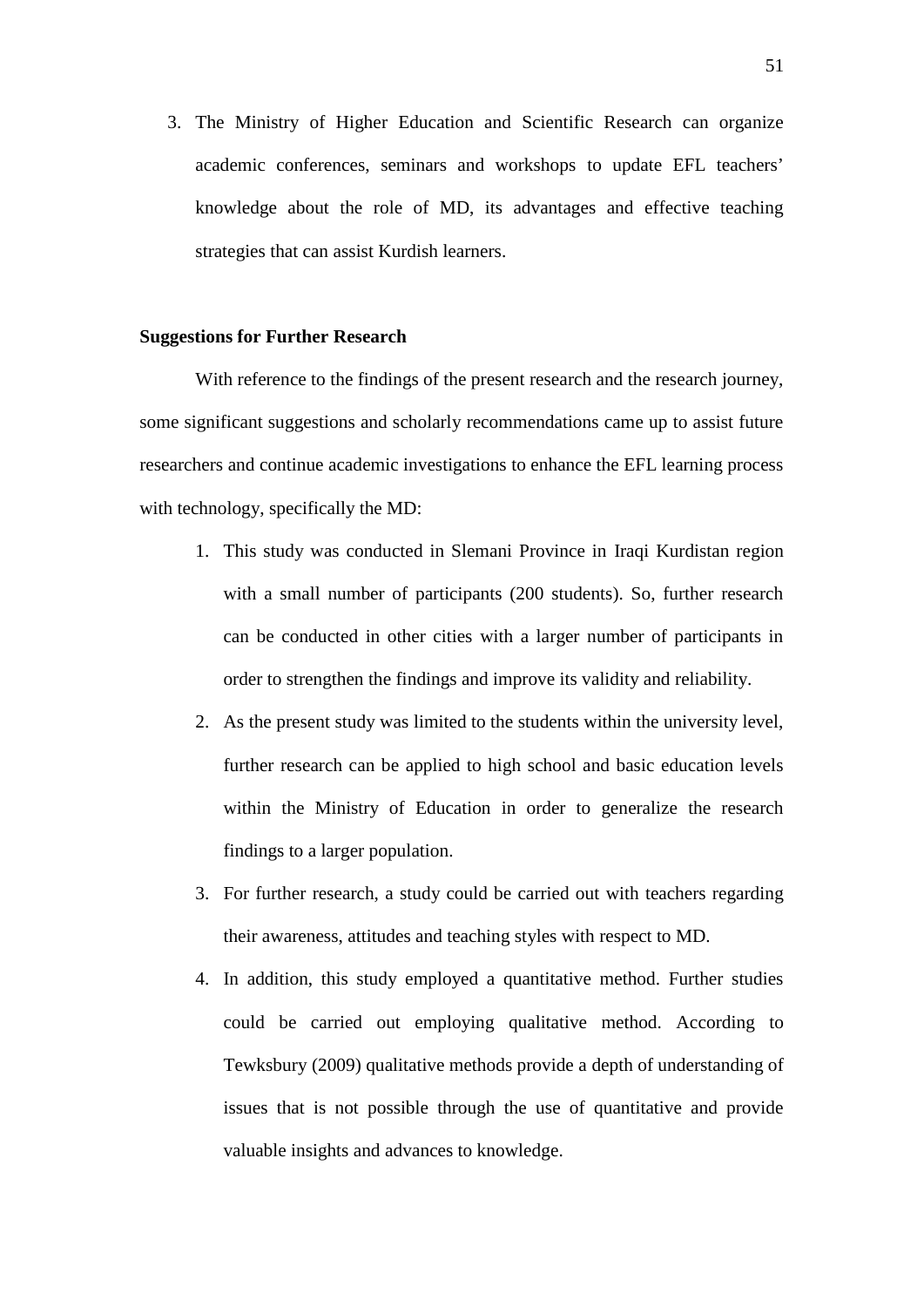5. More specifically, researchers can investigate the influence of Android, Microsoft, smart phones and their apps on learning the English language among university students as an electronic device and a learning tool at the same time specifically in the Kurdistan context.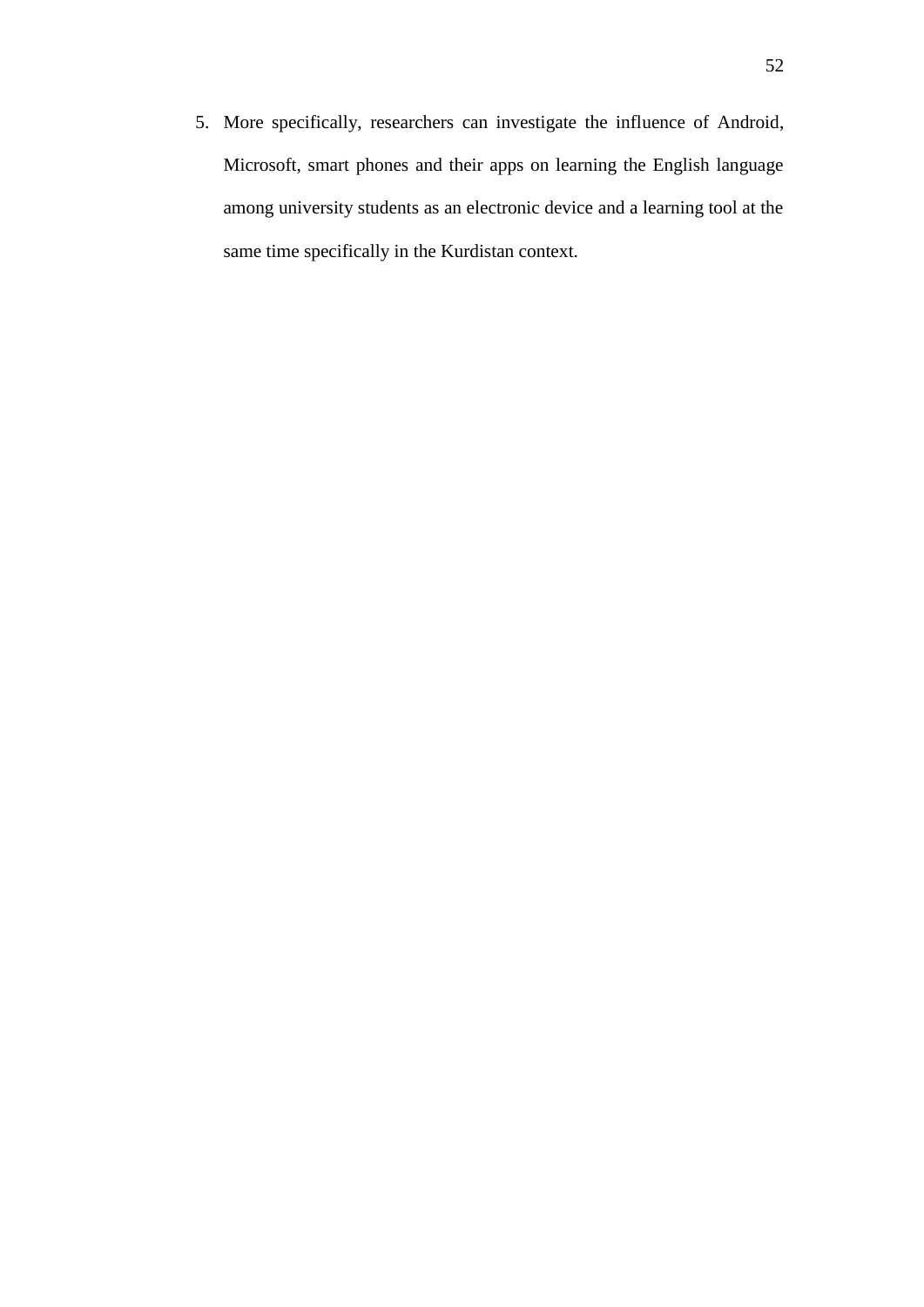#### **REFERENCES**

- Agca, R. K., &Özdemir, S. (2013). Foreign language vocabulary learning with mobile technologies. *Procedia-Social and Behavioral Sciences*, *83*, 781-785.
- Ahmed, E (2015). Application optimization in mobile cloud computing: Motivation, taxonomies, and open challenges. *Journal of Network and Computer Applications,* 52, 52-68.
- Al-Ajmi, H. (1992). *The use of monolingual English and bilingual Arabic-English dictionaries in Kuwait: an experimental investigation into the dictionaries used and reference skills deployed by university students of arts and science.*(Doctoral dissertation, University of Leeds).
- Al-Fuhaid, M. (2004). *Vocabulary learning strategies: an empirical study of their use and evaluation by Saudi EFL learners majoring in English*. Durham: University of Durham.
- Almuzainy, S. (2005).*Dictionary use strategies by Saudi L2 learners*. Unpublished MA dissertation. University of Essex.
- Anand, K. (2008). Personality, hypomania, intelligence and creativity.*Personality and Individual Differences, 44*(5), 1060-1069.
- Attewell, J., & Webster, T. (2013).*Engaging and supporting mobile learners*. Mobile learning anytime everywhere: 2004, 15-19.
- Bamford, J (2011). Teaching reading.*Annual review of applied linguistics, 18*, 124- 141.
- Béjoint, H. (1994). *Tradition and innovation in modern English dictionaries*. Oxford University Press, USA.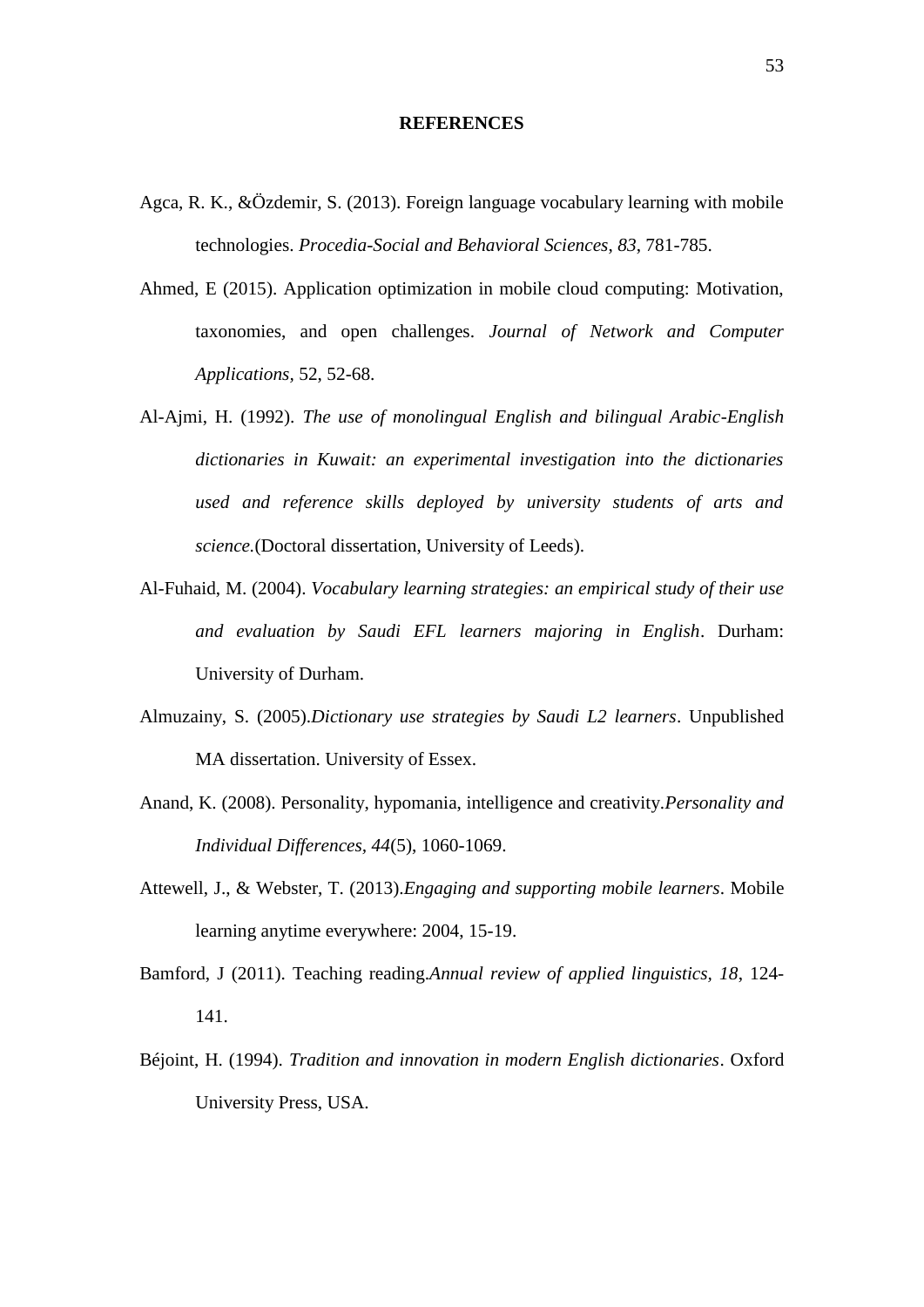- Bishop, G. (2001). Using quality and accuracy ratings to quantify the value added of a dictionary skills training course. *Mediterranean Journal of Social Sciences, 4*(1), 11-27.
- Boonmoh, A. (2010*).* Problem with using electronic dictionaries to translate Thai written essays into English.Unpublished MA thesis, King Mongkut's University of Technology Thonburi, Bangkok.
- Bower, J., & McMillan, B. (2007).*Learner use and views of portable electronic dictionaries*.In JALT2006 Conference Proceedings. Tokyo: JALT.
- Cavus, N., & Ibrahim, D. (2009). m‐Learning: An experiment in using SMS to support learning new English language words. *British Journal of Educational Technology,40*(1), 78-91.
- Chan, Y. A. (2011). The use of a monolingual dictionary for meaning determination by advanced Cantonese ESL learners in Hong Kong. *Asian Journal of Management Sciences and Education, 1*(2), 119-130.
- Chang, C. K., & Hsu, C. K. (2011).A mobile-assisted synchronously collaborative translation–annotation system for English as a foreign language (EFL) reading comprehension. *Computer Assisted Language Learning, 24*(2), 155-180.
- Chang, K. E. (2014). A mobile-device-supported peer-assisted learning system for collaborative early EFL reading*. Language Learning & Technology, 11*(3), 130-151.
- Chinnery, G. M. (2015). Emerging technologies: going to the MALL (Mobile Assisted Language Learning*). Language learning & technology, 10*(1), 9-16.
- Cohen, L., Manion, L., & Morrison, K. (2013).*Research methods in education*.Routledge.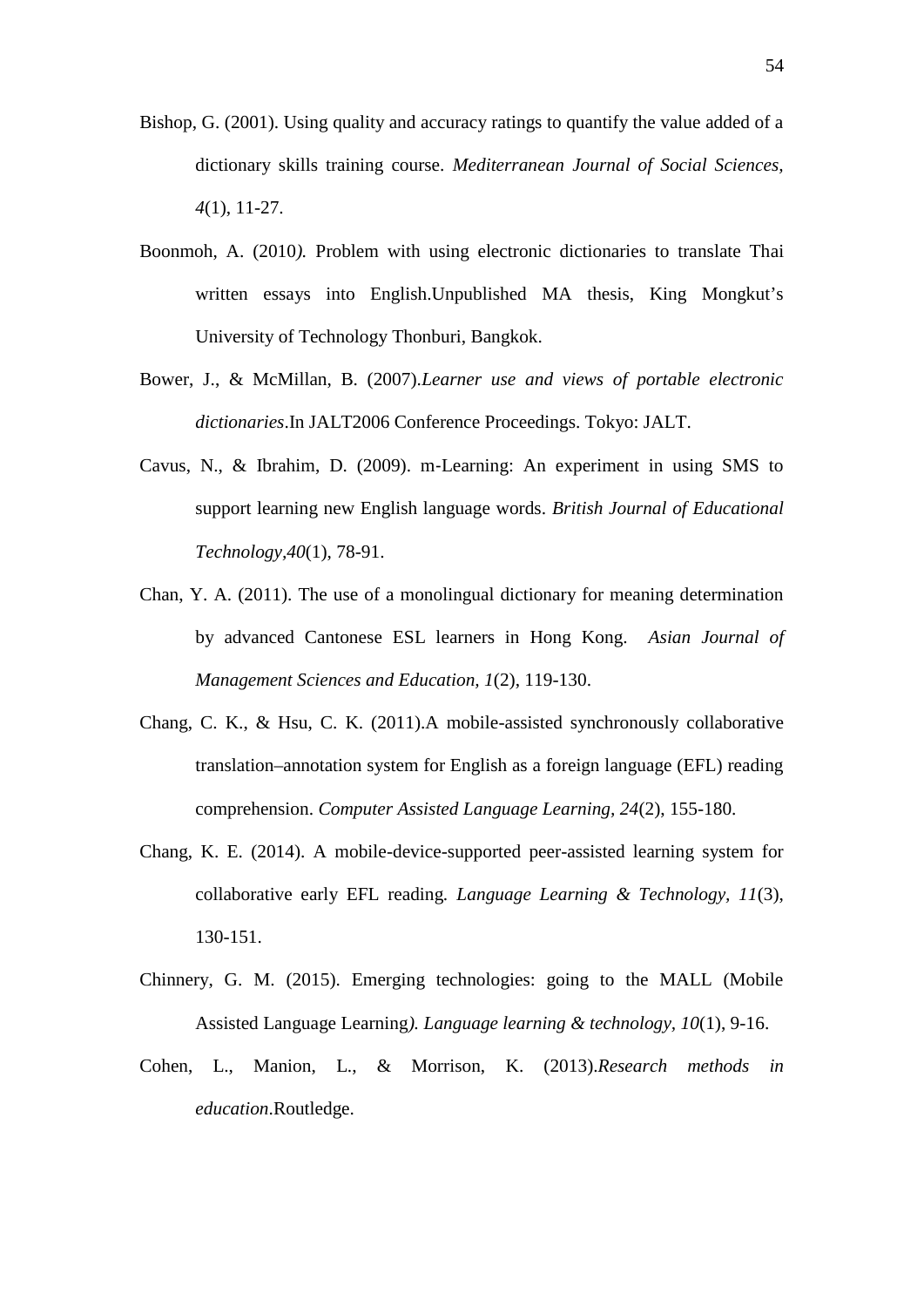- Colombo, M. W., & Colombo, P. D. (2007).Blogging to improve instruction in differentiated science classrooms.*Phi Delta Kappan, 89*(1), 60.
- Cowie, A. P. (1999). *English Dictionaries for Foreign Learners: A History*. Oxford: Oxford University Press.
- Cubillo, M. 2002. Dictionary Use and Dictionary Needs of ESP students: An experimental Approach. *International Journal of Lexicography, 15*(2), 206- 228
- Cui, G., & Wang, S. (2014). Adopting cell phones in EFL teaching and learning.*Journal of educational technology development and exchange, 1*(1), 69-80.
- Dang, T. H. (2013). Towards the Use of Mobile Phones for Learning English as a Foreign Language: Hesitation or Welcome?.*Language in India, 13*(10).
- Dashtestani, R. (2013). EFL teachers' and students' perspectives on the use of electronic dictionaries for learning English.*CALL-EJ, 14*(2), 51-65.
- Deci, E. L. (1971). Effects of externally mediated rewards on intrinsic motivation.*Journal of personality and Social Psychology, 18*(1), 105.
- Economides, A. A., &Grousopoulou, A. (2008).Use of mobile phones by male and female Greek students.*International Journal of Mobile Communications, 6*(6), 729-749.
- Fan, M. Y. (2000). The dictionary look-up behavior of Hong Kong students: A large scale survey. *Education Journal-Chinese University of Hong Kong, 28(*1), 123-138.
- Flege, J. E., Yeni-Komshian, G. H., & Liu, S. (1999). Age constraints on secondlanguage acquisition.*Journal of memory and language, 41*(1), 78-104.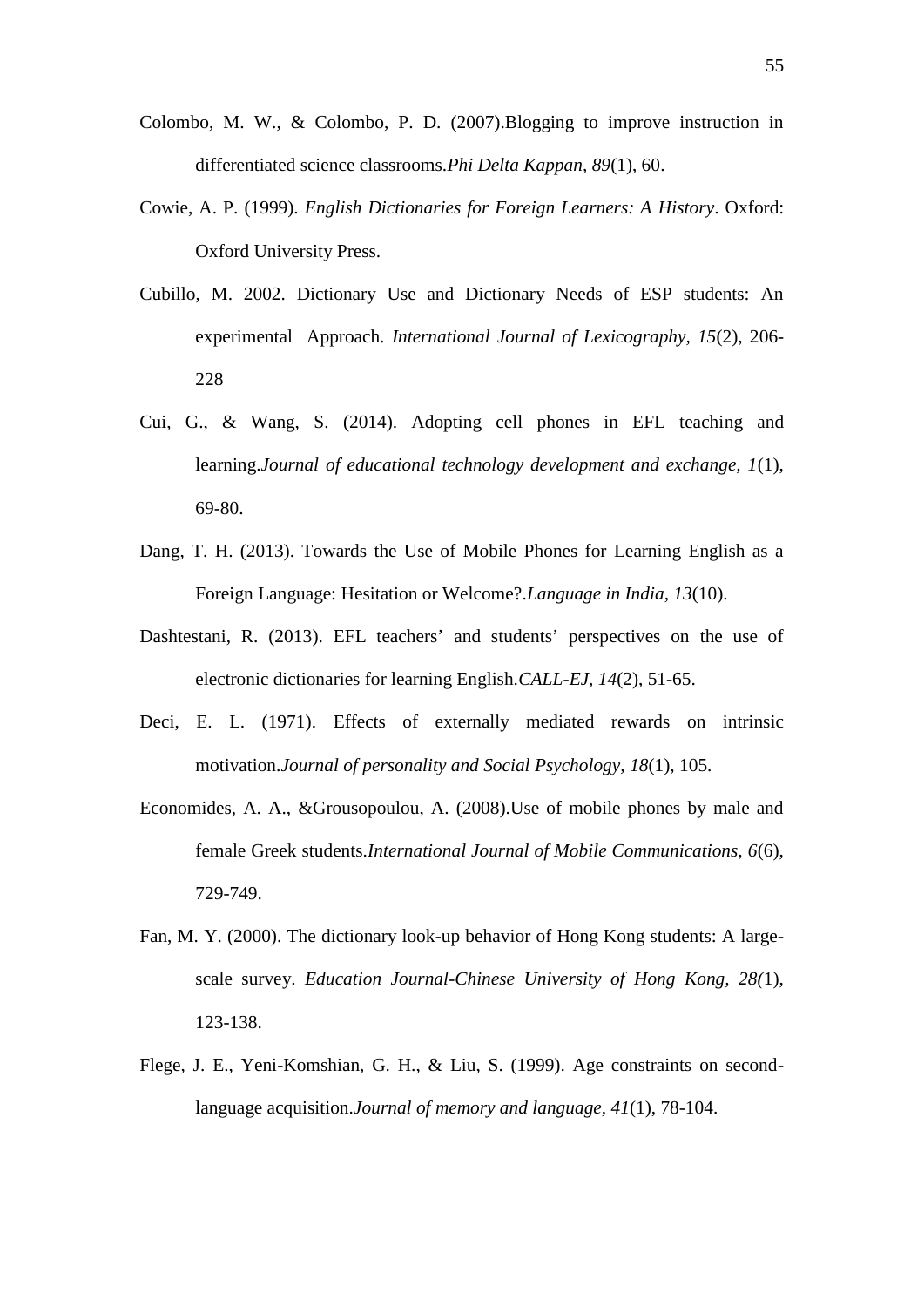- Fraenkel, J. R. (2012). *How to design and evaluate research in education*. New York: The McGraw-Hill Companies.
- Freynik, S. (2012). Technologies for foreign language learning: a review of technology types and their effectiveness. *Computer Assisted Language Learning,* DOI:10.1080/09588221.2012.700315.
- Fujimoto, C. (2012). Perceptions of mobile language learning in Australia: How ready are learners to study on the move? *The JALT CALL Journal, 8*(3), 165-195.
- Hartmann,R. K. (1991). "What is the Use of Learners' Dictionaries." *Institute of Language in Education Journal, 8*, 73-83.
- Hayati, A. M. (2005). A comparative study of using bilingual and monolingual dictionaries in reading comprehension of intermediate EFL students.*Reading, 5*(2).
- Hayati, M., &Fattahzadeh, A. (2006).The effect of monolingual and bilingual dictionaries on vocabulary recall and retention of EFLlearners.*The Reading Matrix, 6*(2).
- Huang, D. (2003). Taiwanese university English majors' beliefs about English dictionaries and their dictionary strategy use.Unpublished Doctoral Dissertation.The University of Texas at Austin.
- Huang, T. S. (2013). Simultaneous discriminative projection and dictionary learning for sparse representation based classification. *Pattern Recognition, 46*(1), 346- 354.
- Joseph, S., & Uther, M. (2009). Mobile devices for language learning: Multimedia approach. *Research and Practice in Technology Enhanced Learning, 4,* 7-32.
- Kent, D. (2001). Korean university freshmen's dictionary use and perceptions regarding dictionaries.*The Korea TESOL Journal, 4*(1), 73-92.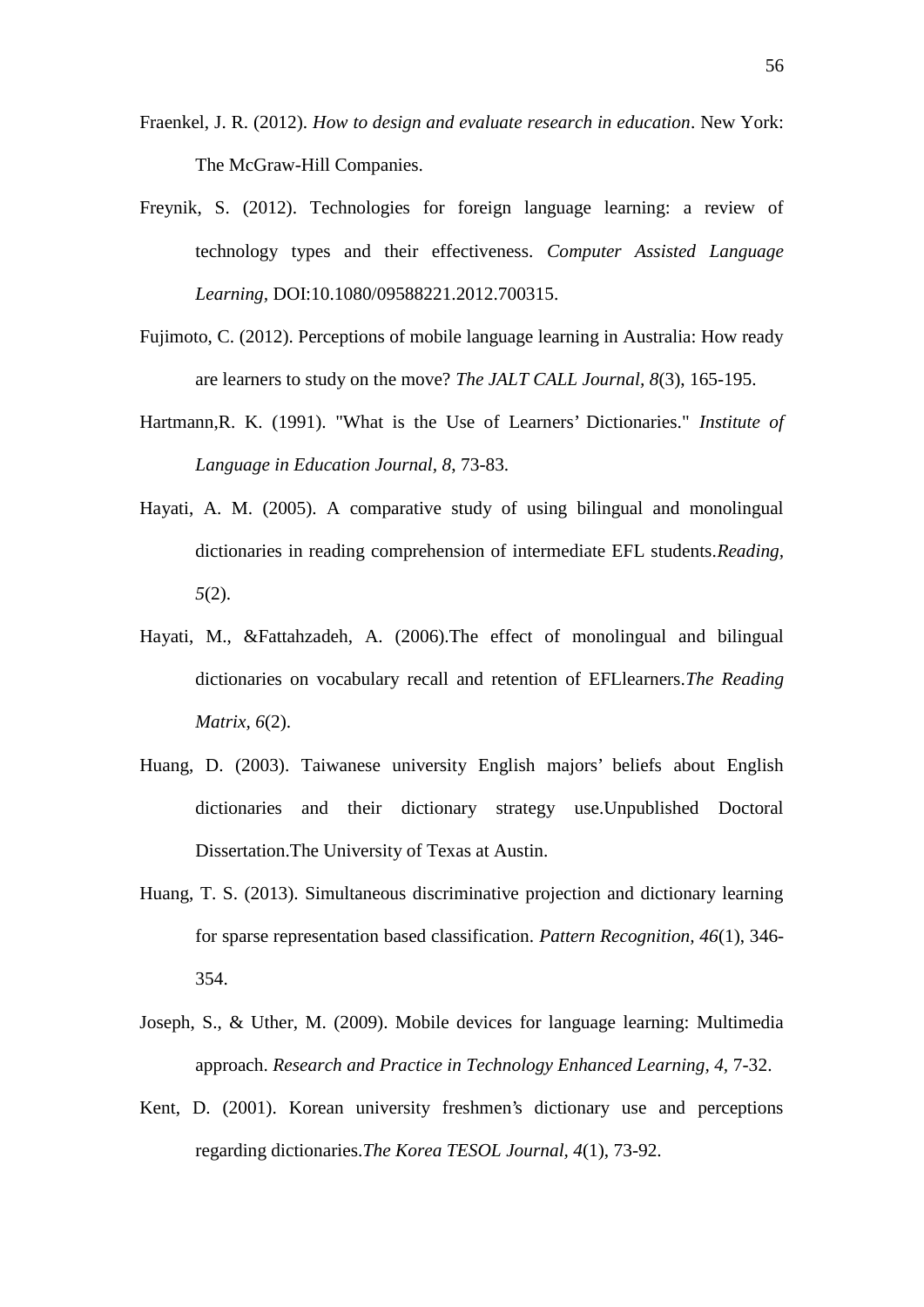- Kharma, N. N. (1985). Wanted: A brand-new type of learner's dictionary.*Multilingua-Journal of Cross-Cultural and Interlanguage Communication, 4*(2), 85-90.
- Knight, S. (1994). Dictionary use while reading: the effects on comprehension and vocabulary acquisition for students of different verbal abilities. *Modern Language Journal, 6* (3), 285-299.
- Kojima, H. (2013). Integration of autonomy, reflection, and collaboration in pre-and in-service EFL teacher education.*On CUE Journal, 2*(3), 188-205.
- Koyama, T., & Takeuchi, O. (2007). Does look-up frequency help reading comprehension of EFL learners? Two empirical studies of electronic dictionaries.*Calico Journal, 25*(1), 110-125.
- Krashen, S.(1989). We acquire vocabulary and spelling by reading: additional evidence for the input hypothesis. *The Modern language Journal, 73*, 440-64.
- Laufer, B., &Hadar, L. (1997).Assessing the effectiveness of monolingual, bilingual, and "bilingualised" dictionaries in the comprehension and production of new words.*The modern language journal, 81*(2), 189-196.
- Levy, M. (2009). Technologies in use for second language learning.*The Modern Language Journal, 93*(1), 769-782.
- Lew, R. (2011). Studies in dictionary use: Recent developments. *International Journal of Lexicography, 24*(1), 1-4.
- Li, L. (1998). *Dictionaries and their users at Chinese universities: with special reference to ESP learners.* T. McArthur and I. Kernerman (eds.), Lexicography in Asia, Tel Aviv: Password Publisher, 61-79.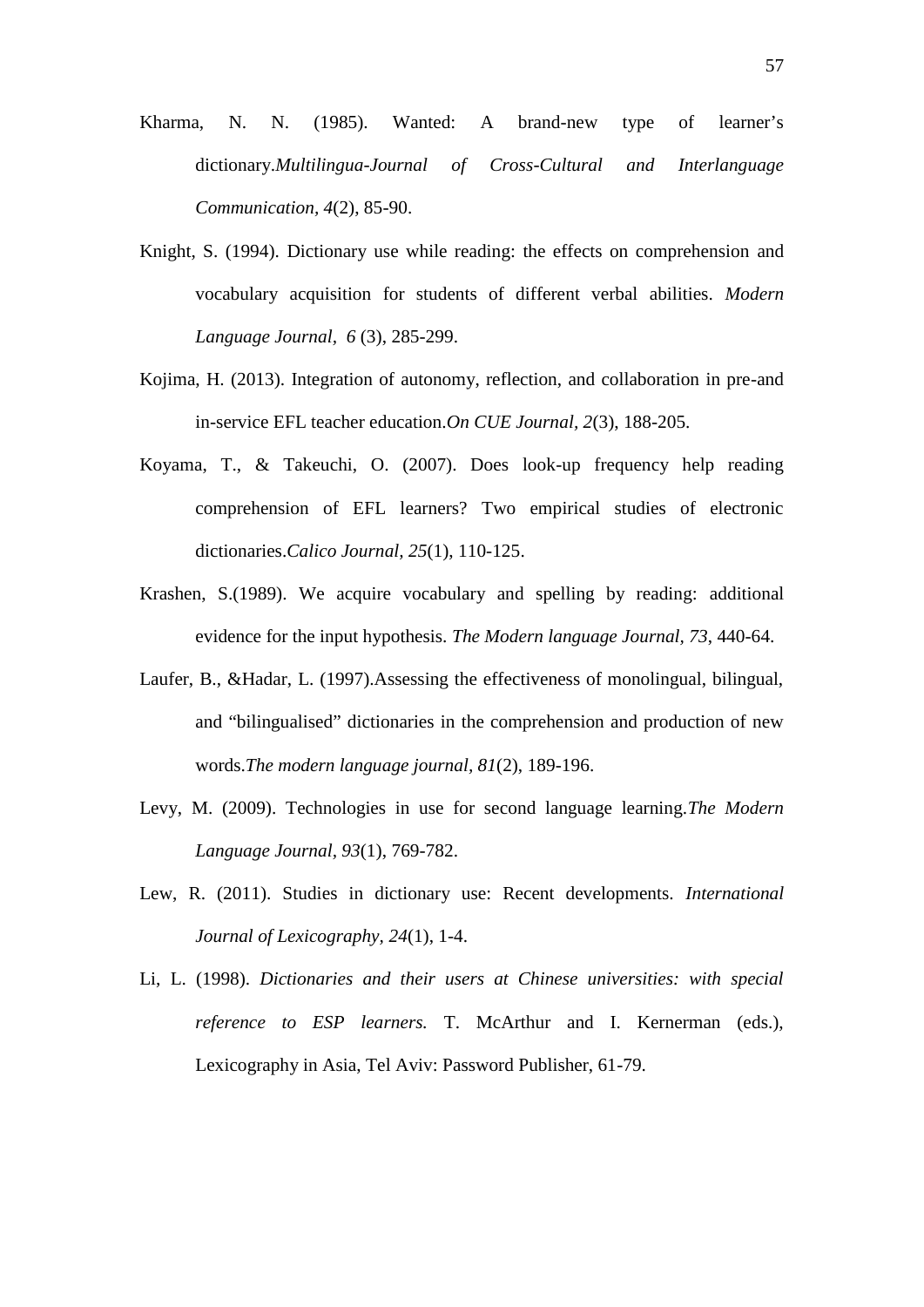Loucky, J. P. (2001). *Comparing the effectiveness of various types of dictionaries for Japanese college students: Replication of Laufer and HadarStudy*.In JALT Conference Proceedings, forthcoming.

- Loucky, J. P. (2005). Combining the benefits of electronic and online dictionaries with CALL websites to produce effective and enjoyable vocabulary and language learning lessons. *Computer Assisted Language Learning, 18*(5), 389–416.
- Luppescu, S., & Day, R. R. (1993).Reading, dictionaries, and vocabulary learning.*Language learning, 43*(2), 263-279.
- Meara, P. (2004). Patterns of misinterpretation in the productive use of EFL dictionary definitions. *Mediterranean Journal of Social Sciences, 4*(1), 11-20.
- Myles, J. (2003). Managing the change from on-site to online: Transforming ESL courses for teachers.Open learning, 18(1), 29-38.
- Nesi, H. (2002). A study of dictionary use by international students at a British university. *International Journal of Lexicography, 15*(4), 277-305.
- Pavlenko, A., &Lantolf, J. P. (2000).Second language learning as participation and the (re) construction of selves.*Sociocultural theory and second language learning,* 155-177.
- Prichard, C. (2010). Evaluating L2 readers' vocabulary strategies and dictionary use. *Reading in a Foreign Language, 20*(2), 216-231.
- Rahimi, M., & Hosseini, F. (2011). The impact of computer-based activities on Iranian high school students' attitudes towards computer-assisted language learning. *Procedia Computer Science, 3*, 183-190.
- Rahimi, M., & Yadollahi, S. (2011). Success in learning English as a foreign language as a predictor of computer anxiety. *Procedia Computer Science, 3,* 175-182.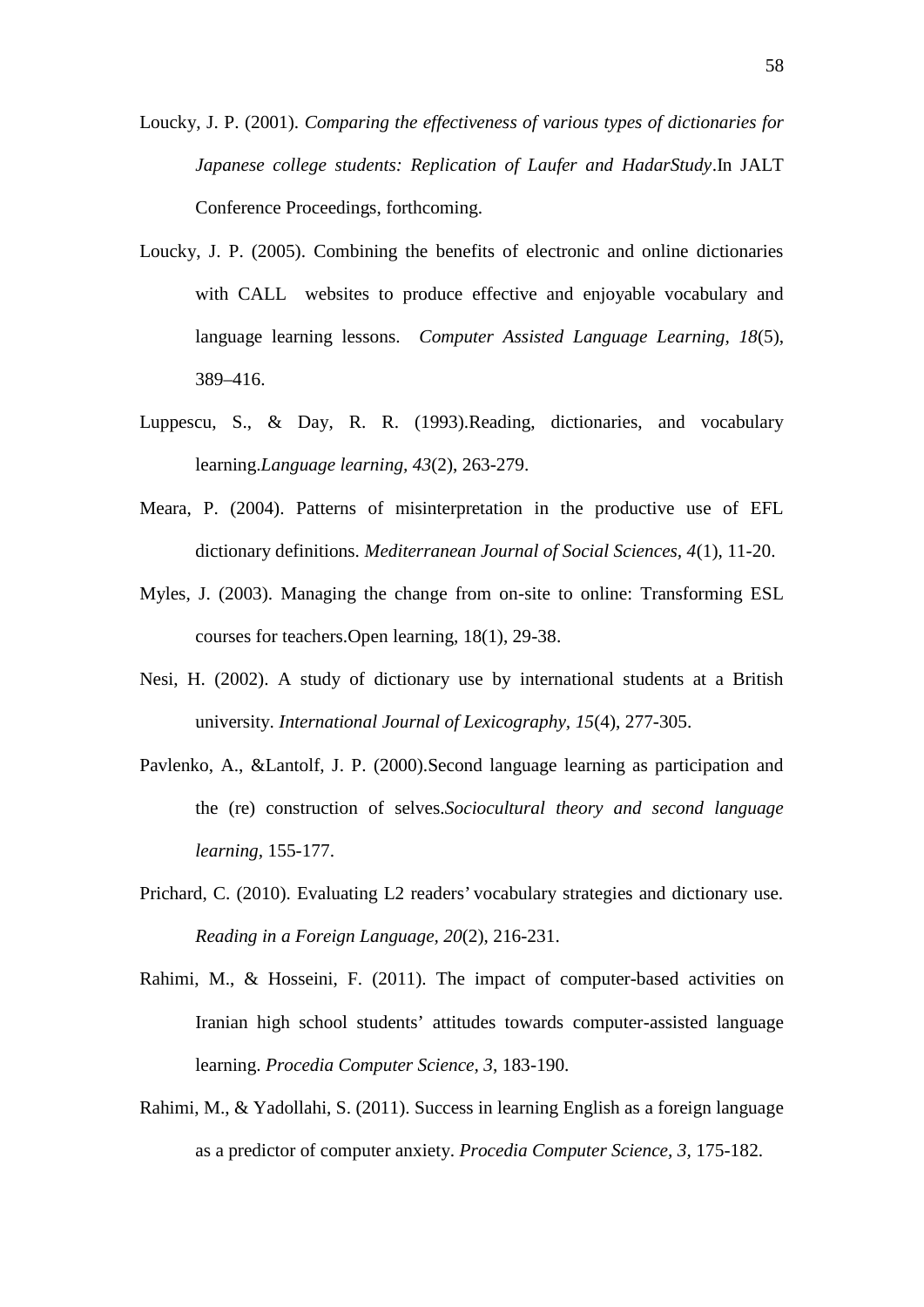- Ramirez, D., & Alonso, I. (2007). Using Digital Stories to Improve Listening Comprehension. *Language Learning & Technology, 11*(1), 87-101.
- Schmitt, N. (1997). *Vocabulary: Description, acquisition and pedagogy* (Vol. 2035). Cambridge: Cambridge university press.
- Stirling, J. (2003). *The portable electronic dictionary: Faithful friend or faceless foe*. Retrieved from http://www.elgweb.net/ped-article.html
- Tabrizi, A. R. N., &Fard, M. B. (2016).The Effect of Using Cell Phone Dictionary on Improving Male and Female Iranian EFL Learners' Spelling*.International Journal of English Linguistics, 6*(6), 175.
- Thong, J. Y (2014). Consumer acceptance and use of information technology: extending the unified theory of acceptance and use of technology. *MIS quarterly, 36*(1), 157-178.
- Tomaszczyk, J. (1979). Dictionaries: users and uses. *Glottodidactica, 12*, 103-119.
- Tran, A. (2011). An approach to basic-vocabulary development for English language.*Journal of Language and Learning, 3*(1), 180-197.
- Venkatesh, V (2013). User acceptance of information technology: Toward a unified view. *MIS quarterly*, 425-478.
- Wang, J. (2012). The use of e-dictionary to read e-text by intermediate and advanced learners of Chinese. *Computer Assisted Language Learning, 25*(5), 475-487.
- Wang, Y. S., & Shih, Y. W. (2012). Why do people use information kiosks? A validation of the Unified Theory of Acceptance and Use of Technology.*Government Information Quarterly, 26*(1), 158-165.
- Weiss, R. (2012). The effect of dictionary usage on EFL test performance compared with student and teacher attitudes and expectations. *Reading in a Foreign Language, 2,* 262–276.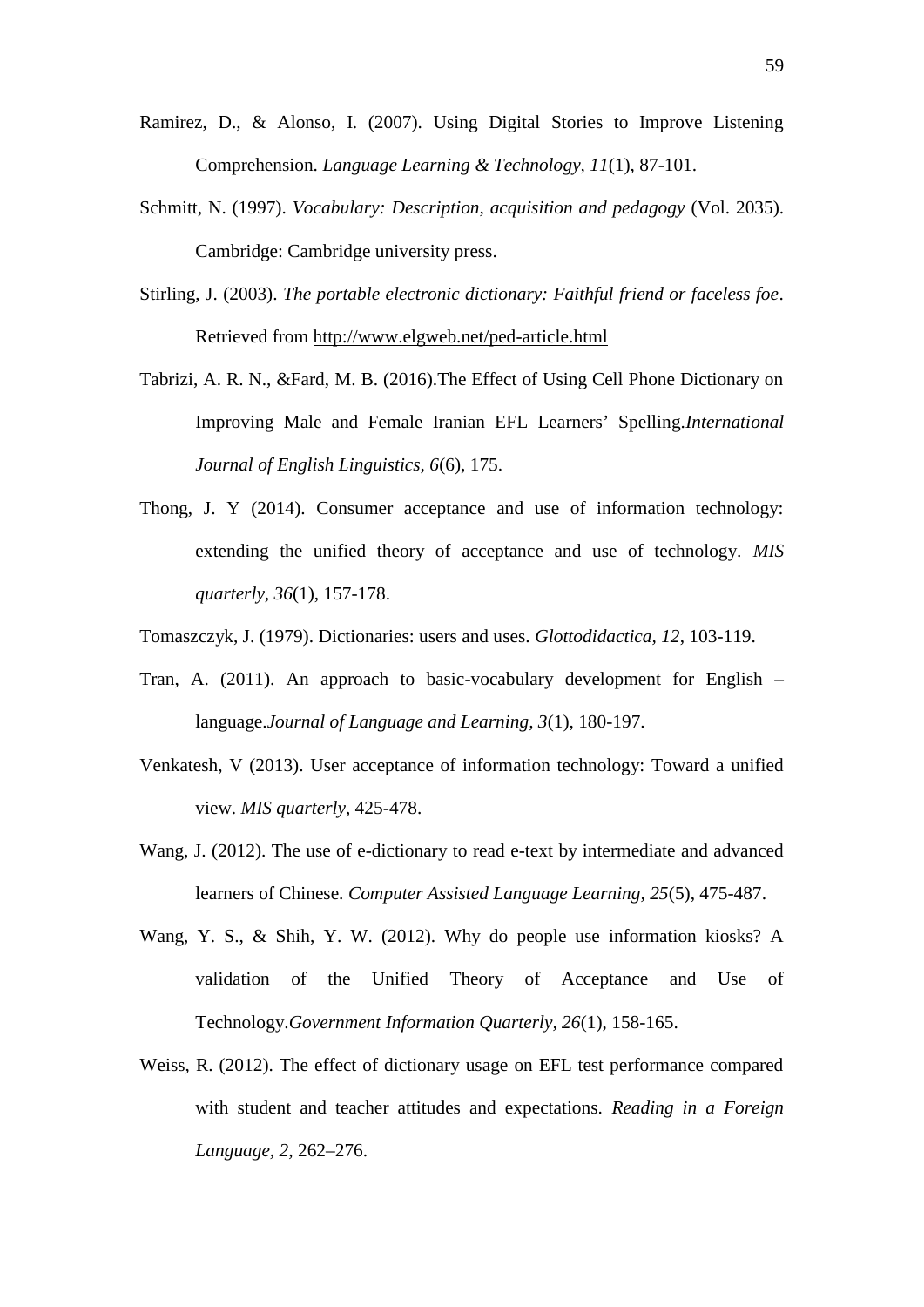- Wingate, U. (2002). *The effectiveness of different learner dictionaries: An investigation into the use of dictionaries for reading comprehension by intermediate learners of German* (Vol. 112). Max Niemeyer Verlag.
- Zarei, A.A., & Gujjar, A.A. (2012). The contribution of electronic and paper dictionaries to Iranian EFL learner's vocabulary learning. *International Journal of Social Sciences and Education, 2*(4), 628-634.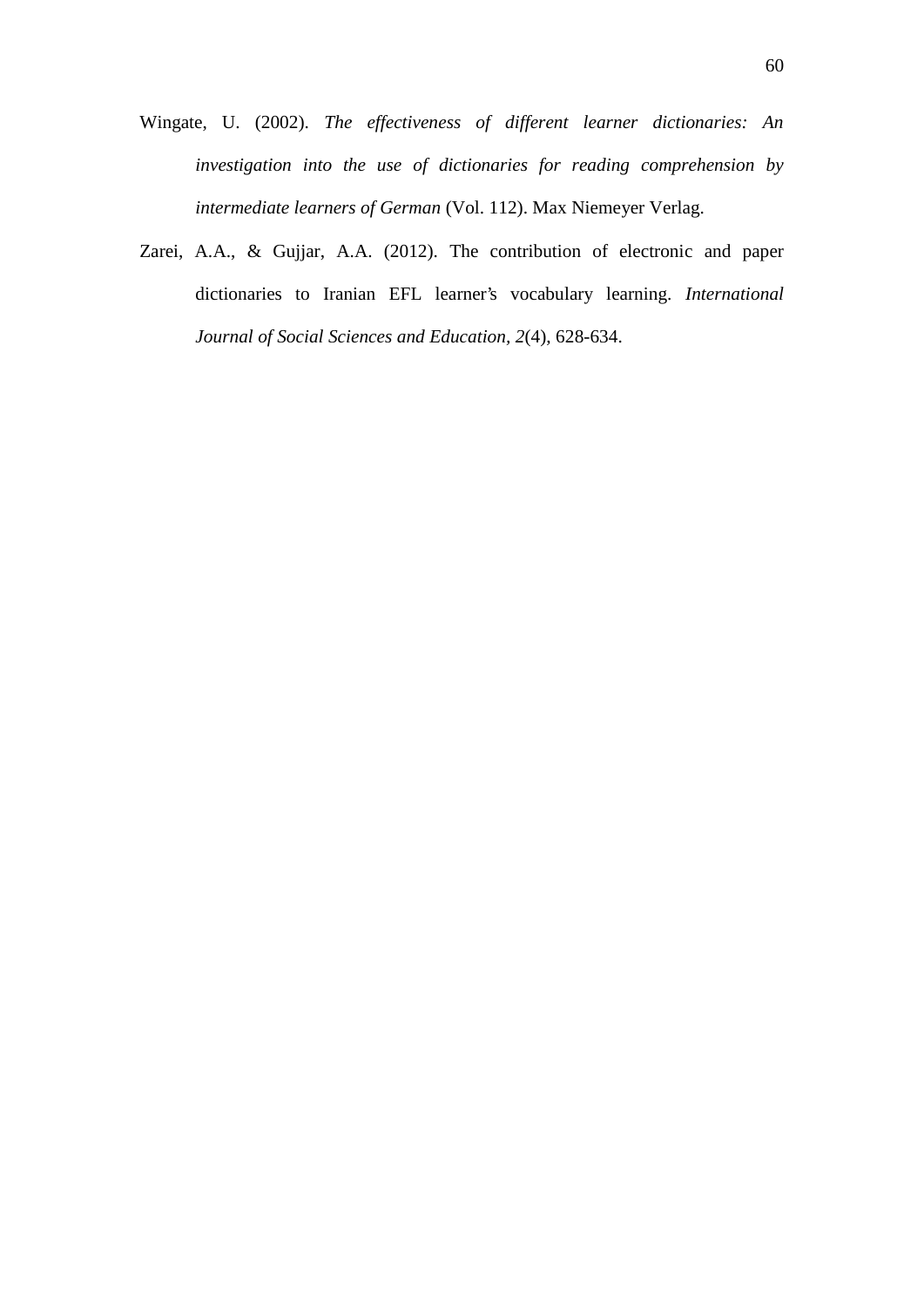## **Appendix A**

#### Participant Consent Form

# KURDISH STUDENTS' PERSPECTIVES REGARDING THE USE OF MOBILE DICTIONARIES

My name is AzeezRaoufAbdulazeez. I am an M.A. Student at Near East University, English Language Teaching Department. I would like to ask for your participation in my research which focuses on **KurdishStudents' Perspectives Regarding the Use of Mobile Dictionaries**. You are free to answer or refuse any question. Individual names and any identifiable information will not be used when the results of this study are presented or published. You will not be subject to any judgment due to your answers. Your name and place of work will remain confidential. Please remember that your participation in this research is completely voluntary. You are free to participate or refuse to do so at any time. If you have any questions about the study you can contact me through this e-mail address: **azizrauf75@yahoo.com**

I have read the information provided by the researcher and my questions have been answered satisfactorily. I agree to voluntarily take part in this study.

\_\_\_\_\_\_\_\_\_\_\_\_\_\_\_\_\_\_\_\_\_\_\_\_\_ \_\_\_\_\_\_\_\_\_\_\_\_\_\_\_\_\_\_\_\_\_\_

Participant's Name Participant's Signature

Date  $\Box$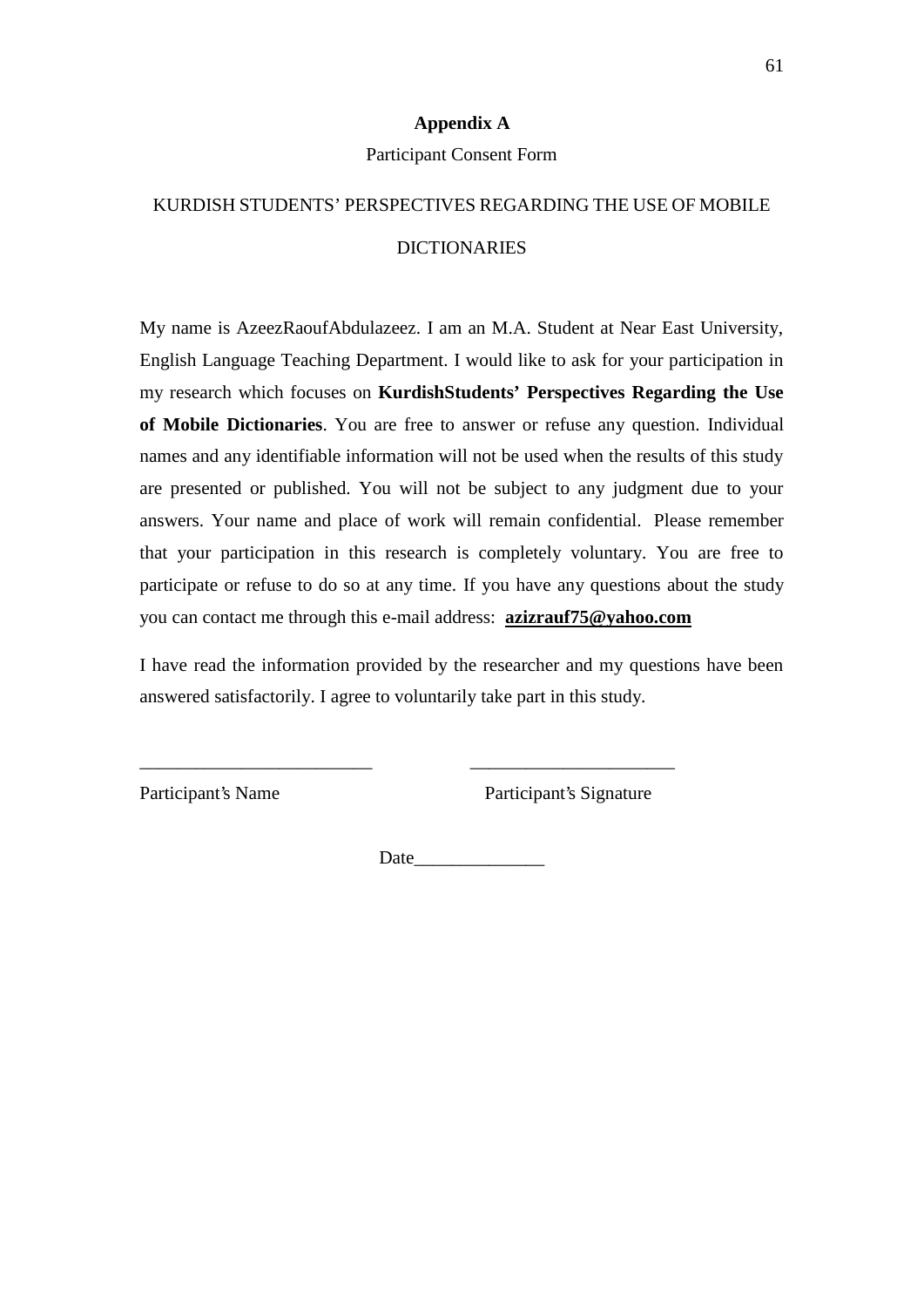## **Appendix B**

## Student Questionnaire on Using Mobile Dictionaries

## **Dear student,**

This questionnaire is designed to gather information regarding the usage of mobile dictionaries. It takes about 20-30 minutes to complete this questionnaire.

This is not a test. This information will be used only for the purposes of the research. It is important to answer each question as honestly as possible. There is no right or wrong answers. Please state your opinion frankly about the statements by placing an **'X'** in the boxes under the scale ranging from 'Strongly Agree to Strongly Disagree'. The results of this questionnaire will only be used for research purposes and will not be publicized.

Thank you very much for your cooperation.

AzeezRaoufAbdulazeez Supervisor: Asst. Prof. Dr. MA Student HanifeBensen Department of ELT Department of ELT Near East University Near East University E-mail: hanife.bensen@neu.edu.tr

You can contact me through the following email if needed:

**azizrauf75@yahoo.com**

## **Mark the appropriate option with (x).**

| Gender | Male ( | Female () |       |        |
|--------|--------|-----------|-------|--------|
| Grade  | First  | Second    | Third | Fourth |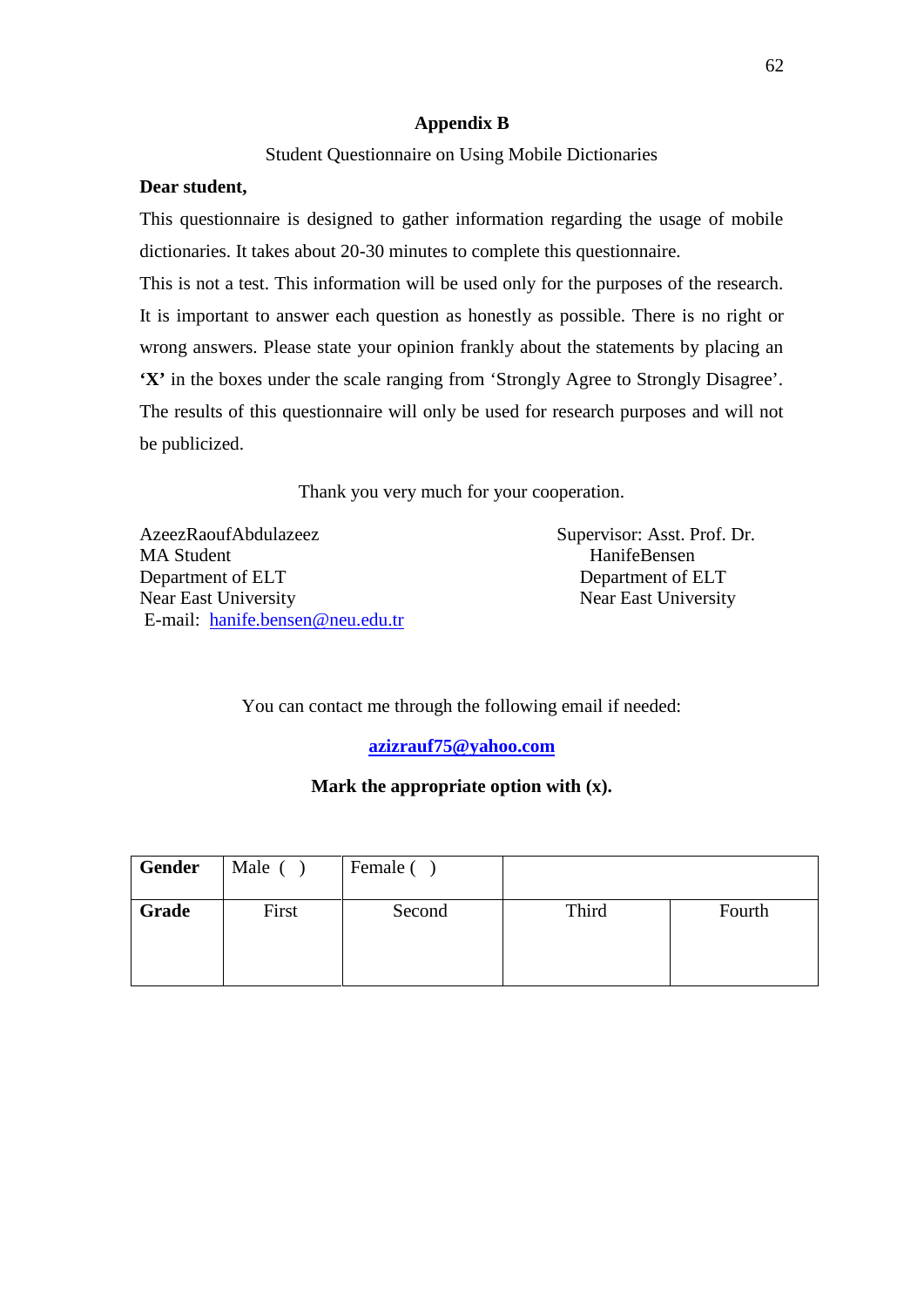|                | <b>Student Questionnaire on using mobile dictionaries</b>                                     |                       |       |             |          |                             |
|----------------|-----------------------------------------------------------------------------------------------|-----------------------|-------|-------------|----------|-----------------------------|
|                |                                                                                               | <b>Strongly Agree</b> | Agree | Not decided | Disagree | <b>Disagree</b><br>Strongly |
| N <sub>o</sub> | <b>Statements</b>                                                                             |                       |       |             |          |                             |
| $\mathbf{1}$   | I use my mobile dictionary when learning English.                                             |                       |       |             |          |                             |
| $\overline{2}$ | My mobile dictionary is useful both in and out of the<br>English classroom.                   |                       |       |             |          |                             |
| 3              | My mobile dictionary helps me improve my skills<br>(listening, speaking, reading and writing) |                       |       |             |          |                             |
| $\overline{4}$ | My mobile dictionary helps me improve my English<br>pronunciation.                            |                       |       |             |          |                             |
| 5              | My mobile dictionary helps me improve my English<br>Grammar.                                  |                       |       |             |          |                             |
| 6              | My mobile dictionary motivates me to learn English.                                           |                       |       |             |          |                             |
| 7              | Mobile dictionaries facilitate the teaching-learning<br>process.                              |                       |       |             |          |                             |
| 8              | My mobile dictionary helps me understand English<br>words quicker.                            |                       |       |             |          |                             |
| 9              | My mobile dictionary helps me improve my spelling.                                            |                       |       |             |          |                             |
| 10             | My mobile dictionary helps me understand English<br>words easier.                             |                       |       |             |          |                             |
| 11             | My mobile dictionary is helpful when remembering<br>words.                                    |                       |       |             |          |                             |
| 12             | Mobile dictionaries foster learning.                                                          |                       |       |             |          |                             |
| 13             | Mobile dictionaries are easy to carry around.                                                 |                       |       |             |          |                             |
| 14             | Mobile dictionaries raise self-confidence.                                                    |                       |       |             |          |                             |
| 15             | Mobile dictionaries can be used in all classes.                                               |                       |       |             |          |                             |
| 16             | Mobile dictionaries support learning with images.                                             |                       |       |             |          |                             |
| 17             | Mobile dictionaries provide individual study.                                                 |                       |       |             |          |                             |
| 18             | Mobile dictionaries can be used at any time.                                                  |                       |       |             |          |                             |
| 19             | Mobile dictionaries enhance autonomy.                                                         |                       |       |             |          |                             |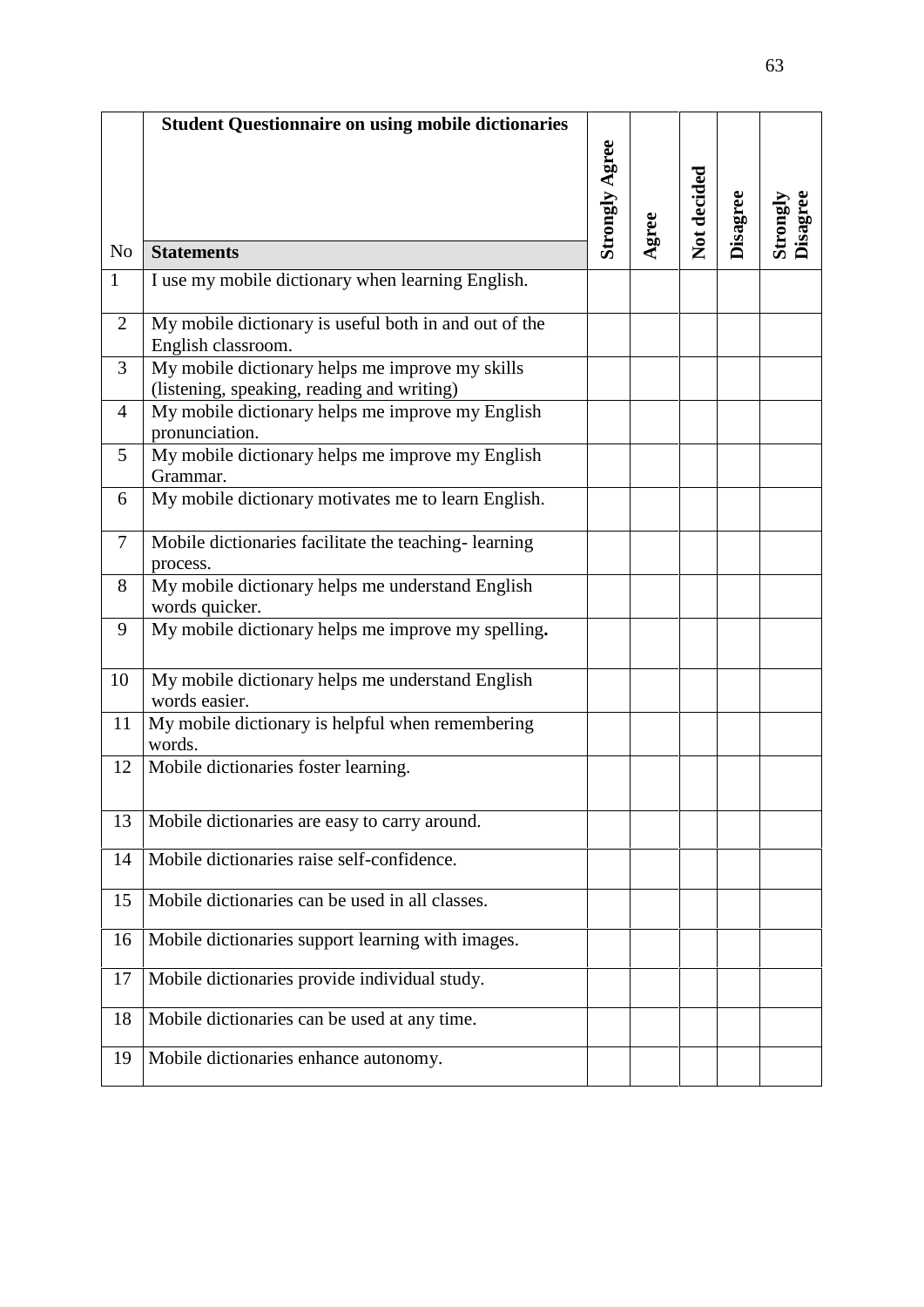### **Appendix C**

Approval Letter by Directorate of Faculty of Physical and Basic Education

KURDISTAN REGIONAL GOVERNMENT<br>Council Of Ministers<br>Ministry of Higher Education & Selentific Research بدومتان فعرتمان كورفعتان – عيتراق سرؤكا يوتس تونيووسونس ومزيران ومزارمتين كويتندتس بالآ والتويتزينه ومس زانم **University of Sulaimani**<br>Faculty of Physical and Basic Education زائڪؤن سائنانس فاضطلبن يمروم دس ومزش وابتعرفتي 35 No: **English Department**  $1 - 1.56$ Date:  $|Z/\delta|/2016$ بمشى تينكليزي audi  $2016$  /  $\sqrt{ }$ يتضرهن  $38.62715/$ To whom it may concern Subject/support letter Dear Sir/Madam, This is to certify that Mr. Azeez. Raouf Abdulazeez., a Master's student at your Near East University, has been officially allowed by our department of English to interview selected students of the department and distribute his questionnaires on the faculty members and students to collect his research data as part of writing his Master's thesis. If you have any question or query regarding this letter, please do not hesitate to contact me at the following addresses: E-mail. hoshang.jawad@univsul.edu.iq Mobile phone: 00064 7701585866 University of Sulaimari **Contract of Submarries (2006)**<br>
School of Range Constant Contract (2006)<br>
Department of English<br>
Ma<sub>t</sub> Hosbung Assist, Professor Hoshang F. Jawad Head of English Department<br>School of Basic Education-Sulaimani University Kurdistan Region of Iraq www.wabout.net Harlis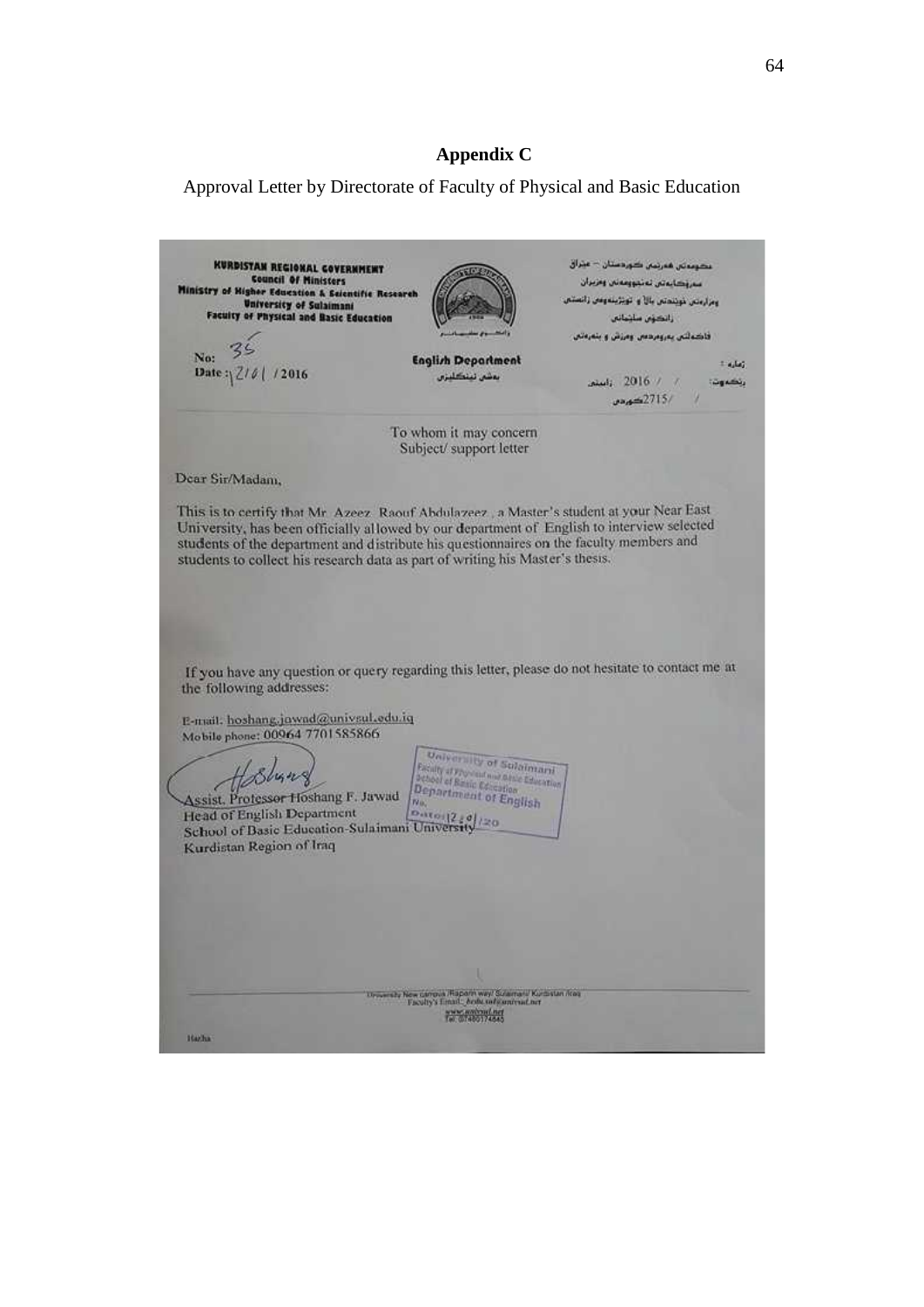# **Appendix** D

| M and SD According to Gender |  |
|------------------------------|--|
|------------------------------|--|

| <b>Statements</b>                                                  | <b>Gender</b> | M    | <b>SD</b><br>S |
|--------------------------------------------------------------------|---------------|------|----------------|
|                                                                    |               |      |                |
| 1. I use my mobile<br>dictionary when                              | Male          | 4.22 | 1.09 0.043     |
| learning English.                                                  | Female        | 4.60 | 1.12           |
| 2. My mobile                                                       | Male          | 3.78 | 1.11 0.227     |
| dictionary is useful<br>both in and out of<br>the English          | Female        | 3.92 | 1.38           |
| classroom.<br>3. My mobile                                         | Male          | 3.81 | 1.12 0.451     |
| dictionary helps me                                                |               |      |                |
| improve my skills<br>(listening, speaking,<br>reading and writing) | Female        | 3.92 | 1.21           |
| 4. My mobile                                                       | Male          | 4.01 | 1.02 0.567     |
| dictionary helps me<br>improve my English<br>pronunciation.        | Female        | 3.98 | 1.19           |
| 5. My mobile                                                       | Male          | 3.92 | 0.91 0.341     |
| dictionary helps me<br>improve my English<br>Grammar.              | Female        | 3.87 | 0.78           |
| 6. My mobile                                                       | Male          | 3.72 | 0.93 0.489     |
| dictionary motivates                                               |               |      |                |
| me to learn English.                                               | Female        | 3.80 | 1.03           |
| 7. Mobile                                                          | Male          | 4.03 | 0.79 0.638     |
| dictionaries<br>facilitate the<br>teaching-learning                | Female        | 3.96 | 0.69           |
| process.                                                           |               |      |                |
| 8. My mobile                                                       | Male          | 4.20 | 0.84 0.392     |
| dictionary helps me<br>understand English                          | Female        | 4.28 | 0.91           |
| words quicker.<br>9. My mobile                                     | Male          | 4.12 | 1.030.289      |
| dictionary helps me                                                |               |      |                |
| improve my<br>spelling.                                            | Female        | 4.07 | 0.99           |
| 10. My mobile<br>dictionary helps me<br>understand English         | Male          | 3.62 | 0.73 0.187     |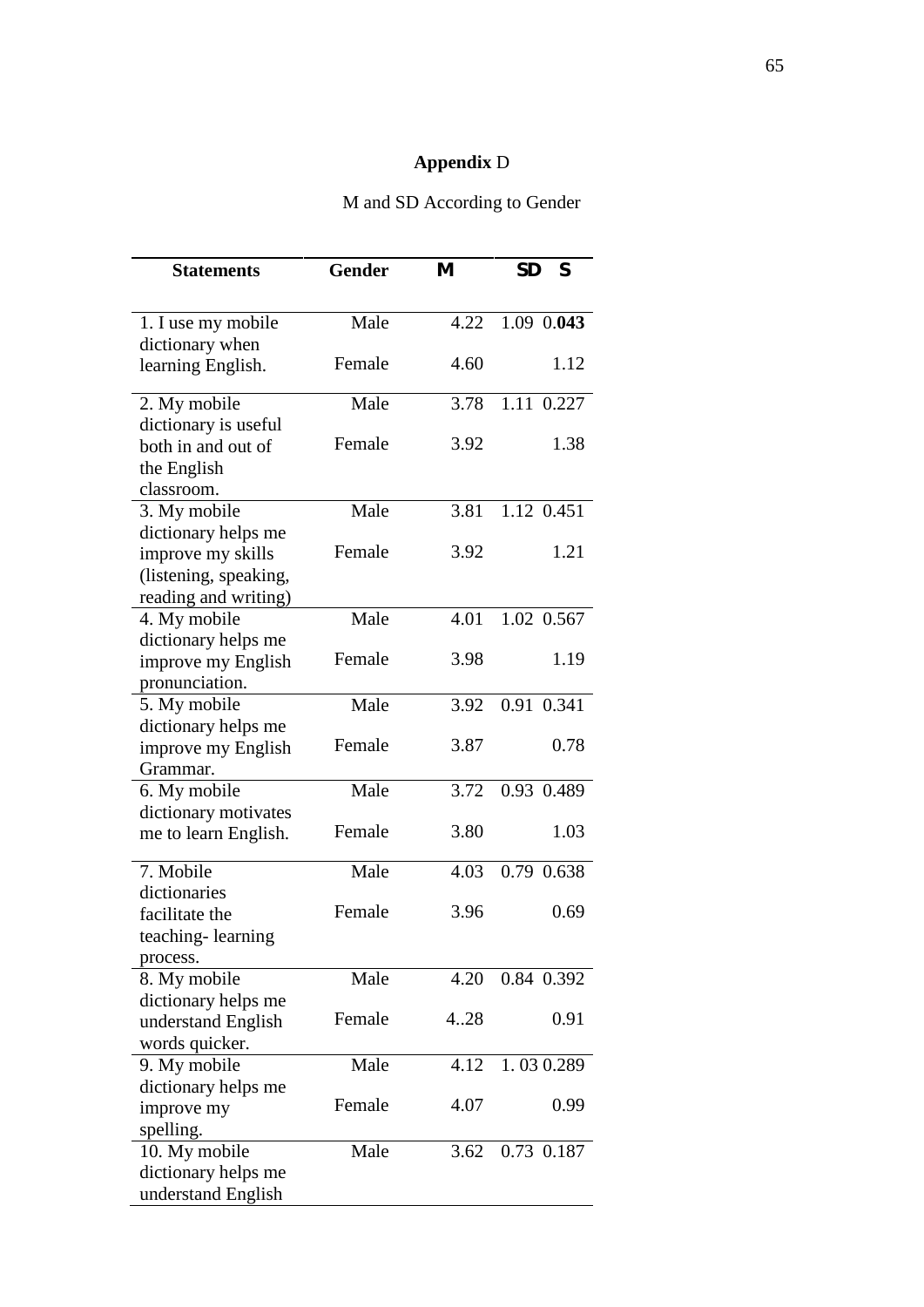| words easier.                                       | Female | 3.81 | 0.82       |
|-----------------------------------------------------|--------|------|------------|
| 11. My mobile                                       | Male   | 4.11 | 1.17 0.814 |
| dictionary is helpful<br>when remembering<br>words. | Female | 4.08 | 1.13       |
| 12. Mobile                                          | Male   | 4.01 | 0.64 0.152 |
| dictionaries foster                                 |        |      |            |
| learning.                                           | Female | 4.12 | 0.71       |
| 13. Mobile                                          | Male   | 3.59 | 1.05 0.092 |
| dictionaries are easy                               |        |      |            |
| to carry around.                                    | Female | 3.92 | 0.96       |
| 14. Mobile                                          | Male   | 3.92 | 0.77 0.872 |
| dictionaries raise                                  |        |      |            |
| self-confidence.                                    | Female | 3.90 | 0.73       |
| 15. Mobile                                          | Male   | 3.57 | 1.02 0.009 |
| dictionaries can be                                 |        |      |            |
| used in all classes.                                | Female | 4.13 | 0.98       |
| 16. Mobile                                          | Male   | 4.11 | 0.89 0.512 |
| dictionaries support                                |        |      |            |
| learning with                                       | Female | 4.06 | 0.81       |
| images.                                             |        |      |            |
| 17. Mobile                                          | Male   | 3.68 | 0.59 0.396 |
| dictionaries provide                                |        |      |            |
| individual study.                                   | Female | 3.79 | 0.63       |
| 18. Mobile                                          | Male   | 3.90 | 0.46 0.711 |
| dictionaries can be                                 |        |      |            |
| used at any time.                                   | Female | 3.93 | 0.51       |
| 19. Mobile                                          | Male   | 4.02 | 0.83 0.266 |
| dictionaries enhance                                |        |      |            |
| autonomy.                                           | Female | 3.98 | 0.77       |
|                                                     |        |      |            |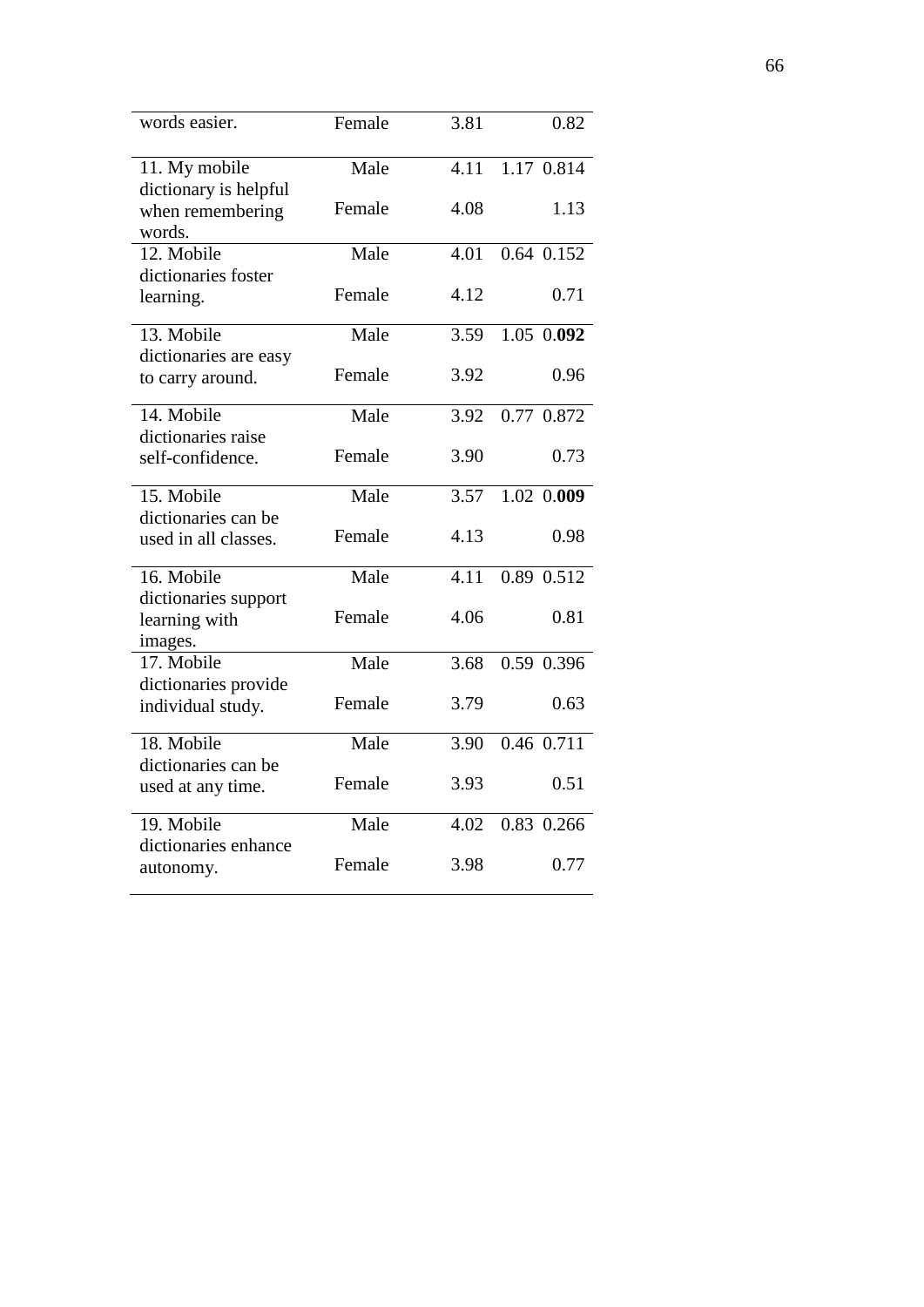# **Appendix E**

| <b>Statements</b> |             | Year of Study No of students | $\mathbf M$ |
|-------------------|-------------|------------------------------|-------------|
| S <sub>2</sub>    | first year  | 47                           | 3.01        |
|                   | second year | 59                           | 3.30        |
|                   | third year  | 45                           | 2.92        |
|                   | fourth year | 49                           | 3.98        |
| S <sub>3</sub>    | first year  | 47                           | 3.01        |
|                   | second year | 59                           | 3.39        |
|                   | third year  | 45                           | 2.92        |
|                   | fourth year | 49                           | 3.02        |
| <b>S4</b>         | first year  | 47                           | 2.90        |
|                   | second year | 59                           | 3.04        |
|                   | third year  | 45                           | 2.50        |
|                   | fourth year | 49                           | 2.98        |
| S <sub>5</sub>    | first year  | 47                           | 3.01        |
|                   | second year | 59                           | 3.30        |
|                   | third year  | 45                           | 2.92        |
|                   | fourth year | 49                           | 3.98        |
| S <sub>6</sub>    | first year  | 47                           | 3.06        |

# ANOVA for Each Statement According to Year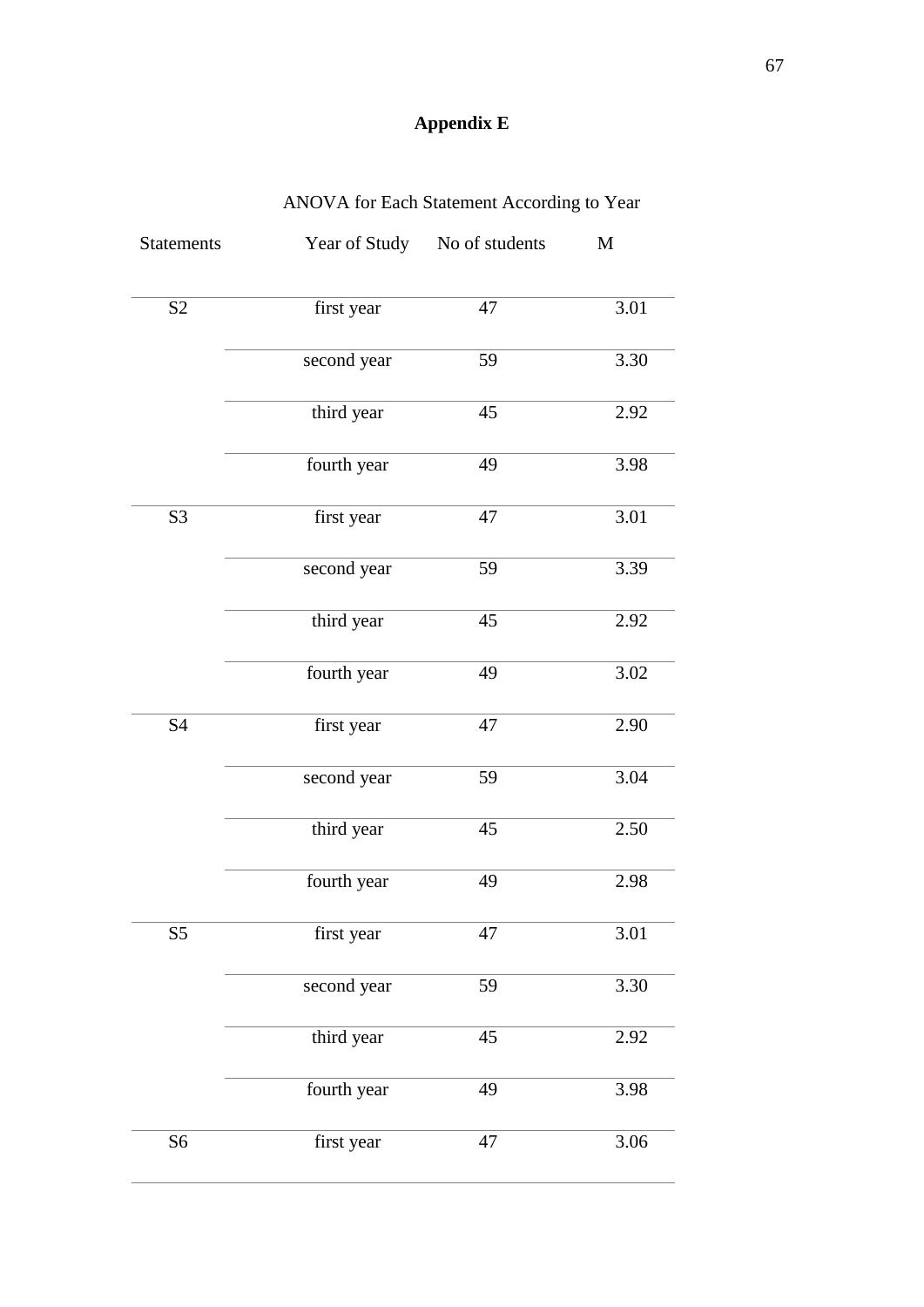|            | second year | 59 | 1.94     |
|------------|-------------|----|----------|
|            | third year  | 45 | 2.50     |
|            | fourth year | 49 | 3.04     |
| S7         | first year  | 47 | 2.94     |
|            | second year | 59 | 3.43     |
|            | third year  | 45 | 2.91     |
|            | fourth year | 49 | 3.91     |
| ${\rm S}8$ | first year  | 47 | 2.85     |
|            | second year | 59 | 4.16     |
|            | third year  | 45 | 3.27     |
|            | fourth year | 49 | 4.01     |
| S9         | first year  | 47 | 2.42     |
|            | second year | 59 | $2.00\,$ |
|            | third year  | 45 | 2.04     |
|            | fourth year | 49 | 2.35     |
| <b>S10</b> | first year  | 47 | 2.53     |
|            | second year | 59 | 1.80     |
|            | third year  | 45 | 2.40     |
|            | fourth year | 49 | $2.00\,$ |
| <b>S11</b> | first year  | 47 | 2.94     |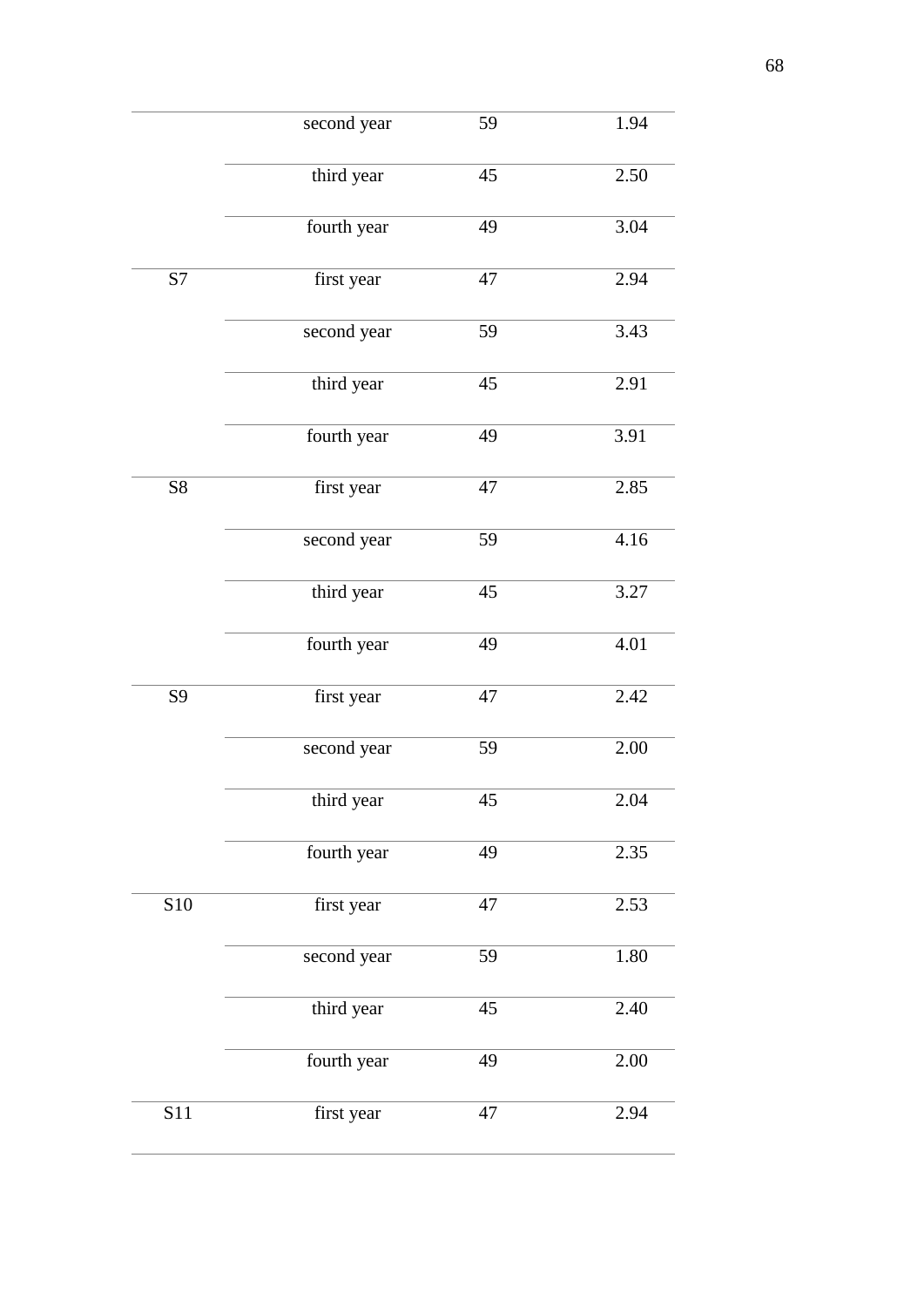|                  | second year | 59 | 3.63     |
|------------------|-------------|----|----------|
|                  | third year  | 45 | 2.94     |
|                  | fourth year | 49 | 4.16     |
| S12              | first year  | 47 | 2.64     |
|                  | second year | 59 | 2.06     |
|                  | third year  | 45 | 2.04     |
|                  | fourth year | 49 | 3.98     |
| S13              | first year  | 47 | 2.06     |
|                  | second year | 59 | 2.86     |
|                  | third year  | 45 | 2.04     |
|                  | fourth year | 49 | 3.86     |
| S14              | first year  | 47 | 2.08     |
|                  | second year | 59 | 2.10     |
|                  | third year  | 45 | 2.19     |
|                  | fourth year | 49 | 2.04     |
| $\overline{S15}$ | first year  | 47 | 2.20     |
|                  | second year | 59 | 1.90     |
|                  | third year  | 45 | 2.18     |
|                  | fourth year | 49 | $2.00\,$ |
| S16              | first year  | 47 | 2.76     |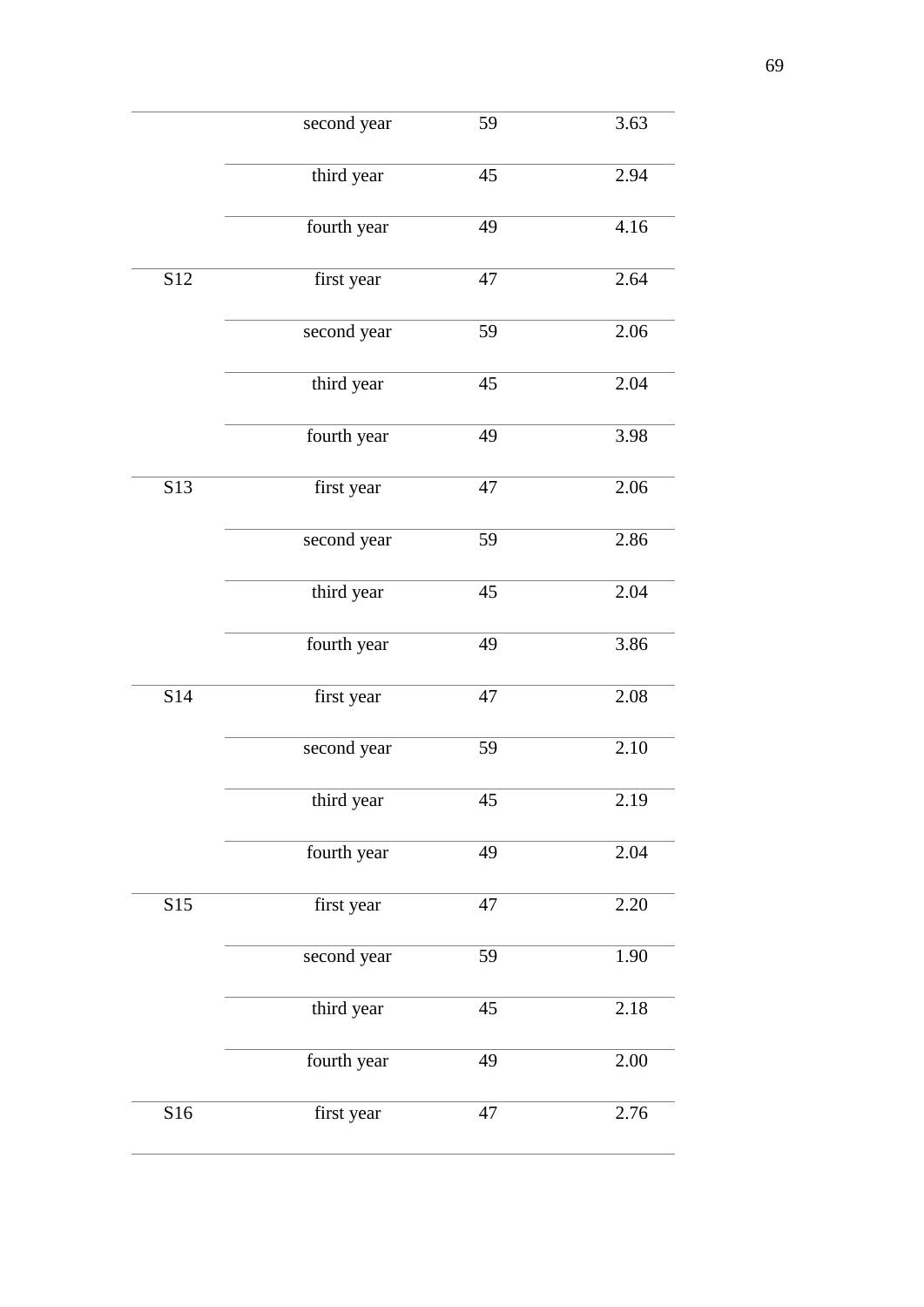|                 | second year | 59 | 1.92 |
|-----------------|-------------|----|------|
|                 | third year  | 45 | 2.03 |
|                 | fourth year | 49 | 2.17 |
| S17             | first year  | 47 | 2.04 |
|                 | second year | 59 | 1.95 |
|                 | third year  | 45 | 1.84 |
|                 | fourth year | 49 | 2.30 |
| S18             | first year  | 47 | 2.56 |
|                 | second year | 59 | 2.22 |
|                 | third year  | 45 | 2.76 |
|                 | fourth year | 49 | 3.14 |
| S <sub>19</sub> | first year  | 47 | 2.82 |
|                 | second year | 59 | 2.57 |
|                 | third year  | 45 | 3.67 |
|                 | fourth year | 49 | 3.10 |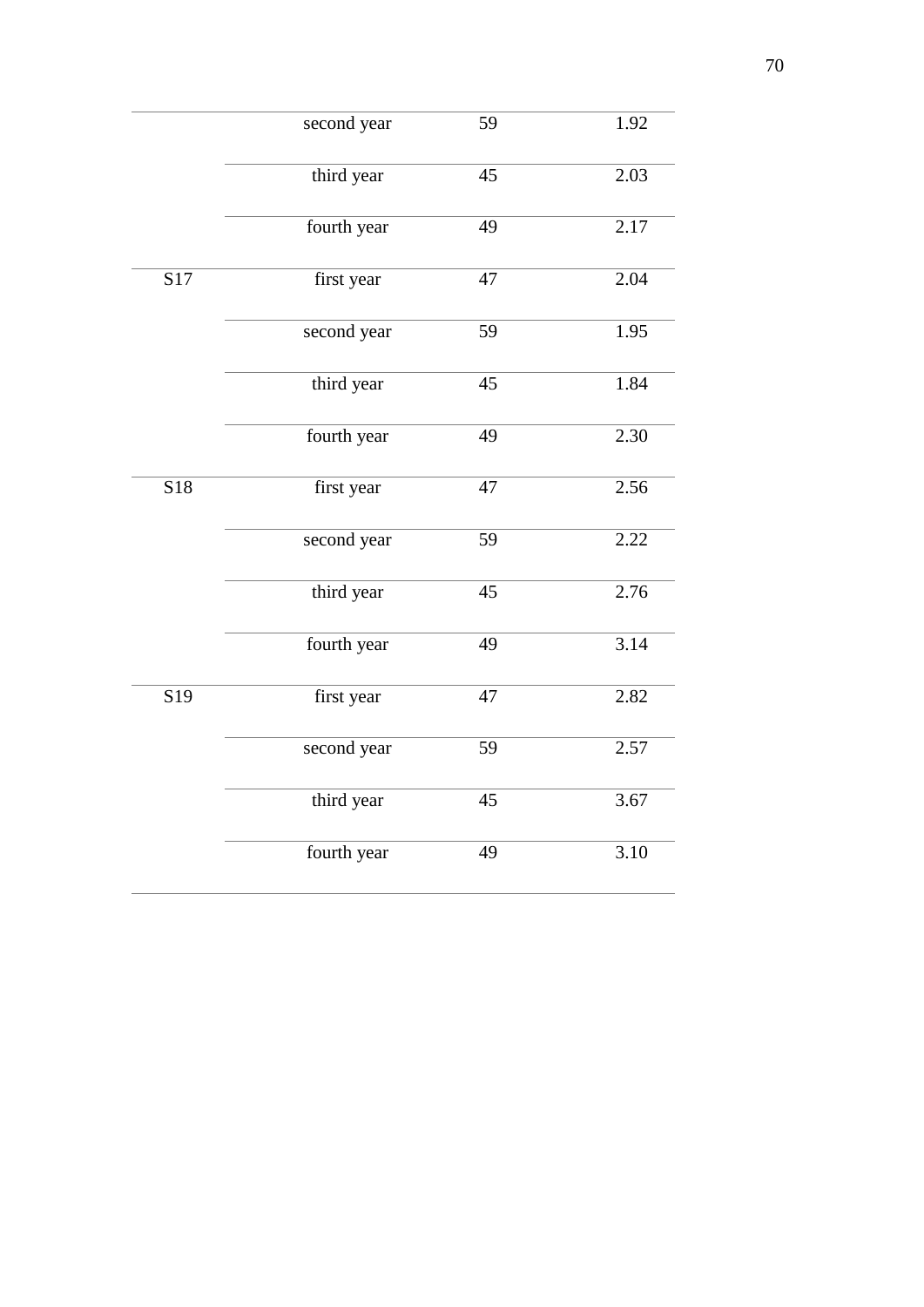# **Appendix F**

| <b>Statement</b>                  |                | Sum of         | Df             | <b>Mean</b>   | $\mathbf{F}$ | P value |
|-----------------------------------|----------------|----------------|----------------|---------------|--------------|---------|
|                                   |                | <b>Squares</b> |                | <b>Square</b> |              |         |
| 1.I use my mobile                 | <b>Between</b> | 41.249         | $\overline{3}$ | 13.750        | 21.117       | .000    |
| dictionary when                   | Within         | 194.039        | 298            | .651          |              |         |
| learning English                  | Total          | 235.288        | 301            |               |              |         |
| 2. My mobile                      | <b>Between</b> | 27.797         | 3              | 9.266         | 14.334       | .000    |
| dictionary is useful              | Within         | 192.630        | 298            | .646          |              |         |
| both in and out of<br>the English | Total          | 220.427        | 301            |               |              |         |
| classroom.                        |                |                |                |               |              |         |
| 3. My mobile                      | <b>Between</b> | 51.030         | 3              | 17.010        | 16.387       | .000    |
| dictionary helps me               | Within         | 309.331        | 298            | 1.038         |              |         |
| improve my skills                 | Total          | 360.361        | 301            |               |              |         |
| (listening,                       |                |                |                |               |              |         |
| speaking, reading                 |                |                |                |               |              |         |
| and writing)                      |                |                |                |               |              |         |
| 4. My mobile                      | <b>Between</b> | 66.182         | 3              | 22.061        | 19.274       | .000    |
| dictionary helps me               | Within         | 341.080        | 298            | 1.145         |              |         |
| improve my                        | Total          | 407,262        | 301            |               |              |         |
| English                           |                |                |                |               |              |         |
| pronunciation.                    |                |                |                |               |              |         |
| 5. My mobile                      | <b>Between</b> | 78.094         | 3              | 26.031        | 24.281       | .000    |
| dictionary helps me               | Within         | 319.482        | 298            | 1.072         |              |         |
| improve my                        | Total          | 397.576        | 301            |               |              |         |
| English Grammar.                  |                |                |                |               |              |         |
| 6. My mobile                      | <b>Between</b> | 83.122         | 3              | 27.707        | 38.611       | .000    |
| dictionary                        | Within         | 213.845        | 298            | .718          |              |         |
| motivates me to                   | Total          | 296.967        | 301            |               |              |         |
| learn English.                    |                |                |                |               |              |         |
| 7. Mobile                         | <b>Between</b> | 43.796         | 3              | 14.599        | 16.031       | .000    |
| dictionaries                      | Within         | 271.373        | 298            | .911          |              |         |
| facilitate the                    | Total          | 315.169        | 301            |               |              |         |
| teaching-learning                 |                |                |                |               |              |         |
|                                   |                |                |                |               |              |         |
| process.                          |                |                |                |               |              |         |
| 8. My mobile                      | <b>Between</b> | 7.916          | 3              | 2.639         | 4.045        | .008    |
| dictionary helps me               | Within         | 194.392        | 298            | .652          |              |         |
| understand English                | Total          | 202.308        | 301            |               |              |         |
| words quicker.                    |                |                |                |               |              |         |
| 9. My mobile                      | <b>Between</b> | 28.378         | 3              | 9.459         | 12.794       | .000    |
| dictionary helps me               | Within         | 220.324        | 298            | .739          |              |         |
| improve my                        | Total          | 248.702        | 301            |               |              |         |
| spelling.                         |                |                |                |               |              |         |
| 10. My mobile                     | Between        | 77.595         | 3              | 25.865        | 25.131       | .000    |
| dictionary helps me               | Within         | 306.709        | 298            | 1.029         |              |         |

Differences of Perspectives Between and within Year of Study